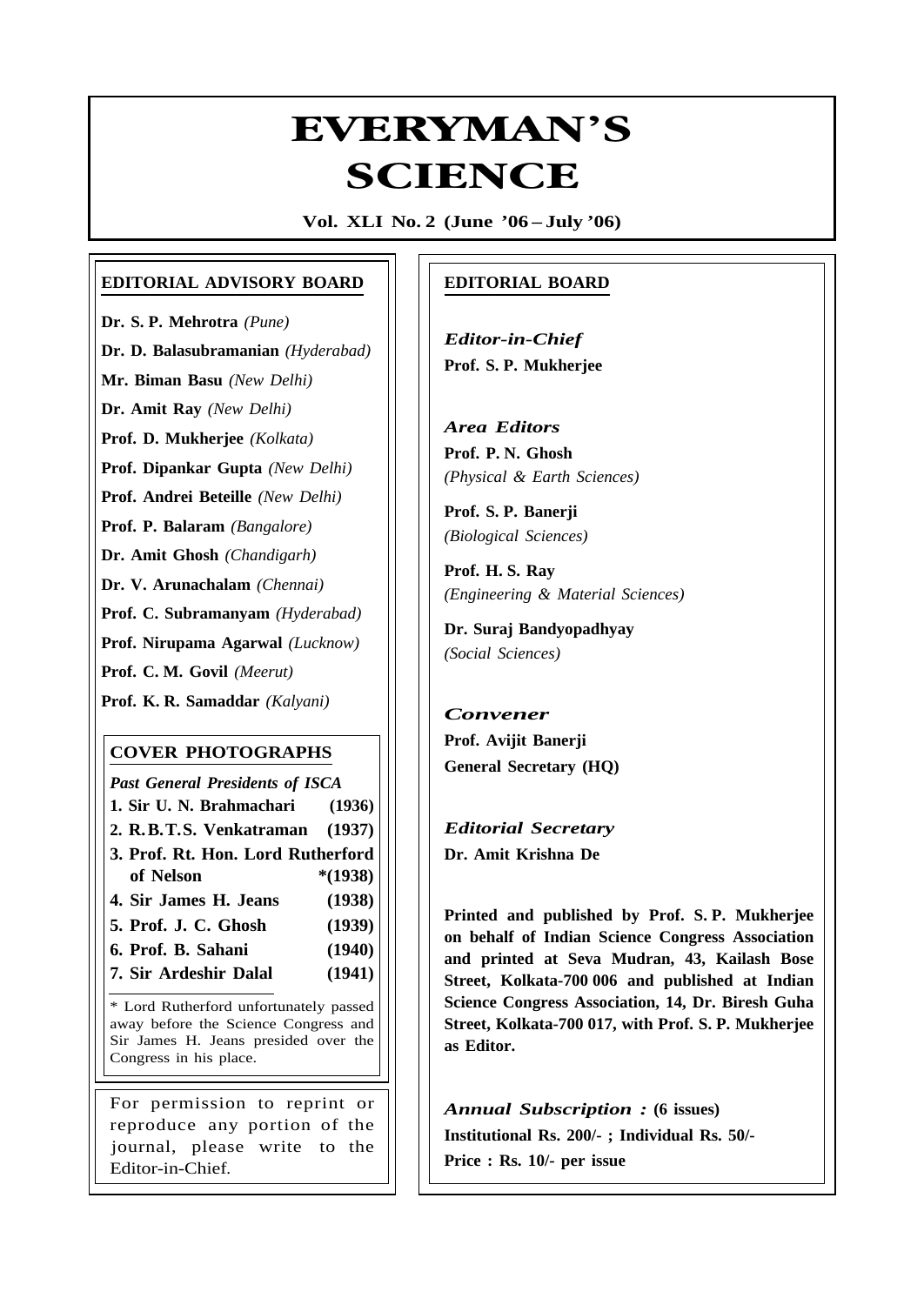# **CONTENTS**

**Everyman's Science VOL. XLI NO. 2, June '06 —July '06**

| <b>EDITORIAL:</b>                                                                                                    | 83  |
|----------------------------------------------------------------------------------------------------------------------|-----|
| <b>ARTICLES:</b><br>Presidential Address : The Indian Village-<br>Its Past, Present and Future                       |     |
| R. B. T. S. Venkatraman                                                                                              | 85  |
| Lactic Acid and Lactic Acid Based Industries : Ecofriendly in Nature<br>Joydeep Dutta and P. K. Dutta                | 103 |
| Monogeneans as Hazard to Indian Fish Industry<br>Nirupama Agrawal & Nikhil Srivastava                                | 110 |
| <b>Holistic Multi-Disciplinary Model Designs For National Sports</b><br><b>Promotion Planning Programme In India</b> |     |
| Barindra Kumar Basu                                                                                                  | 113 |
| <b>Understanding Wetlands</b><br>Ajai Kumar Singh, R.K. Panday & Shalini Singh                                       | 116 |
| Aqueous Processing of Minerals and Metals: Past, Present and Future<br>K. Sarveswara Rao                             | 120 |
| SOMETHING TO THINK ABOUT<br>Discovery of A New Monkey<br>H.S. Ray                                                    | 131 |
| <b>SHORT COMMUNICATION</b><br>The Saharan Ant and the Lizard-"Made for Each Other"                                   |     |
| D. Balasubramanian                                                                                                   | 132 |
| KNOW THY INSTITUTIONS                                                                                                | 134 |
| <b>ANSWERS TO "DO YOU KNOW"?</b>                                                                                     | 136 |
| <b>CONFERENCES / MEETINGS / SYMPOSIA / SEMINARS</b>                                                                  | 137 |
| <b>BOOK REVIEWS</b>                                                                                                  | 139 |
| <b>S &amp; T ACROSS THE WORLD</b>                                                                                    | 141 |
|                                                                                                                      |     |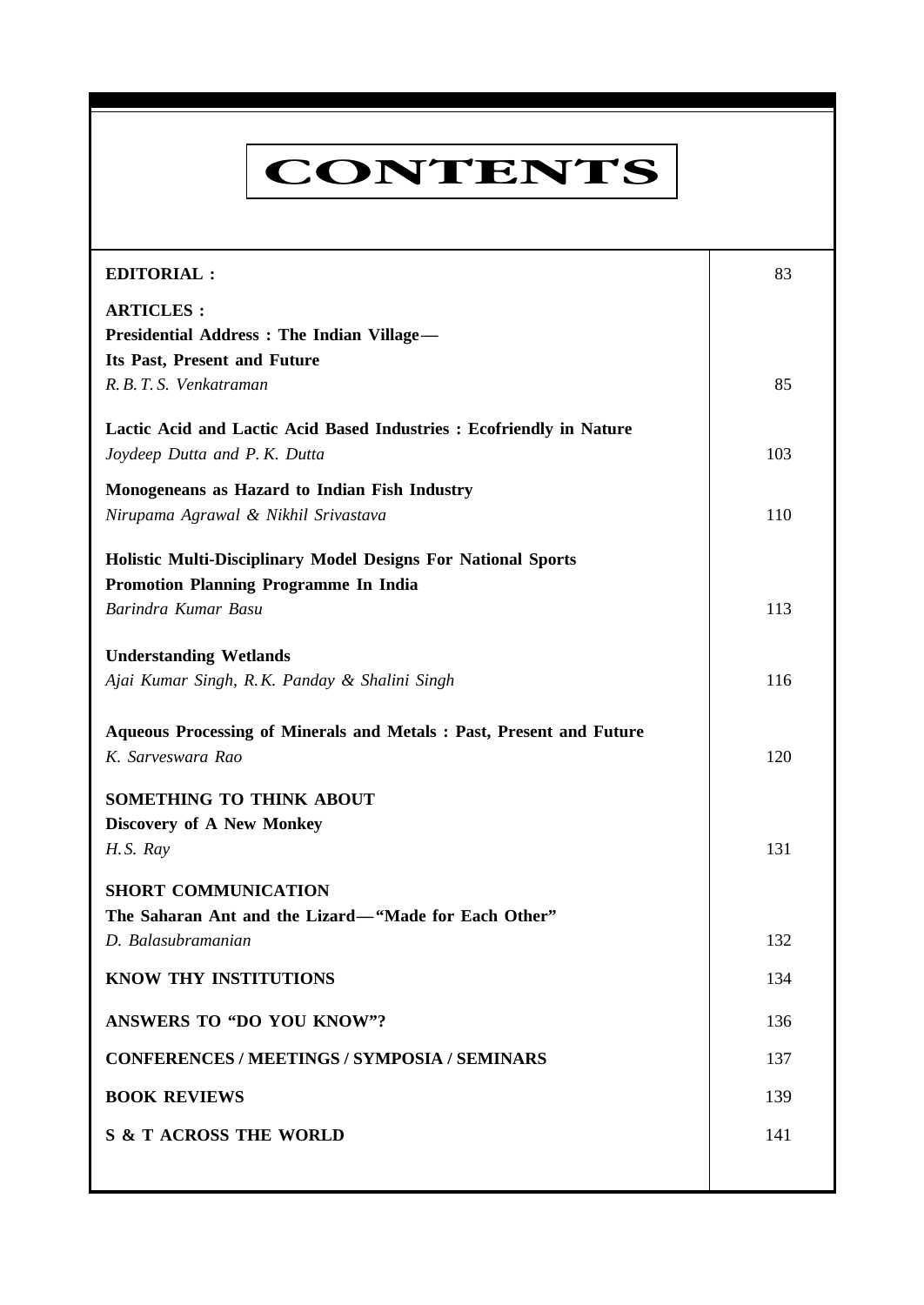# **EDITORIAL**

#### **THE SCHOOL SCIENCE EDUCATION IMPERATIVE**

In the present context of rapid development of global technology base it is imperative that all students in schools should have a firm education in science, mathematics, and technology so that they can cope with the advent of modern technology embracing all spheres of daily life. Tomorrow's work force will be based on the preparation of today's students. However, the students coming out of the schools after completion of the required courses are hardly capable of qualifying for entry level jobs. The general trend in the social perception is that they need higher education either in the degree level courses or in some form of diploma or training programmes. Those students who do not attend any of these courses after their schooling are not considered to be capable of any work that requires expertise. This kind of social enigma percolates from government policy down to the lowest level of administration. Such students are usually left out in the society to trade on their own. The luckier ones can start a small business or manage to get an employment through some channels. Others get some kind of jobs under inhuman terms and conditions.

The school education programme in our country apparently has two major goals : (1) expansion of school education so as to enroll all or as many students as possible and (2) preparation of the students for higher education. In a developing country like ours both are very important. But success rate in both of these fields is not significant. Without improvement of general economic condition it is hard to achieve massive enrolment in schools. Even if we can enroll all students in schools the percentage of students leaving schools before completion of schooling is very high. On the other hand the scope of higher education in our country is still very limited. Only 8% of total population can enter higher education institutions. Hence preparation of students for advanced education in some branches will not help solve the problem if we cannot create more opportunities for higher education. While the national education policy should not neglect any of these problems,

one aspect that is not considered seriously is how to utilize the large section of successful school leaving students who cannot afford higher education or are deprived of it for various reasons. The government policy seems to consider them as surplus and from time to time adopt or advise selfemployment programmes. But this factor has never been given due importance in framing school education curriculum in any of the central or state boards.

It is necessary to make school science education the number one priority in the national education policy and the educational policy of the state governments. Education in Science does not end up with inclusion of some theorems of physics or mathematics, or some reactions in chemistry or some facts of environment or life science. Science attempts to explain Nature and natural phenomena and utilize the natural laws to improve the way of living. Science has developed by means of practical experiences and subsequent laboratory verification of scientific laws or theorems by actual experiments. All scientific principles and formulations are based on realities of life and quite often from day-to-day experiences. Thus, hands on science experiments are too important to convince the students about the practical necessities and achievements of science. It is very unfortunate that our school system has very little opportunity for laboratory work. There are some routine experiments for students of plus-2 level courses. These laboratories are run in a very casual manner. There is no concept of practical work for students from Class IV to Class X, although science is included in the curriculum and it includes a substantial portion of physical and life sciences. The students are compelled to memorize science for the purpose of examination. They are sometimes satisfied with examples illustrated or worked out in their text books. However, it does not need big investment, both financially and infrastructure-wise, to create opportunities for hands-on experiments in the schools. The materials necessary for demonstration or implementation in the laboratory can be collected from throw-away materials from the household or from private or government establishments. In many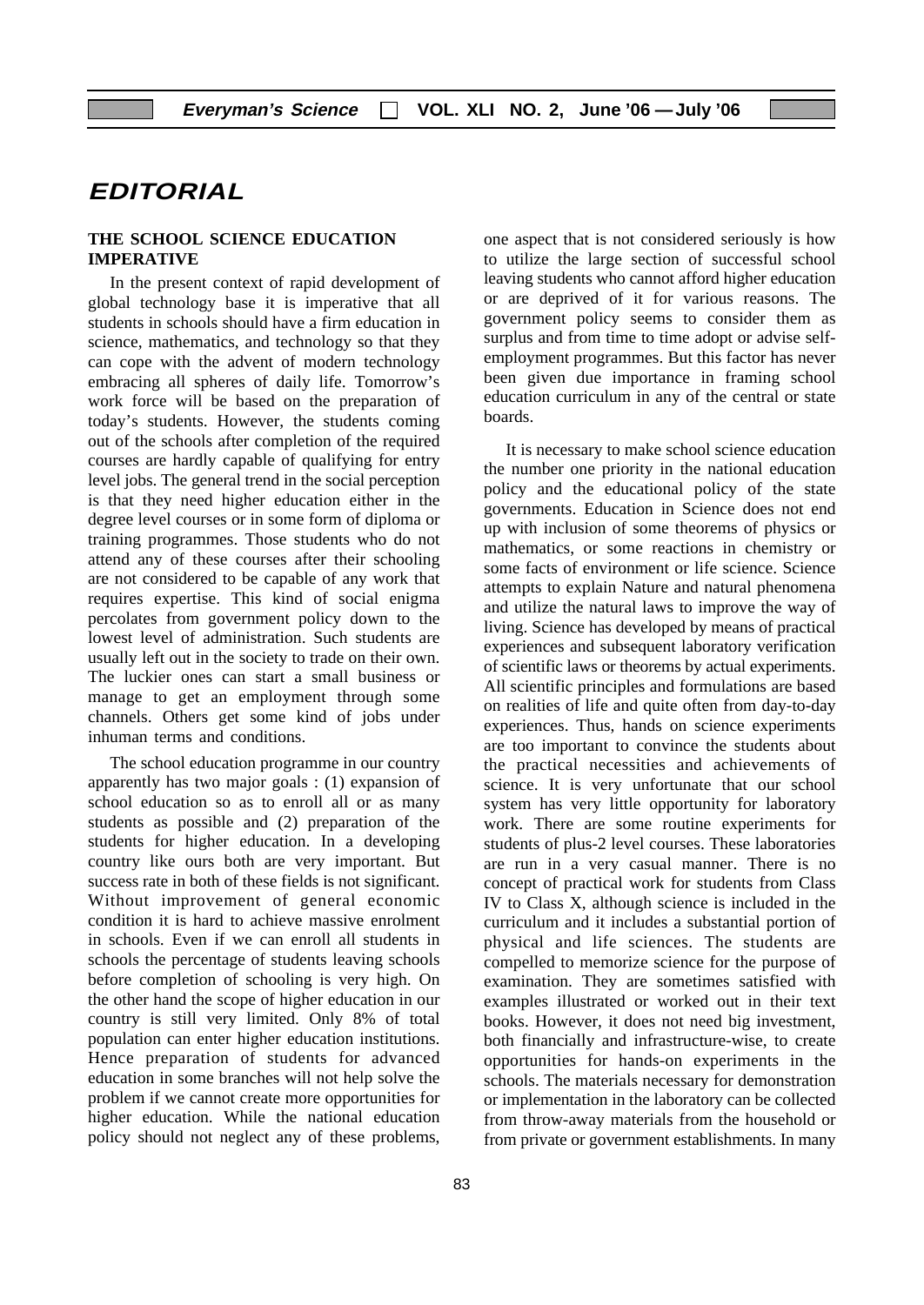schools the space for locating the facilities may be a problem, though it is not the case in all schools. Another problem may be the availability or willingness of dedicated teachers. But the dedication of teachers is a fundamental requirement of running any school programme successfully.

On the part of the governments it is necessary to take stapes so that practical training is compulsory for high schools right from the beginning of secondary education. This cannot be left to the non-government organizations only as they do not have enough strength to cover all the schools in the country. The school curriculum should contain hands-on experimental courses mostly based on throw-away household, municipal or industrial materials. Schools can take initiative to collect such materials that can be used for instructive training in science and at the same time they should be safe for use by the children. The entire process will not involve any financial expenses. But this would require space, time and endeavour on the part of teachers. The school routine should accommodate practical classes by some readjustment. The teachers may arrange workshops with science teachers in the neighbourhood in order to develop the methods. There should be some guidelines from the affiliating Boards. The primary objective of such training would be to create an opportunity so that the scientific principles that are taught in the class can be explained or demonstrated by real experiments as far as practicable. This can form a base for science training. Such programmes will provide direct experience with the methods and processes of scientific inquiry.

To seek higher levels of performance from all students at the plus two levels, the government should encourage teachers, curriculum-developers, school administrators, and government officials to develop national standards in science including mathematics. There is an urgent need to attract a new generation of energetic and skillful new teachers into the nation's public education system. The government has to create opportunity to invigorate the nation's teaching community with

people who have both mastery and a deep passion for science, technology, and mathematics.

For too long, we have thought of our research system in isolation. The research institutions have been created as centres of excellence. They have, no doubt, contributed in a big way in the development of science and technology at the national and international level and played a key role in enhancing our national glory. But the national achievement is still inadequate compared to the international standard and we have a long way to go. Present global scenario makes it imperative that we view the national progress in relation to worldwide events. Academic institutions should continue to play an important role in development of science and technology because of their autonomy, flexibility and inherent quality control, but they should establish direct link between research and education and training in science. The national institutes and universities should have a direct linkage to schools and provide important inputs for science teaching at the schools. This is of immense importance considering the fact that outputs from our schools, both urban and rural, will finally be inputs for these institutions. In the developed countries like USA, research scientists, including some Nobel Laureates, from the most reputed universities, often visit schools and deliver lectures for the school students. On the other hand, there are opportunities for the local school students to visit the science laboratories of neighbouring universities. We hardly hear about such visits in our country. The school students should have an opportunity so that the world of science is unfolded to them. This can attract brighter students to science and present to them a wider view about the prospects and utilities of science.

In the present circumstances science remains a tell-tale story for the students at the moment they have the option to choose subjects. In most cases they have to rely on the advice of their parents or guardians. It becomes difficult to attract the brightest students to science.

#### *Prof. P. N. Ghosh*

"Effectiveness is neither an ability nor Talent. It is a habit, a pratice, a self-discipline that must be learnt". -Peter Drucker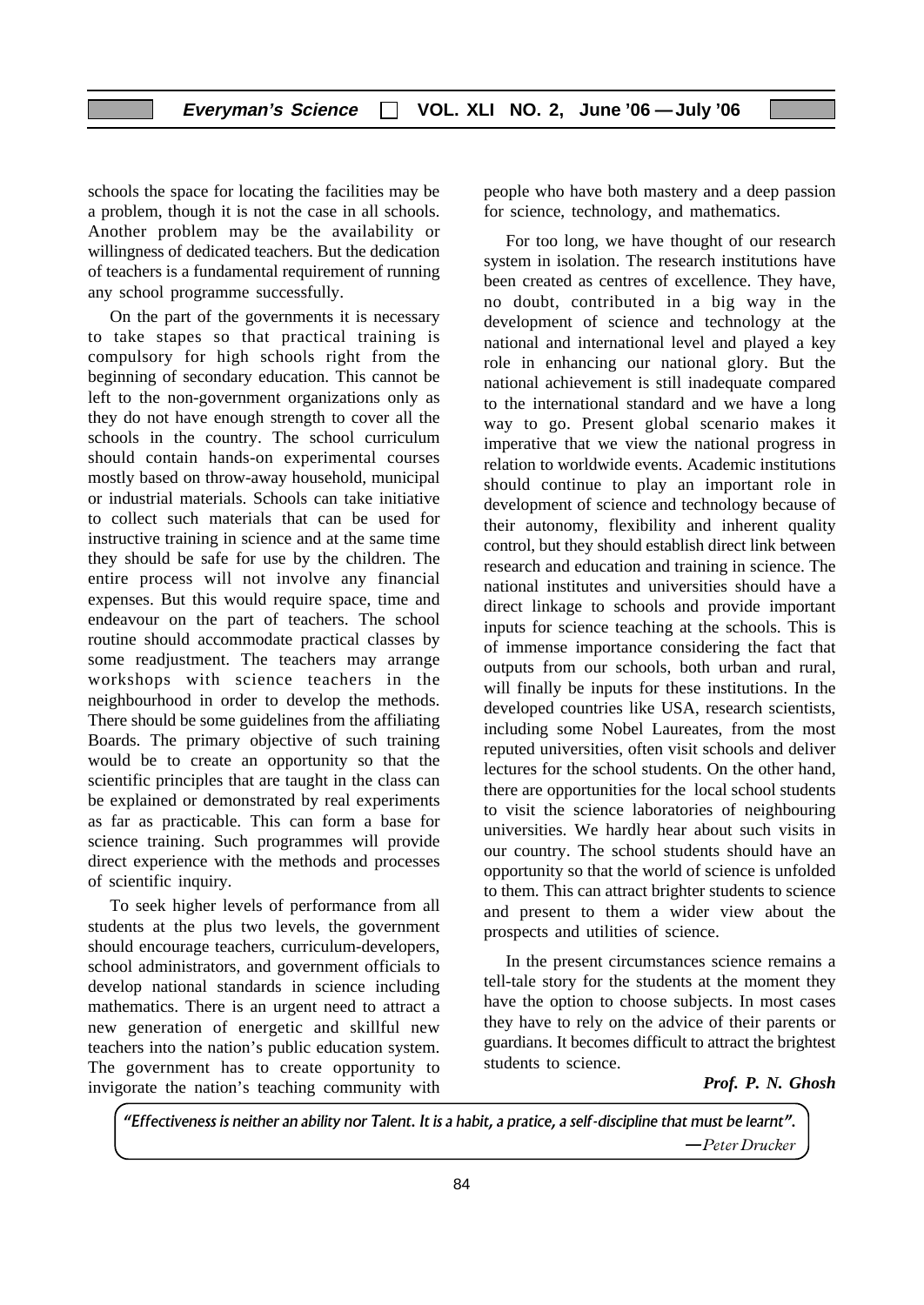# **PRESIDENTIAL ADDRESS**

## **THE INDIAN VILLAGE—ITS PAST, PRESENT AND FUTURE**

\* R. B. T. S. VENKATRAMAN

#### **INTRODUCTION**

I take it no apology is needed in these days for talking about any aspect of "village and village life". The city and the town which were holding a complete thraldom over the Public mind all these years are losing their glamour somewhat in spite of their admittedly alluring attractions ; and the "village" would appear to be getting increasing recognition, particularly in our country and in recent times.

I propose to speak to you tonight under the caption "The Indian Village—its past, present and future". You might perhaps question my claim to speak on this subject as all my official life and thought for the last quarter of a century has been linked up almost entirely with sugar-cane. But this very work has often taken me to the countryside in various parts of India and my contact with the Indian village has been fairly intimate. While at my special work I had perforce to witness the pleasures and tragedies of the villager and watch the changes that are steadily coming over the village. Secondly, most of us—in this agricultural land of ours-have come from villages and are in fair contact with village life either directly or through our kith and kin.

One easily noticed change in the village is the migration of the villagers to the town. The richer of the villagers show a tendency to shift themselves to the nearest town or city for the education of their children, for better medical help or for the characteristic amenities associated with urban life. Secondly, the more intellectual of the younger generation, who first migrate to the towns for their studies or to seek employment, do not generally return to the village, but settle in some town which they find more congenial for the full scope of their talents. If they do pay a visit to the village it is either to see an old relative who is too conservative to move to the town or in connection with some matter which renders their presence in the village unavoidable. Such visits are made of as short duration as possible and they get back to the town with almost a sense of relief.

#### **POSITION OF INDIA WITH REFERENCE TO SPACE AND TIME**

But before getting into the subject proper it is necessary to record here a few general observations on the position of our country with regard to both space and time view-points. With China, Japan and the South-Eastern islands, India is situated in a comparatively densely populated area of the globe—about half the population of the world being crowded into a tenth of the Earth's land region. This has had its effect on the type of agriculture practiced in the country, the selection of crop for cultivation and the life of the people as a whole.

Secondly, along again with China, India possesses a civilisation and culture which was at least contemporaneous with, if not antecedent to, the civilisations of Egypt, Mesopotamia, Greece,

<sup>\*</sup> General President, Twenty-fourth Indian Science Congress, held from 30th January to 5th February, 1937 at Hyderabad.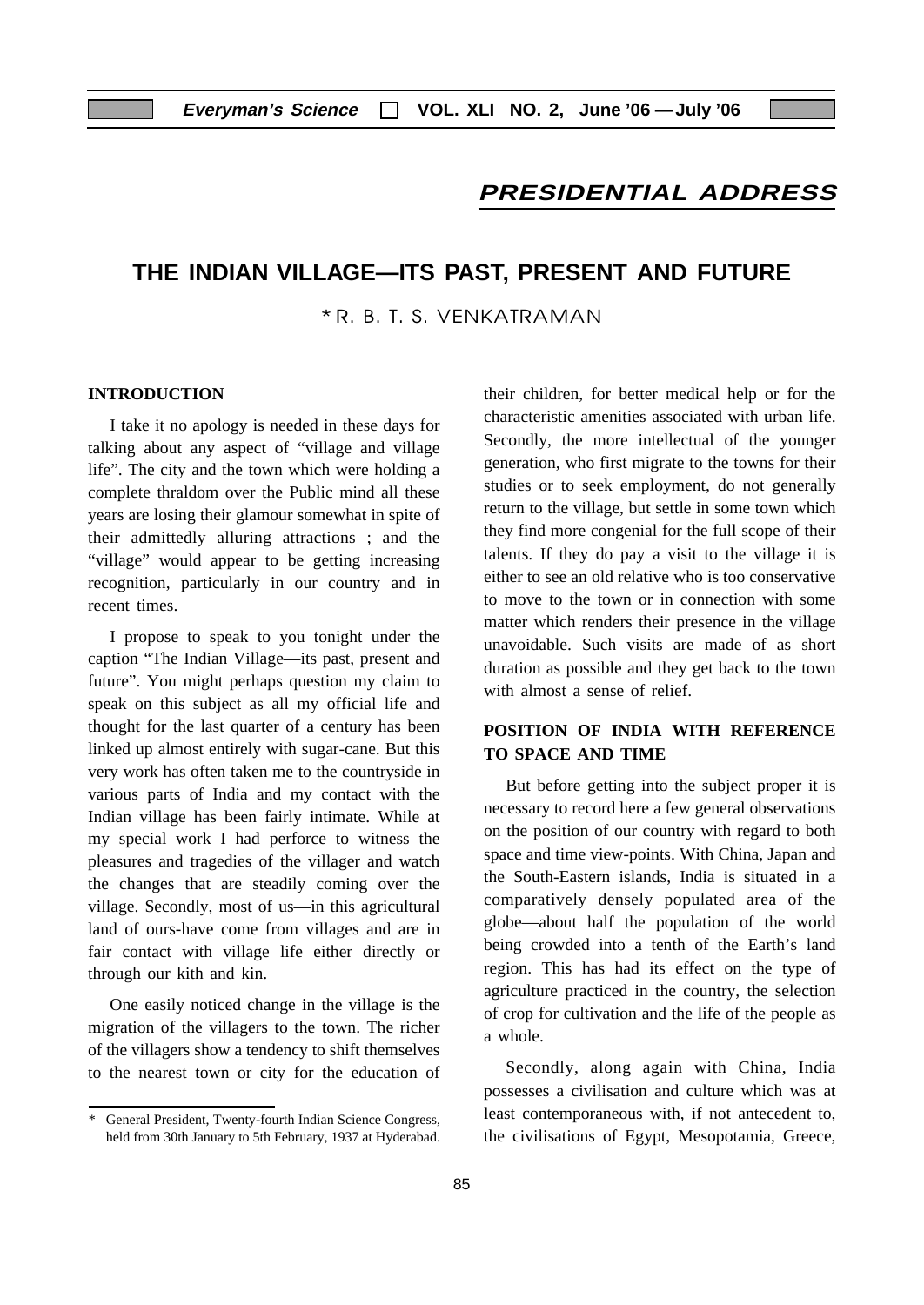and Rome. After making considerable progress this civilisation has, however, remained in a more or less quiescent and petrified state in our villages for well nigh two to three thousand years, little influenced by the great progress made by the west during the later part of the same period. It is only within comparatively recent times that the Western civilisation has come to spread into and influence the countryside. In more senses than one the Indian town represents the dynamic West with all the vigour of youth and the village the comparatively quiescent East. Certain of the problems of the village to be discussed hereafter will be found traceable to the inevitable contact between the two.

#### **ARYAN COLONISATION OF INDIA AND TYPES OF VILLAGES**

In early times there were two chief passages into India—one on the North-East through Assam and Bengal and the second on the North-West into the Indus region. The Aryans, who entered the country through the North-West route, first occupied the Indus valley and the Punjab plains and later spread to the East of the Jumna as far as the Saraswathi. Subsequently they spread into Bengal and from there would appear to have sent out expedition by sea to Burma, Ceylon and Java. The Vindhya ranges and the Aravalli hills long acted as an effective barrier against large movements southwards into the Deccan and south India. The country to the South of these ranges remained for long Dravidian, though increasingly influenced by Aryan culture from the North.

#### **The Ryotwari Village**

The new Aryan colonist naturally found plenty of land to settle in and the obvious advantages of group formation brought into being two main types of villages. One was the type similar to what is now termed "ryotwari" where each family or group of persons took up as much land as they could cultivate depending on the number of cattle and

able-bodied men in the unit. Site for the village was chosen at some convenient spot such as the banks of a river or canal or proximity to other sources of water supply. The persons constituting the village chose a Headman who exercised all power on behalf of the whole community. This types of village was generally associated with peaceful conditions.

#### **Joint Village**

The other type called "Joint Village" by Baden Powell was founded by powerful families or clans not necessarly agriculturists. The government of such villages was by the well-known Panchayat system and occasionally a group of such villages belonged to the same clan or owed some kind of allegiance to the same warrior chieftain in return for the protection they enjoyed at his hands. In these villages the cultivating classes were sometimes in the position of tenants. "Ryotwari" villages sometimes got converted into "Joint Villages" through conquest by some warrior chieftain.

#### **THE INDIAN VILLAGE IN THE PAST**

Various books such as the *Arthasasthra* of Chanakya (before 300 B. C.), the *Sukranithi* and the *Smrithies* of Manu as well as inscriptions unearthed in recent times, give us a fairly clear picture of the organisation and govenment of the village and its institution in ancient times. The Agamas and the architectural books of South India contain references to the plan and lay-out of the village ; the temple which formed an essential unit in the lay-out influencing and being influenced by the village plan. The villages of South India would appear to have attained a high degree of perfection absolutely unaffected by Aryan influence from the North, so much so that certain authorities hold that some of the Aryan village institutions were copies of the Dravidian. The basic plans as revealed in these villages existing to this day deserve the careful attention of person engaged in town planning and rural reconstruction. The *Manasara* (25 A. D.)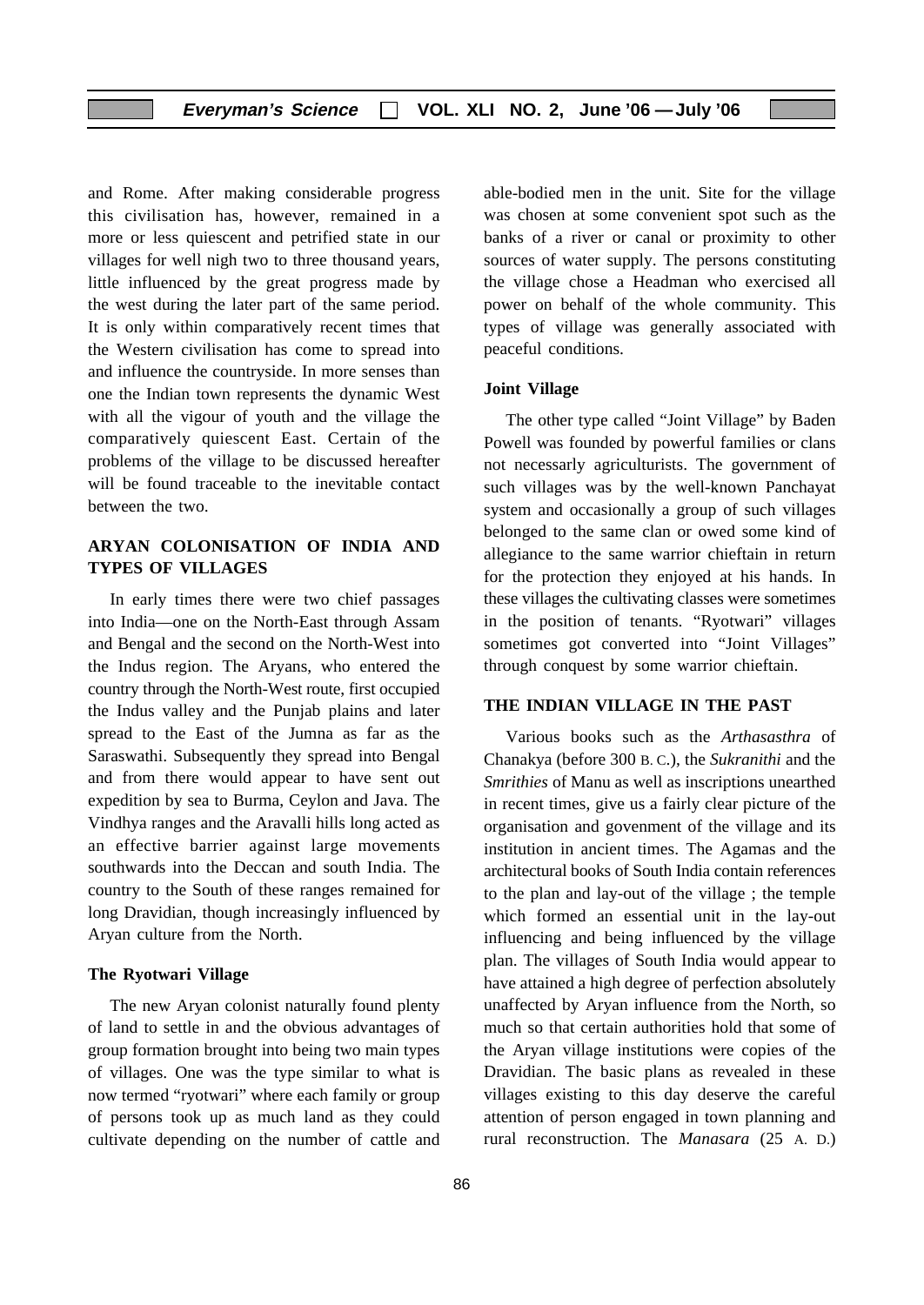describes in great detail the lay-out plans of villages, towns and forts as well as the ground plan and elevation of houses, palaces, and building for common use like public halls and the theatre.

#### **The Headman**

The Headman was an important officer in village government. His office was hereditary and apparently a vestige of the ancient village chief. He was remunerated by grant of inalienable right to certain lands and later by being allowed to collect and utilise certain taxes from the villagers. He was entitled to collect annually, for instance, two shoes from every shoe-maker, two cloths from the weaver, 13 betel leaves (per day) from the betel leaf vender and a cash moiety from the shop keeper. He was Gramani or King of the village.

#### **The Village Panchayat**

The Headman was assisted and later on effectively controlled by the village Panchayat. This was a *Council of Elders, not elected*, and more or less self-constituted from the elders of the village who naturally and easily commanded the respect of the villagers. Justice was dispended in the village temple and an oath before the local deity was potent in preventing person from bearing false witness. The Panchayatdars also knew the parties almost personally and were thus able to dispense quicker justice. The Panchayat administered the village funds and thus commanded facilities for catering to village needs. Even after the British came into possession, 22 per cent of the collection was given back to the villages over portions of the Mahrashtra country.

#### **Autonomous Unit**

The village was practically autonomous and once the tax from the village as a whole was paid it had little to do with the Central Government and was not affected by change of dynasties. Later on, however, when during the troublous times following the downfall of the Moghul Empire, wars were carried into the villages as well, they naturally had a share of these troubles. In later times larger political units came into existence having overlordship over groups of villages, though even then each individual village exercised a great deal of self-government in matters pertaining to the village. It is interesting to learn that during Chandragupta's times (320 B. C.) there was a permanent organisation for taking census.

#### **Taxes for Common Needs**

The village government was carried on in a brotherly informal way, the opinions of the elders carrying much farther than now. Taxes were levied for communal purpose as distinct from those by the Emperor ; and there was a common village fund which entertained the village guests, provided for the indigent and arranged for recreations, shows and performances of acrobatic and jugglery feats. The temple, the village tank, the guest house, as well as other public utility concerns had a claim on this common fund. The central government helped in cases where works of common utility were beyond the capacities of the village. This help was given either by the waiving of certain imperial taxes or by contributions in kind. The tax was sometimes levied in the form of manual labour and this is responsible for the huge and elaborate temples found in the south of India, some of them containing priceless treasures of sculptural and other arts. Occasionally also loans were raised by mortgaging the revenues of the village for definite periods.

#### **Village Life**

There was not much sanitation in the modern sense of the word and no scavenging. The *Arthasasthra* lay down a space five cubits wide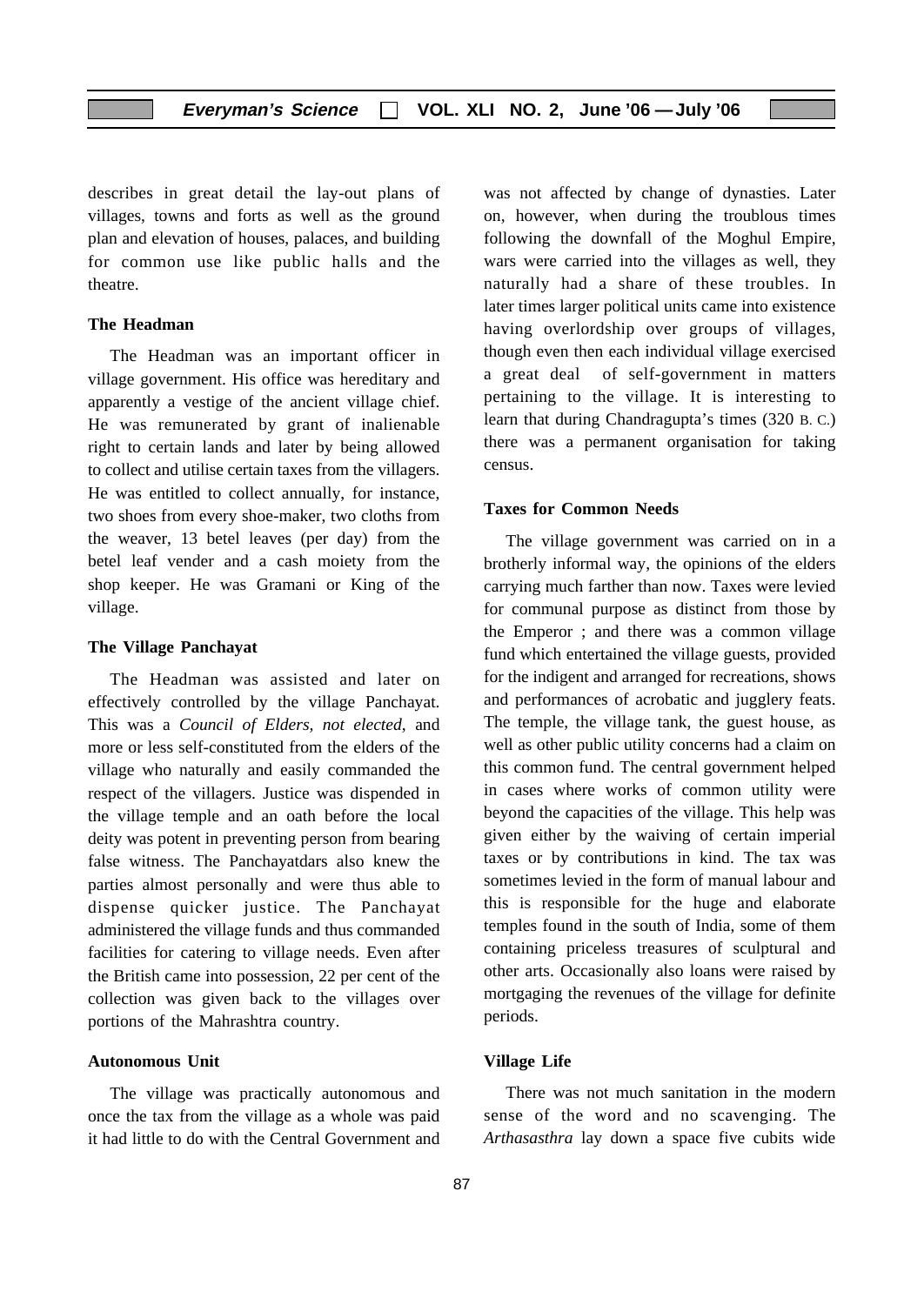behind each house apparently as a sanitary lane. Regular sweeping of the village streets was not common and the watchman who was responsible for sanitation thought his duty done when he pulled any carcases out of the streets. Diseases were naturally low on account of the healthier open life and there was no organised medical relief, though there is a record of such measures during Asoka's time. The kitchen store contained most requisites for common ailments and the elders generally knew a few simple remedies from experience. The science of healing was, however, well-advanced for the then conditions and comparatively cheap being based on easily available herbs and both metallic and organic compounds. Certain of its achievement have won occasional admiration from the highly advanced savants of the modern age.

#### **Lay-out of the Village**

The streets were broad. The *Arthasasthra* prescribes a width of 40 cubits for the main streets which were shaped like the "back of the tortoise" to facilitate drainage. Each caste which pursued its own profession lived in separate parts of the village and it was surrounded by a common and free grazing ground. The land during the Hindu period did not belong to the King but to the people who occupied it ; hence perhaps, the traditional and great attachment to landed property which still exists.

#### **The Professions**

Each village had a class of artisans who were hereditary and being non-cultivating were given definite shares of grain at harvest. In return for this the farmer was entitled to the services of the artisans both for his household and agricultural needs. Whereas professions like that of the carpenter, the smith, the washerman, and the barber were definitely recognised and provided for in the village organisation, the village Teacher was not in this category as literacy was not considered a communal need. Most villages had,

however, a school Teacher who was maintained by voluntary presents from the parents of the children attending his school. During marriages and other important occasions, the householder thought it a privilege and honour to feast the Teacher and his whole band of students.

#### **THE GREAT CHANGE IN THE VILLAGE**

#### **Self-contained and Isolated in Olden Times**

To realise fully the present conditions of the Indian village and understand its problems it is necessary to briefly notice here the changes that are coming over it and the reasons for that change. The Indian village of ancient times was practically a self-contained, self-governing unit, having but little contact with the outside world. It grew all the crops required to meet all its simple needs and the surplus of good years was stored in the village granaries as a provision against future unfavourable seasons. The people of the village lived like the members of a big family under the accepted leadership of the village elders—the Panchyatdars. Land was plenty, needs few and there was a great deal of contentment. The villager's outlook and knowledge were limited rarely extending beyond the confines of his own village and the villager's life ran an even course from day-to-day. This had been the condition for well nigh two to three thousand years.

#### **Drawn into World Current**

During this same period the West, on the other hand, was rapidly evolving itself from a condition even more primitive than that of the Indian village to that of modern times. Various inventions and discoveries had enabled man to gain partial mastery over his environment and both time and space had been largely conquered with the result that it is no longer possible nor desirable for any one to be oblivious of outside world events. The world is getting smaller and drawing closer together and an event in one part of the globe soon produces its repercussions all the world over.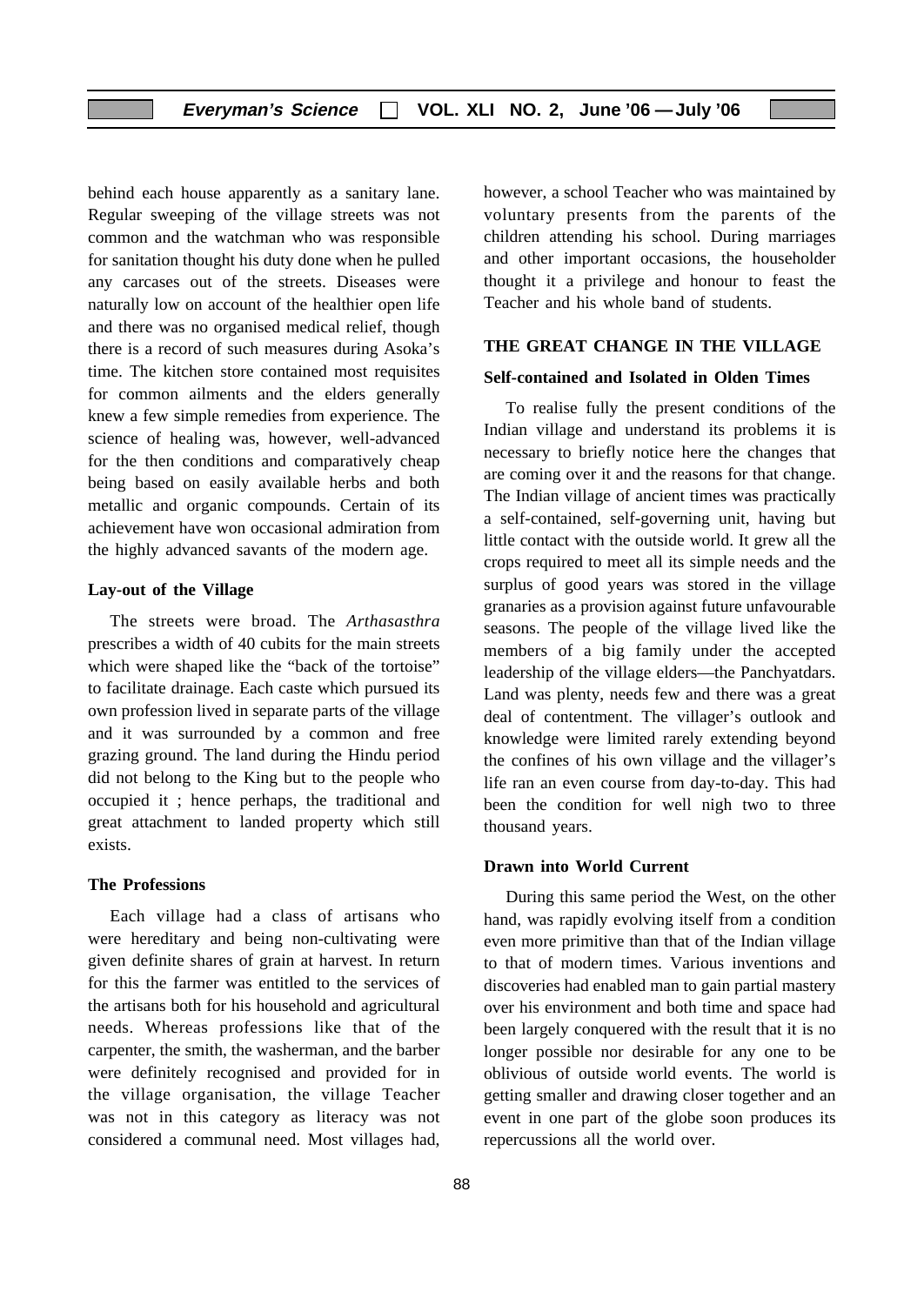#### **Dawn of the Spirit of Competition**

The increase of population has intensified attempts to augment the available sources of food by opening up new lands where possible and the struggle for existence has brought to the forefront the idea of the "survival of the fittest". The spirit of rivalry and competition has sharpened the intellect in certain directions and rights of the individual as such are getting increasing recognition. The religious impulse has steadily got into the background and has to await the convenience of the other more urgent activities of life. Life has become more complicated in all directions. The code of conduct, which formerly was regulated by the simple ten commandments, has now to be regulated by a whole army of learned lawyers and the ever-growing volumes of law books.

#### **Commercialisation on Crops**

One very important result of the contact with the West has been the development of the export and import trades which have affected profoundly the kind of crops grown and both the occupation and mode of life of the villager. It is steadily dragging him out of his isolation and throwing him into the world currents of commerce and industry. He is not content to grow crops to meet the needs of his own village but finds it more "profitable" to grow what are termed "commercial" crops for outside markets as distant as New York or London. This has upset the old time food-centred economics of the village and rendering them increasingly money-centred. The more enterprising and intelligent of the villagers are attracted by the commercial life and tend to shift themselves to the nearest town or city temporarily in the beginning but often permanently in the end. It is no wonder that such great changes have brought in their train a variety of problems connected with our villages.

#### **THE PRESENT-DAY VILLAGE**

#### **Village Agriculture**

#### **Dependent on Monsoons**

As agriculture is the sole occupation of the villager its present condition and its effect on the economics and life of the villager are well worth consideration. One outstanding feature connected with Indian agriculture is its great dependence on the Monsoons. In spite of the great irrigation works—some of them the largest in the world and the steady advance in the matter of tapping underground water, it has been estimated that seven-eighths of our agriculture are yet dependent on the monsoons. Any one who has had to do with crop growing will realise how erratic the monsoons are both in time and quantity of precipitation. The unevenness and uncertainty of results in spite of his best efforts in the matter of cultivation and selection of seed, caused by factors beyond his control—such as drought, floods, and cyclones-render agricultural income unsteady and uncertain.

#### **No Touch with Markets**

Secondly, the villager is so little in touch with world markets wherein the results of his labours are evaluated and sold, that a large portion of his profits is intercepted by the intermediate agencies that market his produce. This is why the increase in the export trade has had comparatively little effect on the prosperity of the village as such. It is the towns that have chiefly gained from it. For the same reason there is but little adjustment of the crop areas to the prevailing market demands. A crop is often grown beacuse it has been customary to grow it and not always because there is a demand for it. This results in occasional over-production quickly reflected in a fall in prices ; and there is time lag before its effect is seen in the contraction of area under the crop. This is an uneconomic and backward method of adjustment.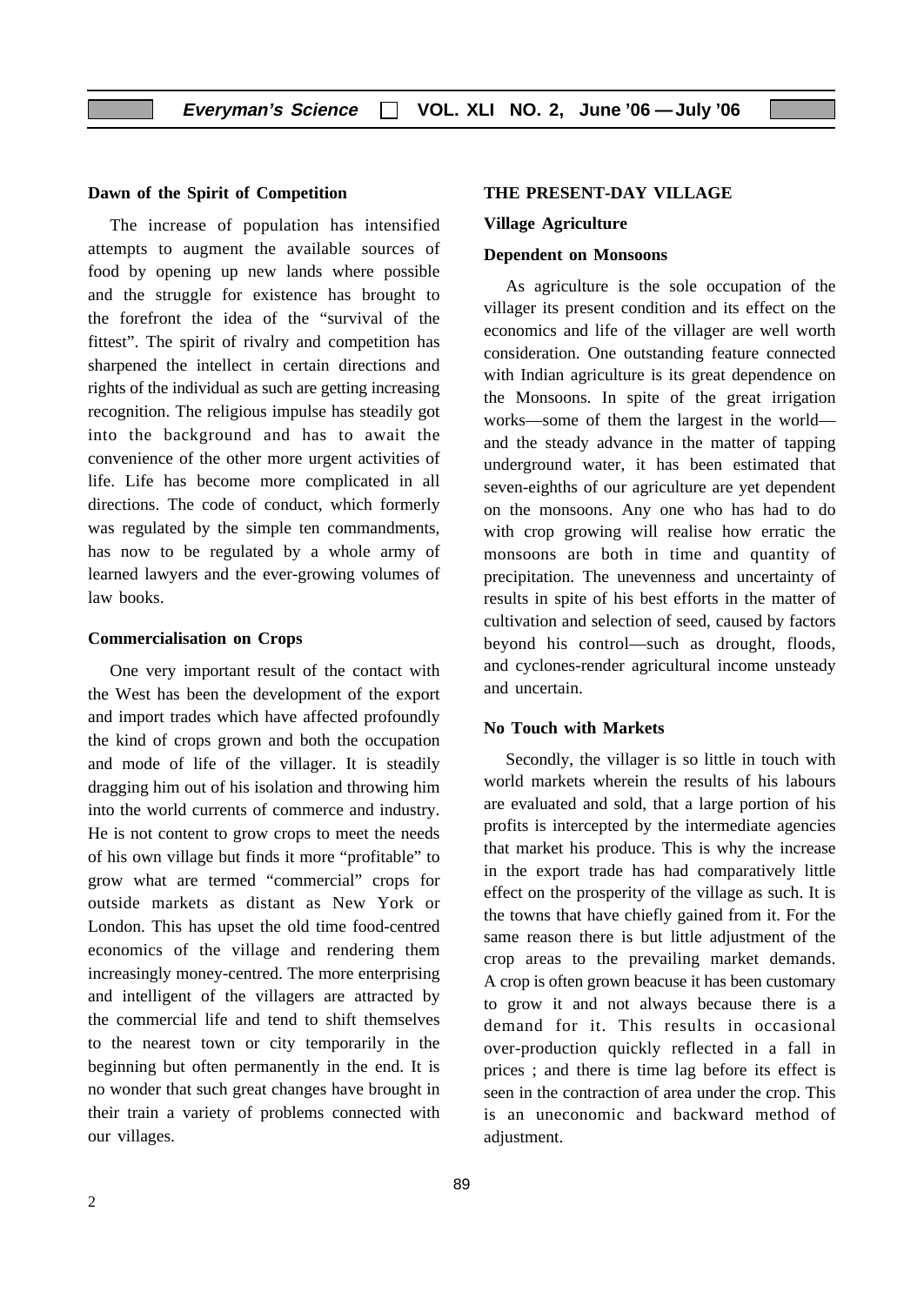#### **Stress of Population**

Thirdly, land available for crop growing has not increased to the same extent as increase in population. True some new lands have been brought under the plough and yields from existing lands have increased somewhat, but such increase is much less than the increase in population. The prevailing sentiments, both social and religious, that directly encourage large numbers of children were definitely needed in the olden days of plenty of land and low population. These are obvious misfits at the present time when conditions are just the reverse. Industrialisation is known to check rate of increase in population. Rice—the main food crop of India and China—is admittedly the most suitable for densely populated areas like the South East of Asia. It gives the maximum return of food with comparatively little manure and poor types of implement and cattle. The increase in population has proved beyond the capacity of even such a crop. This has introduced a spirit of competition instead of the mutual dependence and good feeling in the olden days of plenty. It has been computed that ordinarily agriculture alone cannot support more than 200 to the square mile. In parts of Bengal the stress of population is near about thrice that figure and all dependent solely on agriculture.

Fourthly, possibility of large augmentation in acre production is severely handicapped by a variety of causes such as subdivision and fragmentation of holdings and the prevalence of rigid social customs and religious sentiments which cause the waste of such valuable manures as night soil and cattle dung and adversely affect the business aspect of agricultural production. Both subdivision and fragmentation are interrelated to each other and result from the same cause, viz., the mode of inheritance of landed properties as obtaining in both the Islamic and Hindu laws.

#### **Subdivision of Holdings**

When land was fairly abundant and agriculture practically the only means of livelihood, it would appear but obvious justice on the death of the *pater* to divide the land equally among all the surviving members. At the same time there is a limit in size below which it becomes uneconomical to subdivide agricultural land. This bottom limit would obviously differ according to nature of soil, kind of crop grown, availability of assured water supply and other factors ; but one possible correlating factor would be the area that could be commanded by a pair of oxen.

This continuous subdivision has been a longstanding feature and in certain parts has reached a considerable degree of fineness. It has gone so far as to divide the waters of a well, each sharer being entitled to so many hours of lifting water from it. Dwelling houses are also sometimes divided along their lengths with obvious disadvantage to both the units in the matter of ventilation and other facilities. Such subdivision is said to obtain in other countries as well ; in France the holding is sometimes reduced to a single vine or a single tuft of lucerne grass and this condition is said to prevail also in Switzerland, Japan and Germany. But the big and material difference lies in the fact that, whereas in those countries the divided holding is only part of the owner's means of livelihood, in India it is often the sole source for employing him all round the year. Small sized holdings up to a certain limit are not by themselves wholly bad ; in Denmark and Switzerland some of the best types of agriculture are said to be associated with such holdings, but the other circumstances peculiar to our country render them uneconomical in our land.

At present this evil is to some extent counteracted by certain of the sharers emigrating to the nearest towns or to countries overseas. The Indian is, however, so much attached to his land, be it small and unremunerative, that he continues to own it if not forced out by other circumstances.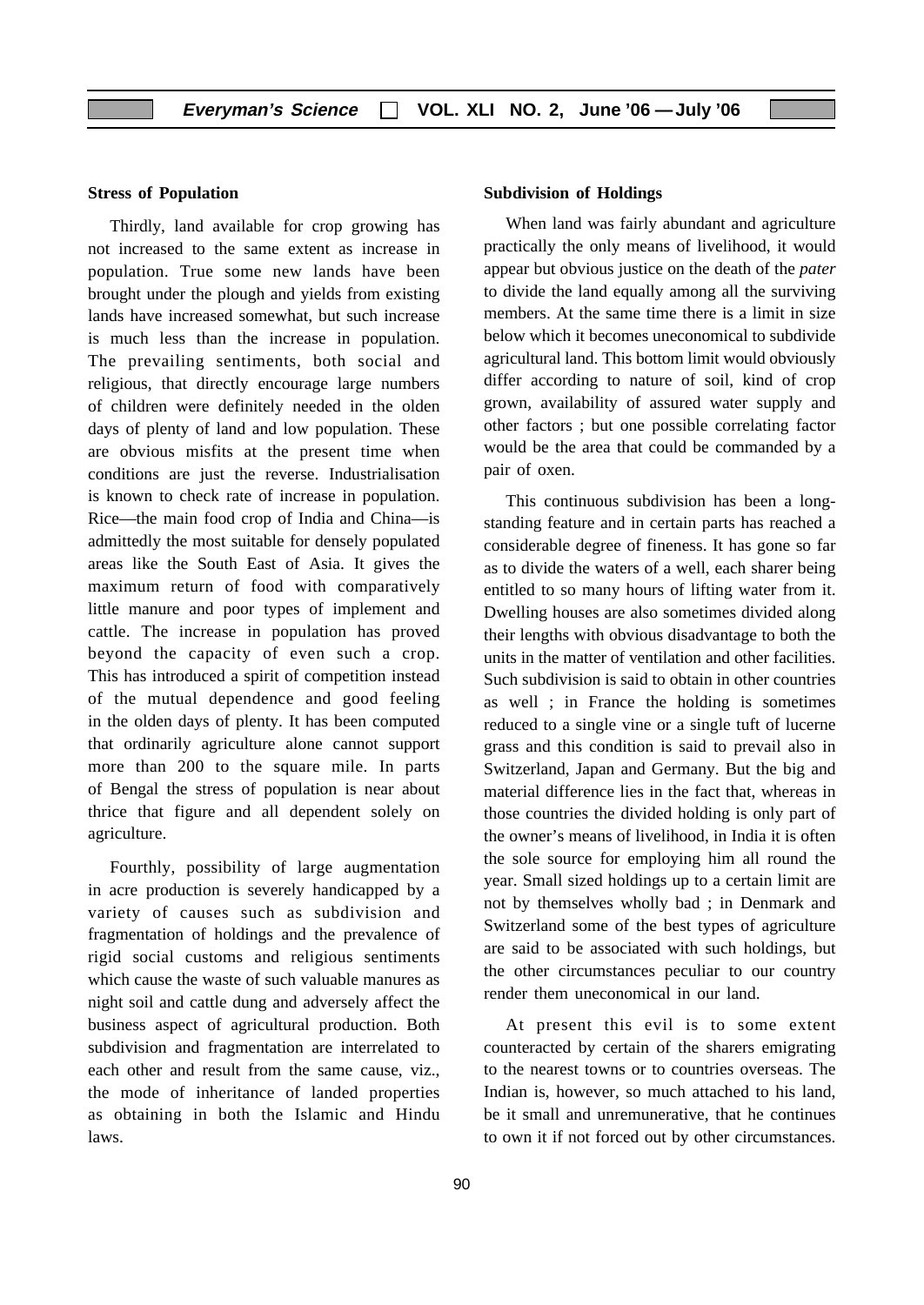Its possession is not always as a business proposition but as necessary for status. This leads to the evil of absentee landlordism. In one of the villages in the Bombay Presidency, Dr. Mann found that 36 per cent of the owners had thus gone out of the village.

#### **Fragmentation of Holdings**

But perhaps a greater evil than subdivision is what is known as fragmentation. When one wishes to invest on landed properties he does so often by purchasing bits from different individuals and hence located away from one another. When this property is divided after his life time each sharer gets generally a portion from each of the bits of land and thus the holding of each sharer becomes fragmented. This system is practised in the interests of absolute equality in the sharing. Lands, as is well-known, differ some-what from one another and it is considered most equitable that each sharer should have a portion of each bit of land, however distant they may be from one another.

The prevailing sizes of such subdivided and fragmented plots of land depend upon the soil, kind of crop grown and nature of irrigation supply. They are smaller on the banks of rivers such as the Ganges, the Godavery and the Cauvery with their assured water supply and larger in the open rainfed plains of the Central Provinces and the Punjab. Small holdings are also characteristic of wellirrigated areas, where the lifting is through bullock power. Rice holdings again are smaller than those growing wheat as, in the former case, fields have to be divided into small plots and bunded up to retain the needed water for this semi-aquatic plant.

This state of affairs rules out large scale operations by outside capitalists who have the resources for up-to-date agricultural methods generally beyond the reach of the average cultivator. The number of landlords they have to deal with is too large and one recalcitrant can hold up a whole scheme. The value of large-scale operations in raising agricultural efficiency has been amply demonstrated in other tropical countries like Hawaii, Java and Formosa. Certain of the sugar concerns in the Bombay Presidency which are launching on large-scale growing of sugar-cane are faced with such difficulties. Another disadvantage is that it precludes the fencing of the property, a valuable aid in raising agricultural efficiency. It is claimed that fencing of lands was one of the chief factors in greatly improving agricultural production in England after the Elizabethan period. The constant and unavoidable disputes resulting from these long and irregular boundaries lead to bad feeling between the villagers ; and, it is said, that incendiarism of fodder stacks in the Bombay Presidency is often traceable to such misunderstandings.

#### **VILLAGE CATTLE**

The Aryan settlers loved their cattle and valued them highly. A grazing waste round each has been the standard feature of the Indian village ; its width was fixed at 400 cubits during Chanakya's times and in the Moghul days it was as much as the human voice could be heard across. In Vedic times the wealth of an individual was computed by the number of kine and is so in parts of our country even to this day. Unlike China and Japan where the consumption of milk as food is considered a disgusting habit, this article has been highly valued in our land extensively used as food from ancient days. This is fortunate for a country like ours which otherwise is largely vegetarian. Milk was not banned even in the case of the semi-recluse who was denied most other articles of diet. In the Brahmanical period the daily prayer included an invocation for the health and prosperity of the cow.

The cattle represents sometimes the heaviest capital outlay of the cultivator next only to land and he loves them almost to a fault. It is common in the Punjab to lay by, each day, a handful of "atta" (wheat flour) so as to sumptuously feed the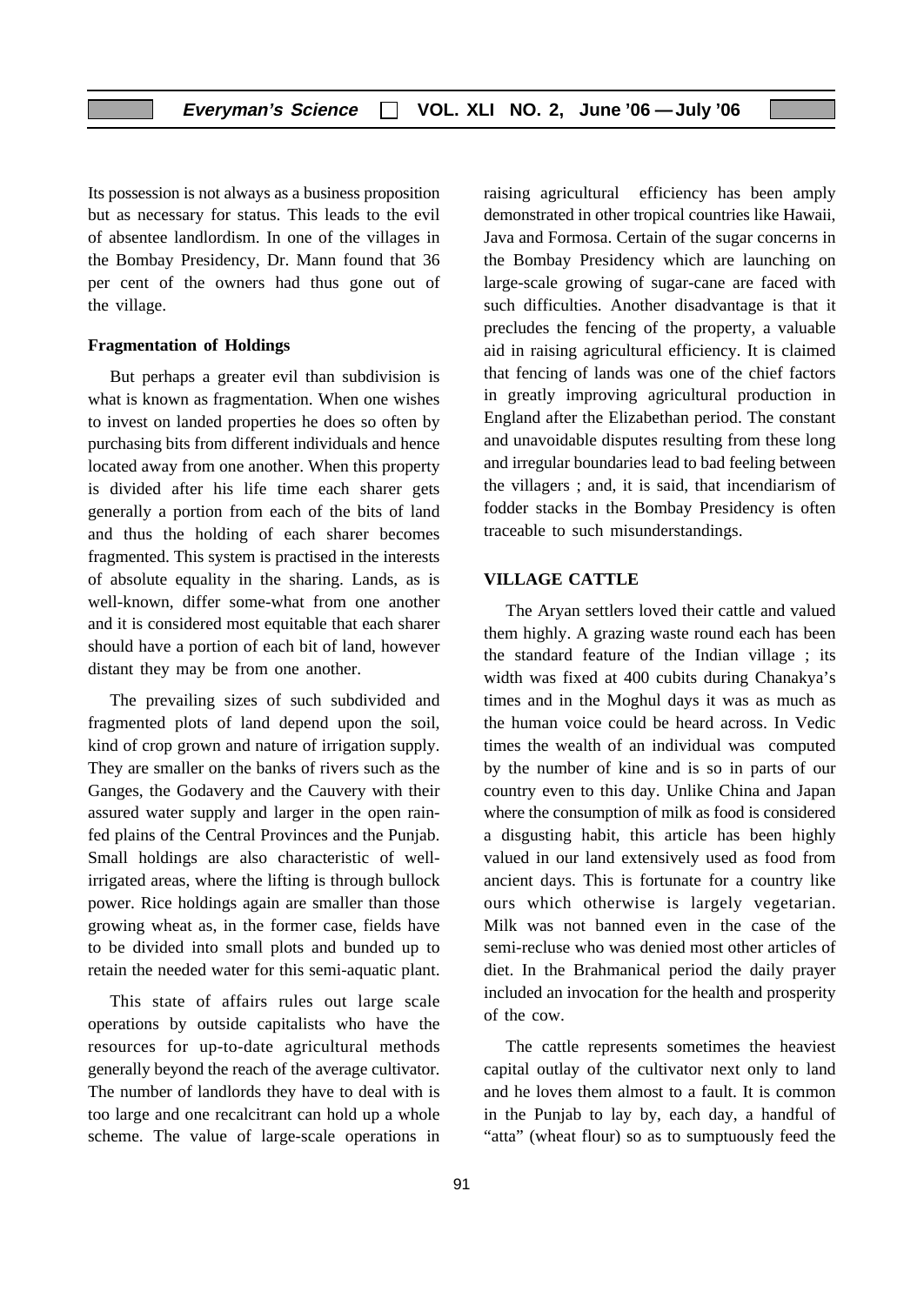cattle on occasions ; and it is considered an act of charity to lay along the roadside big pieces of rock salt so that the cattle can lick them on their way. A day in the year is set apart as cattle festival when they are decorated and feasted on sweet rice and cakes. In certain parts of the country like the Vizag and Bellary Districts of the Madras Presidency the cattle often occupy the front portions of houses.

But this very attachment and religious regard to the cattle—particularly the cow—is now working to their disadvantage. India is unique in possessing and enormous amount of cattle without making profit from its slaughter. The old and the weak are allowed to deplete the fodder stock of the village with the result that the fitter and hence the more useful ones do not get their due share. Cattle maintenance is not looked upon as a business proposition and the sentiment towards them is similar to that of a rider to the old horse which had served him well when he was fit and strong, or of the lady aristocrat to her pet dog or cat in the West. The sentiment is too deep-seated for a rapid change.

The motor, the oil-engine, and electricity are steadily replacing cattle power (largely of the male sex) for transport and water lifting. On the other hand, the demand for milk and milk products is likely to increase in the future and it is desirable it should be so. Fewer but better type of cattle and tended with greater knowledge of their need, are indicated in the future. Castration in as painless a manner as possible to work out the uneconomic types from the village stock is the crying need of the countryside. The world is getting accustomed to such ides even in the human species. With increasing knowledge of factors determining the sex of the fertilized egg will Science be able to increase the number of herifers as perhaps in the future we might need more cows and less bullocks.

#### **VILLAGE LABOUR**

For agricultural labour the Aryan colonists would appear to have employed largely the local people—the Dravidians and aborigines. Even in those early days agriculture was considered somewhat degrading as being non-intellectual. It has to be remembered that those were times when land was plenty—often perhaps virgin soils and hence parted with its treasures more easily and abundantly than now. The agricultural labourer was employed more or less on a feudal basis and though the work was hard there was considerable affection between master and servant. The "padial" system in parts of South India and the "hali" system in parts of Bombay arose from labourers originally borrowing money against free service stipulated during the pendency of the loan but afterwards not being able to repay. He thus became a perpetual servant till released by death or emigration. The Indian labour is low both in wages and efficiency, certain extremist opinion equating a week's labour of the Indian to a day's of the Westerner.

But the demands of agriculture are such that, whereas at certain periods a large force of labour is needed, there is no demand during other parts of the year. This is particularly the case where the bulk of the area in the village is under the same crop. In the absence of work and hence wages all the year round, the labour migrates to other places with the result that, at the time of peak demand (as during paddy trans-plantation) there is labour scarcity. Crops like the sugar-cane which need labour all the year round, greater diversity of crops or subsidiary occupations are needed for stabilising the labour demand.

#### **THE VILLAGER (AND HIS INDEBTEDNESS)**

Having briefly considered certain important aspects of village life, we are now in a position to consider the present condition of the villager himself. Though till recently but little affected by the changes around him, on account of his isolation both mental and physical, he is being made increasingly aware of the changes around by the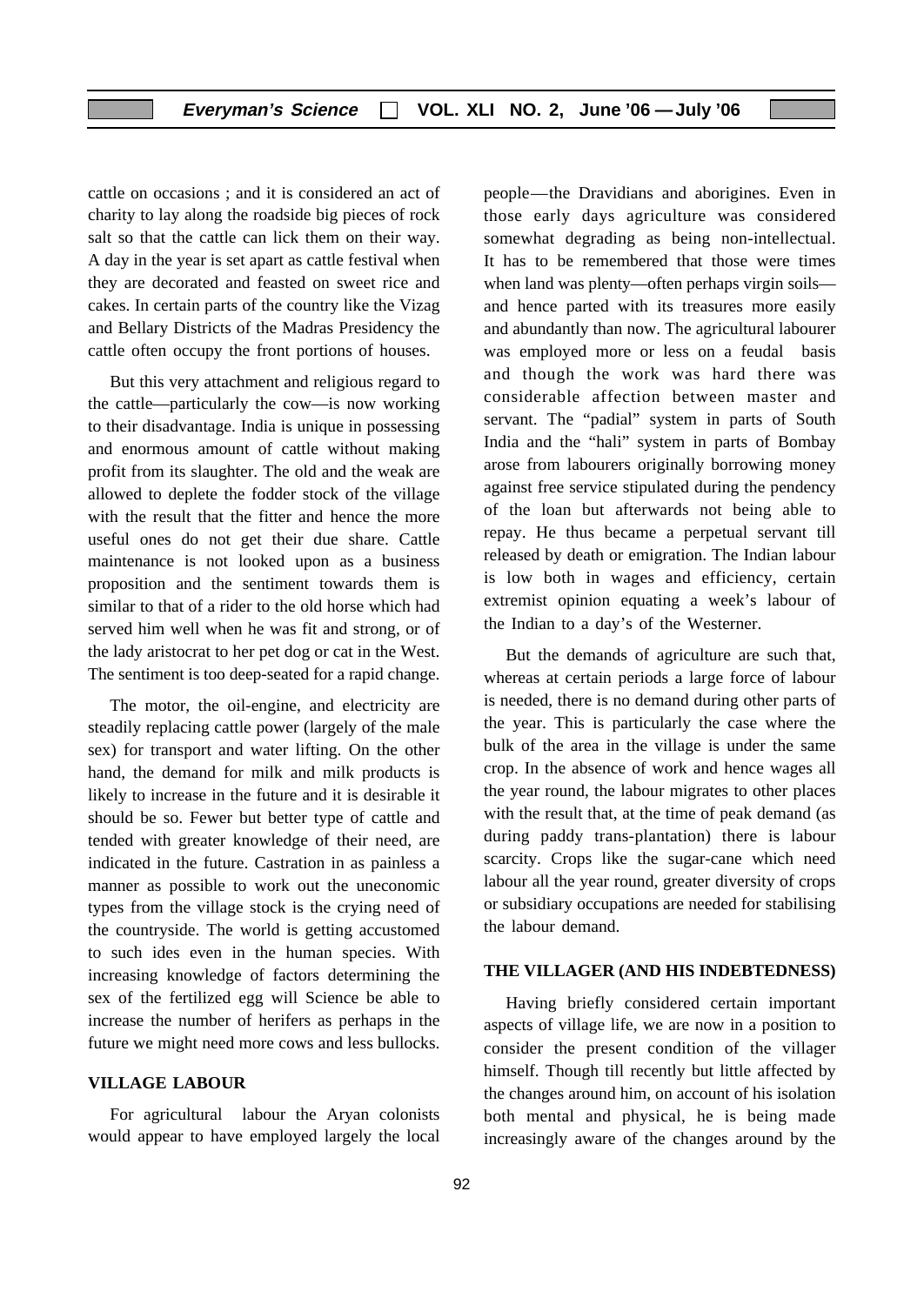extension into the village of such symbols of modern life as the Post and Telegraph, the bicycle, and the motor bus. Frequently also the village is visited by the townsman who is only too eager to demonstrate before the awe-struck villager the elegances and conveniences of urban life. Himself a vestige of the past, he looks with wonder and admiration—and sometimes with fear—at these innovations which, on account of his little or no eduction, he is unable to comprehend fully.

Economically he finds himself in a very disadvantageous position owing to his steadily diminishing agricultural income in contrast with increasing expenditure due to changes in living even in his own household. Innovations in dress and habits and new wants like tea and coffee are steadily forcing up family expenses. While the community life of inter-dependence has ceased to exist, the medieval social structure like the joint family system still persists rendering the villager's life unbalanced.

#### **Indebtedness**

Dependent as he is solely on agriculture, the need for money always exists. This is true of the agriculturist all the world over and results from the fact that, whereas agricultural income comes in only at particular times like harvest, his expenditure is of a monthly if not of a daily nature. Extra profits from an exceptionally good year are more often wasted in urbanising his surroundings than being put by as reserve against lean years. The heavy indebtedness of the Indian villager is wellknown and has attracted the attention of all that have cared to study the village. In one village studied by him and his colleagues Dr. Mann found that the total debts of the village amounted to about 12 per cent of its capital value and that nearly 25 per cent of the profits of the village went to pay interest thereon. According to Mr. Darling, debts in certain Punjab villages amounted to as much as Rs. 40 per acre, a sum sometimes greater

93

than the annual income from it on the average of good and bad years.

The villagers' debts are also often unavoidable. It has been calculated that nearly 90 per cent of a villager's expenditure is on such essentials as food, clothing, rent, and taxes, thus leaving but little margin for unexpected reverses such as crop failures or floods or sudden cattle mortality. Expenses on marriages and funerals, which to the villager are equally unavoidable because of his traditional ideas, are other sudden items of expenditure. The margin of extra income is so narrow that the loss of a buffalo or the long illness of the working member in the family is known to drop the villager down in the social scale sometimes never to recover to his original position. The only security he can offer against such debts is the land, his only possession in the world, and once pledged he finds it difficult to redeem it.

#### **Village Wastes**

While on the subject of the economies of the villager it will be appropriate to consider here the various types of waste that are taking place in the village. Foremost, perhaps, is the agricultural waste resulting from the uneconomic subdivision and fragmentation of land which precludes its cultivation to maximum benefit. Then come the waste of cattle and human labour due to fragmentation, the drain of village money by way of interest on loans raised by the villagers and loss of valuable manures like human and cattle voids. Cattle manure is wasted as it is needed for fuel. It is such a suitable fuel in the Indian household that a substitute alone will be operative in bringing about its repid discontinuance as fuel. Human voids instead of being utilized as in China and Japan, are allowed to render the streets and surroundings unsanitary and poison the clean country air. There is considerable waste of both energy and material resources through adherence to sentiments and habits which, perhaps useful in olden times, are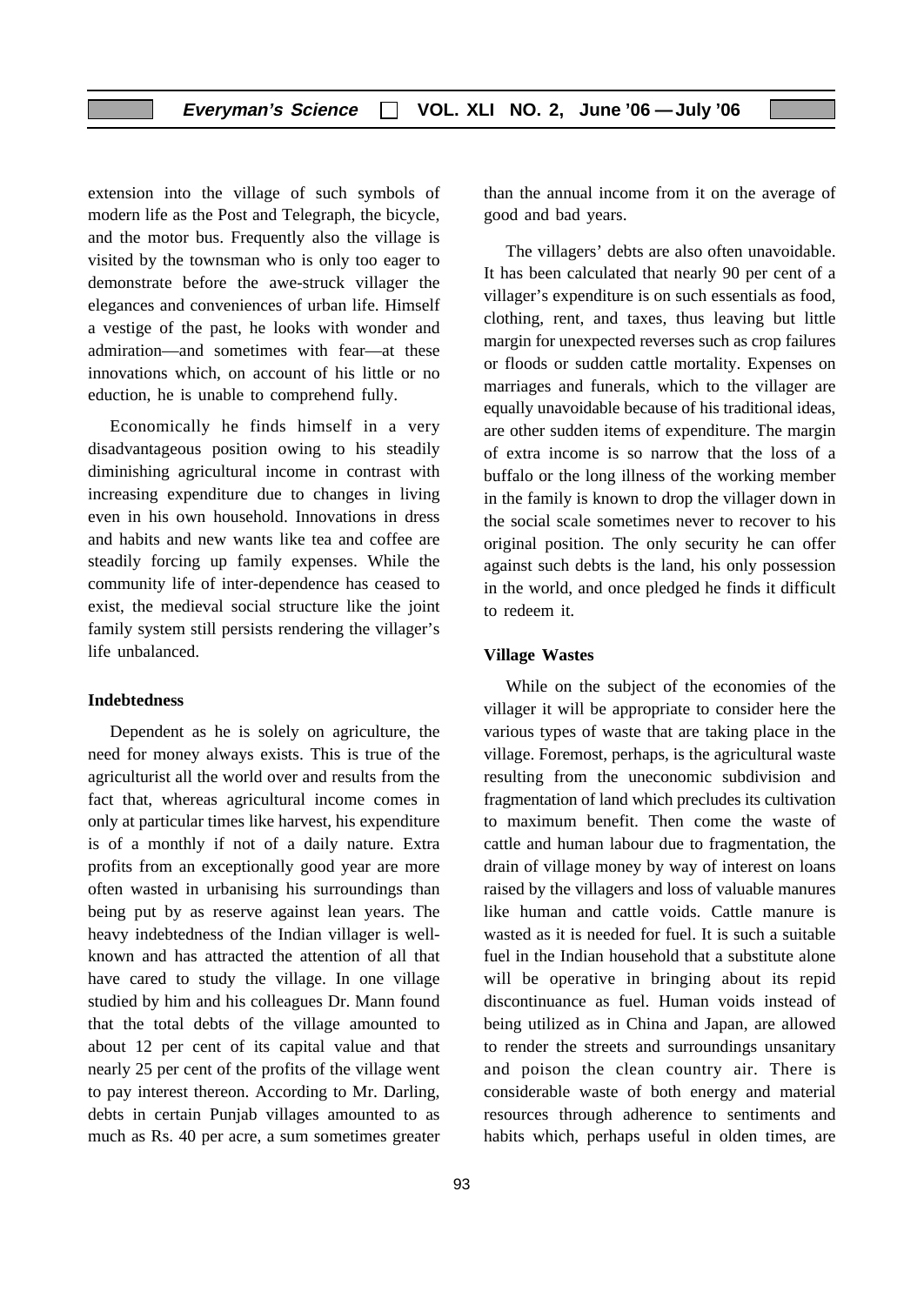useless and wasteful under the changed conditions of today.

One important waste which has to my mind far-reaching results is that caused through forced idleness. This is because agriculture, which is often the sole occupation, is not able to keep the villager busy all the year round. This forced idleness is very harmful, changes his whole outlook on life and lowers his character in many ways. No tonic is so good as healthy and steady work all through the year and this is denied to the average villager. The comparative prosperity of villages located near towns or industrial centres proves the advantages of employment all through the year.

#### **Standard of Life**

One common complaint laid at the door of the Indian by others and of the villager by the townsmen is what is termed "low standard of life". There exists, however, considerable confusion as to what the term really means and though it is but vaguely understood, it is nevertheless readily restored to, when there is no room for sound and logical reasoning. To put it briefly and in easy language, a higher standard of life may be defined to consist in getting more out of life's opportunities to the advantage of both the individual and his society. A rise in the standard of living must add to the productive efficiency of the individual or it is no *higher* though it may be of *different* standard. All real progress and civilisation is interpretable only on this basis. But when a townsman, weak in physique through wrong and unsanitary living, with a diversity of unnecessary and unhealthy wants and unnecessarily and perhaps also harmfully dressed, talks of his higher standard it is an obvious misapplication of the term. It is a case of a more *expensive* and not *higher* standard of life. A healthy cultured villager with his fewer and simpler needs but greater depth of character is easily the superior.

The merchant, with his desire for commerce, has a tendency to synonymise "higher standard" with "increased wants and greater purchasing power". While an increase in wants as the result of fuller life—such as books, works of art of facilities for quicker locomotion—does represent a higher standard, it ceases to be such when the increased wants are unnecessary, wasteful or harmful to the individual or society.

#### **THE EXODUS FROM THE VILLAGE**

The most serious of the unfavourable changes coming over our villages is the steadily increasing exodus of people from the village to the town. There is little doubt that the villages were comparatively more populous in the olden days. The *Arthasasthra* contemplates a normal population of 500 to 1,500 against the present average of about 400. One main reason for this exodus is the growing inadequacy of agricultural income not supplemented by income from other sources. A second reason is the shifting of the main activities of life to the town. Educational facilities and other urban conveniences are increasingly attracting the villagers to the town. Dr. Mann was struck by the significant absence from a Bombay village of youths between the ages of 14 and 20 ; and this is largely true of other provinces as well. They had gone out for education or to seek employent. When a person has lived in the town for some time he often develops a dislike for village life with its limited comforts. He misses in the village various things to which he has become accustomed in the urban surroundings ; he misses the rapid means of locomotion, the quicker life of the town, the facilities for shopping, the pictures and the like. He finds a comparative dullness in the village surroundings which makes him loath to return to it.

Apart from the number, the quality of human material contained in the exodus constitutes a serious drain. Take, for instance, a family of four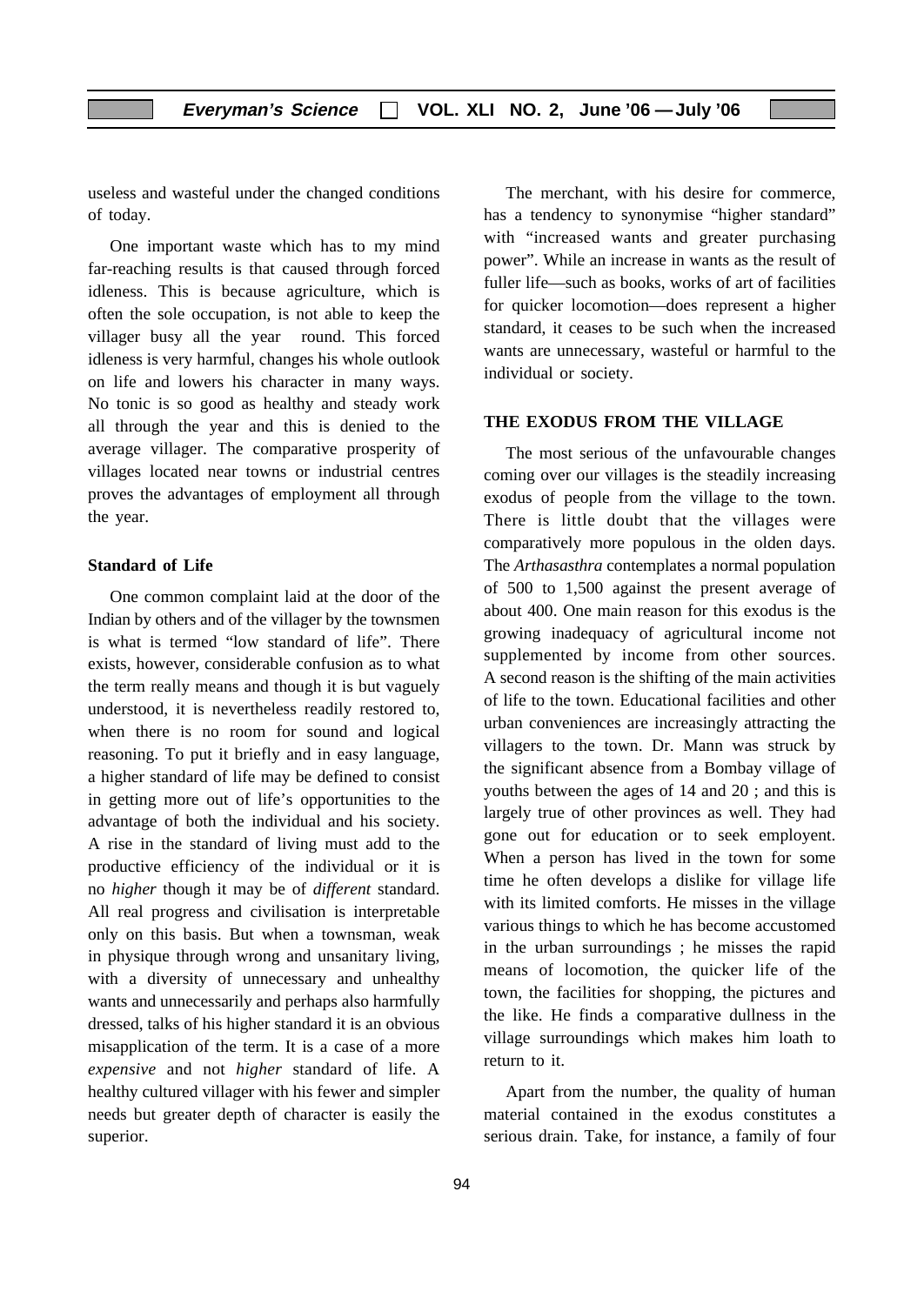sons all of whom had gone to the nearest town for education. The successful ones get employed away from their villages in due course and rarely return to it except if at all in old age. The unsuccessful ones, on the other hand, with nothing else to do perforce return to the village and settle there, thus increasing the pressure on the land often disproportionately to their contribution to the village assets. Secondly, the richer landlords who, by their superior resources, could, if they cared, undertake experiments or launch fresh agircultural ventures, are attracted to the town and leave behind in the village their less resourceful brethern. Similarly, the capable artisan leaves for the town to make the most of his talents. Culture is now town-centred and there is little scope in the village for the full development or unfolding of one's talents. In the olden days when the village was practically autonomous and had its own funds to cater to the needs and amenities of the village the opportunities in the village were greater ; and it was possible to retain in the village at least a portion of the intelligentsia, though even then the best of talents resorted to the capitals or courts of Kings for patronage.

#### **RURAL LIFE AND AGRICULTURE IN CHINA**

The one country in the world whose conditions of rural life and agriculture are similar to our own is China. That country presents many points of similarity with ours and a few contrasts.

The Chinese also have a civilisation as old as ours and in ancient days there was a certain amount of contact between the two nations. The national religion of China had its origin in our land and the Chinese sent out an industrial commission to Bihar as early as the sixth century to learn the process of sugar manufacture. The two Chinese travellers to our country, viz., Fa hien (399–414 A.D.) and Hiuentsang (629–645 A.D.) and their writings are well-known. Like its Indian prototype the Chinese

village also has been isolated from world changes and the bulk of the people in that country also live in villages and hamlets. They lead a comparatively simple life and their holdings are small. Density of population in China is greater than ours, their agricultural implements primitive and most systems of land tenure existing in our country are to be found in China as well.

But the Chinese are specialists in small-scale farming and are adepts in taking the maximum from their lands. They have made the conservation of human voids for manurial purposes almost a fine art, and their agricultural operations are so intensive that they often raise a multiplicity of crops on the same land. By an extravagant use of human labour which is highly intelligent and cheap, they make for want of efficient tools and scientific equipment. They possess unusual gifts for quality production. We in India are familiar with the peripatetic Chinese silk merchant with his large bundle of silk pieces strapped to his back—a symbol of hard work and perseverance. Human labour is cheap in China and in spite of the existence of modern cotton mills, some of the spinning and a great deal of the weaving is still carried on in the villages as cottage industries. Like us they are also now faced with the sudden inrush into the villages of western achievements and organisation and the solution of our common problems would probably have to be on parallel lines.

#### **VILLAGES IN OTHER LANDS**

#### **Danish Village**

The villages in Denmark are good examples of what cooperation, education and the linking of agriculture with other industries carried on in the village itself can achieve in the development of small-scale farming. The subsidiary industry in this case centres round the cow and its products. During the decade 1880-1890 the Danish villages were in a bad way from the effects of the aftermath of the Napoleonic and Prussian wars ; and there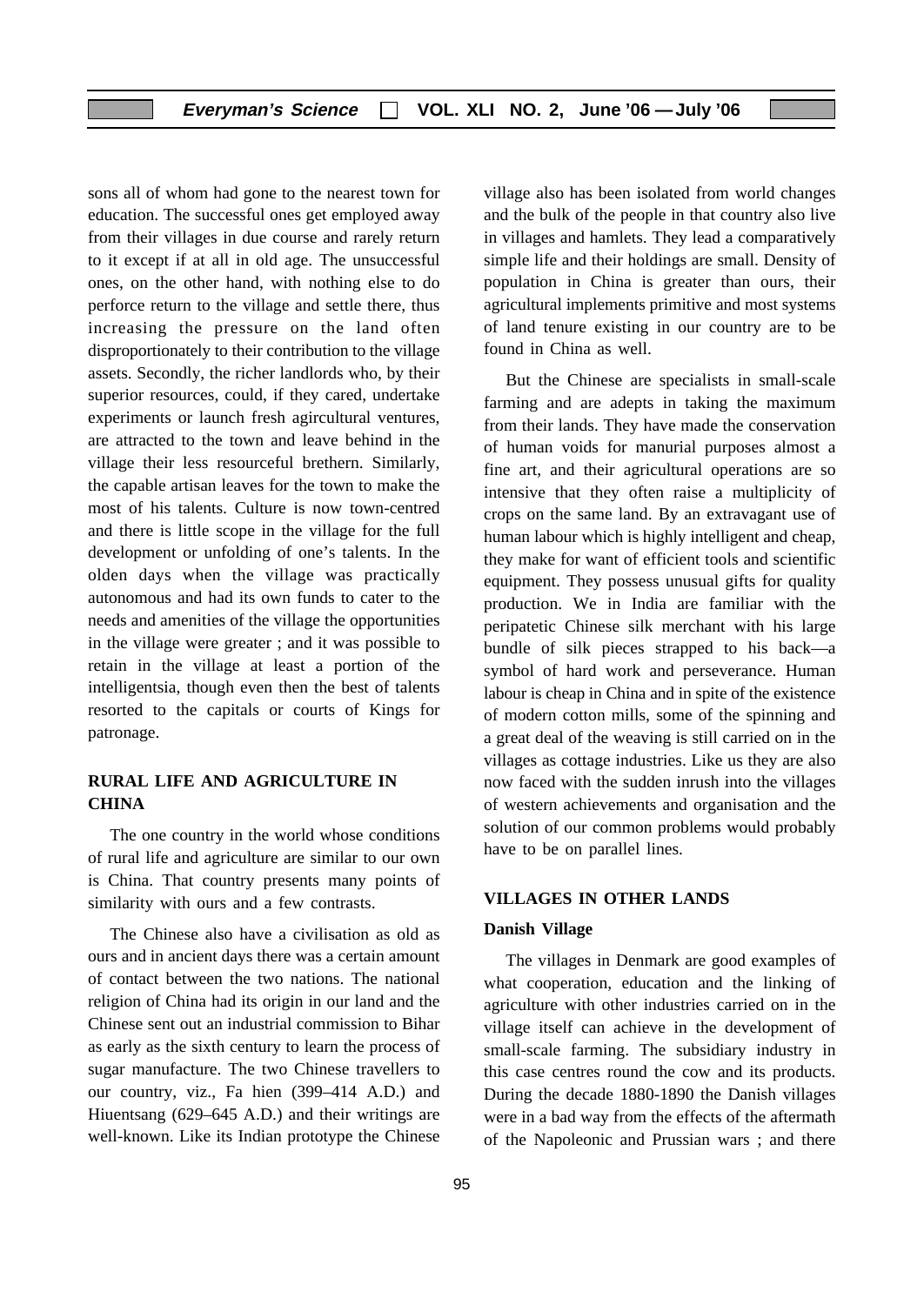was manifest a tendency for the people to leave the village for the town. In that decade the increase of population in urban areas was 325 per 10,000 against the corresponding figure of 21 rural areas. But by the quinquennium 1901–1906 conditions had so altered through organisation and rural amelioration work that the figure rose to 99.

Holdings in Denmark are comparatively small, most of them being not much more than eleven acres. The farmers effect all their purchases and sales through properly federated cooperative organisations and thus get the benefits of largescale transactions. The cow is an important factor in rural Denmark and aids the agriculturist with steady supplementary income. Sons of farmers get regular training as apprentices before being allowed to take charge of farms. In our country, on the other hand, farming is the one occupation which is not considered to need any training. Such apprentices are said to constitute the chief labour in certain of the Danish farms. Every farmer is educated and well-posted with regard to market trends and prices. He lives in a clean house with a well-built outhouse for his cattle, the whole often forming a quadrangle with a neat garden in the centre.

The State helps in the development of efficient small farms. When a candidate satisfies the local commission that he is fit, possesses knowledge to run a farm and also produces a tenth of the capital, the State finds the other nine-tenths and no repayments need be made during the first five years. The farm is to be redeemed in the course of a hundred years and during this period the unit is neither to be mortgaged nor subdivided. It is said that about 50 per cent of such farmers have made a success, about 30 per cent are just getting on and the rest failures. Such small farms—with the products of the cow as the subsidiary industry—are said to have proved more efficient in adding to national wealth than capitalistic farming on a large-scale.

#### **Swiss Village**

A sense of absolute justice and fairplay is said to be the outstanding characteristic of the Swiss villager and this, it is said, has made Geneva the logical seat of the League of Nations. The Swiss farmer also depends a great deal on the cow which he duly insures. They have accident and harvest insurance companies and State insurance against unemployment. The villager commands all modern conveniences like electricity in his village house and every farmer makes his own wine as a cottage industry. The government of the village is vested in a Council who do the work in an honorary capacity.

#### **THE FUTURE OF THE INDIAN VILLAGE**

After this rapid review of the Indian village in the past and the changes that have been coming over it up to the present time we are now in a position to consider its future. There is little doubt that the general tendency so far has been for the village to steadily go down in prosperity and importance in contrast to the town which has increasingly drawn the best from the village. The question to consider is, if this is in the best interests of our country and, if not, are any steps needed to place the village in a better position than now. Does the future lie in a greater and further development of urban life, evolving measures that would somewhat mitigate the inevitable disadvantages associated with it or does the situation need radical changes in the village and village life, importing into it certain characteristics of the town ?

In spite of its having become trite, the statement that ours is an agricultural country warrants repetition on account of its far-reaching effects on all our activities. The plough with a pair of oxen is perhaps the one symbol that would properly represent India as a whole with its different classes and communities. Secondly, the rapid increase of population in our country and China has become a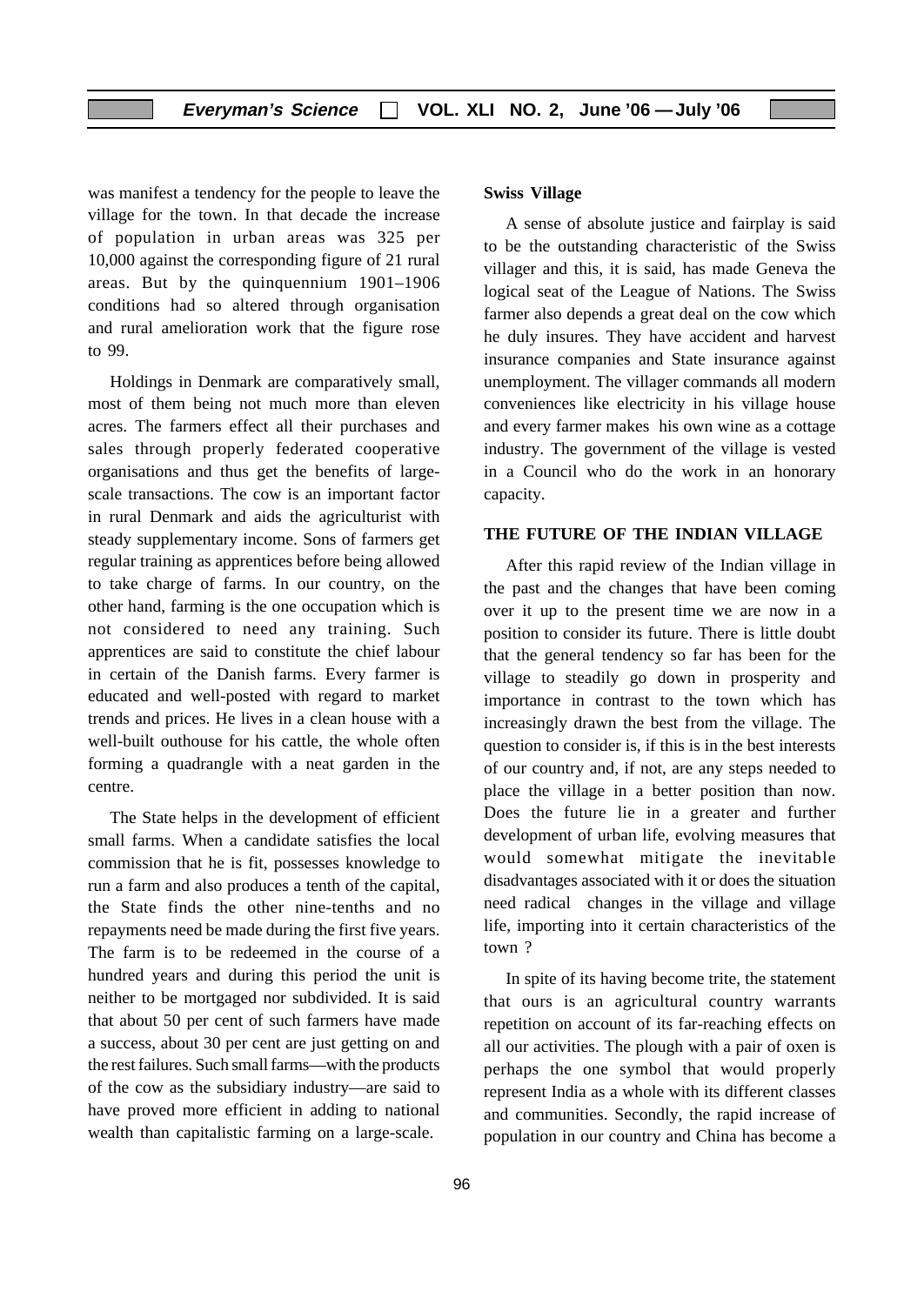byword and this renders incumbent a further increase of agricultural production. Science has so far not succeeded in growing crops on the roofs of houses or on road-sides in towns and the best achievements of agriculture have been in the countryside. The clearly indicated line of advance for the future, therefore, lies in improving rural conditions and rendering our villages better and more efficient in the discharge of duties set to them by the country as a whole, *viz*.

1. The proper and adequate feeding of the steadily increasing population, and

2. Rearing a healthy stock of men and cattle and maintaining them in a fit condition.

Both town and village are needed for the full and complete development of our country as a whole. The town is a natural and inevitable product in this development. "If God made the country" the town was and is being made by man, His agent, and in response to forces on less natural in the broad sense of the term. Ours has been and still largely is a land of villages but the towns have risen up and are bound to multiply and expand in the future. In recent times there has been a growing tendency to centralise culture and activities in the town to the disadvantage of the village ; and the towns and cities have in a sense grown at the expense of the village.

But each has certain specific advantages and inevitable defects. In crop growing, when one comes across two types both of which possess desirable characters, the crop servant—called the breeder—tries to raise hybrids between them for producing kinds which might combine in themselves the good points of both and eliminating as far as possible the defects of either. This process of hybridisation is neither new nor recent. Nature has been doing this since the beginning of life and the existing crop types are the result of such socalled "natural" hybridisation and selection. A similar procedure is indicated between the town

and the village and such a process is already in progress. The open air extensions that have grown round towns in recent years— with compound houses and gardens—indicate the attempt to ruralise the town in the matter of health and surroundings, while the Post Office, the rural dispensary, the school, and even the bus horning its way through the village are in the nature of urbanising the countryside. Suburban colonies also represent such an endeavour to combine the advantages of both country and town life. While the process is already in action it is desirable to speed it up by conscious endeavour.

#### **IMPROVING AGRICULTURAL EFFICIENCY**

Elsewhere we have considered certain serious handicaps the present day village agriculture is labouring under. Thanks to the good work inaugurated by Lord Curzon's Government about thirty years ago reinforced and supplemented by the elaborate and far-reaching recommendations of the *Royal Commission on Agriculture* of 1930, we are now in a position to feel that technical advances in agriculture and allied sciences can be taken to have been provided for. The Imperial Council of Agricultural Research, a lusty child of the Royal Commission, has already won back to us a major industry and is engaged in grappling with problems of fundamental importance like marketing.

While on this point I cannot resist the temptation to refer to the outstanding achievements in the breeding of valuable crop types. Our most rapid and effective advance in agriculture has been along this line and today almost every crop is being systematically bred all over the country. Advance in this direction—*viz*., the improvement of crop type and distribution of its seed—has been the most suitable to our present conditions of comparative poverty of resources in other directions. For the production of these types the resources in the way of plant material of more than one country has been and is being systematically employed.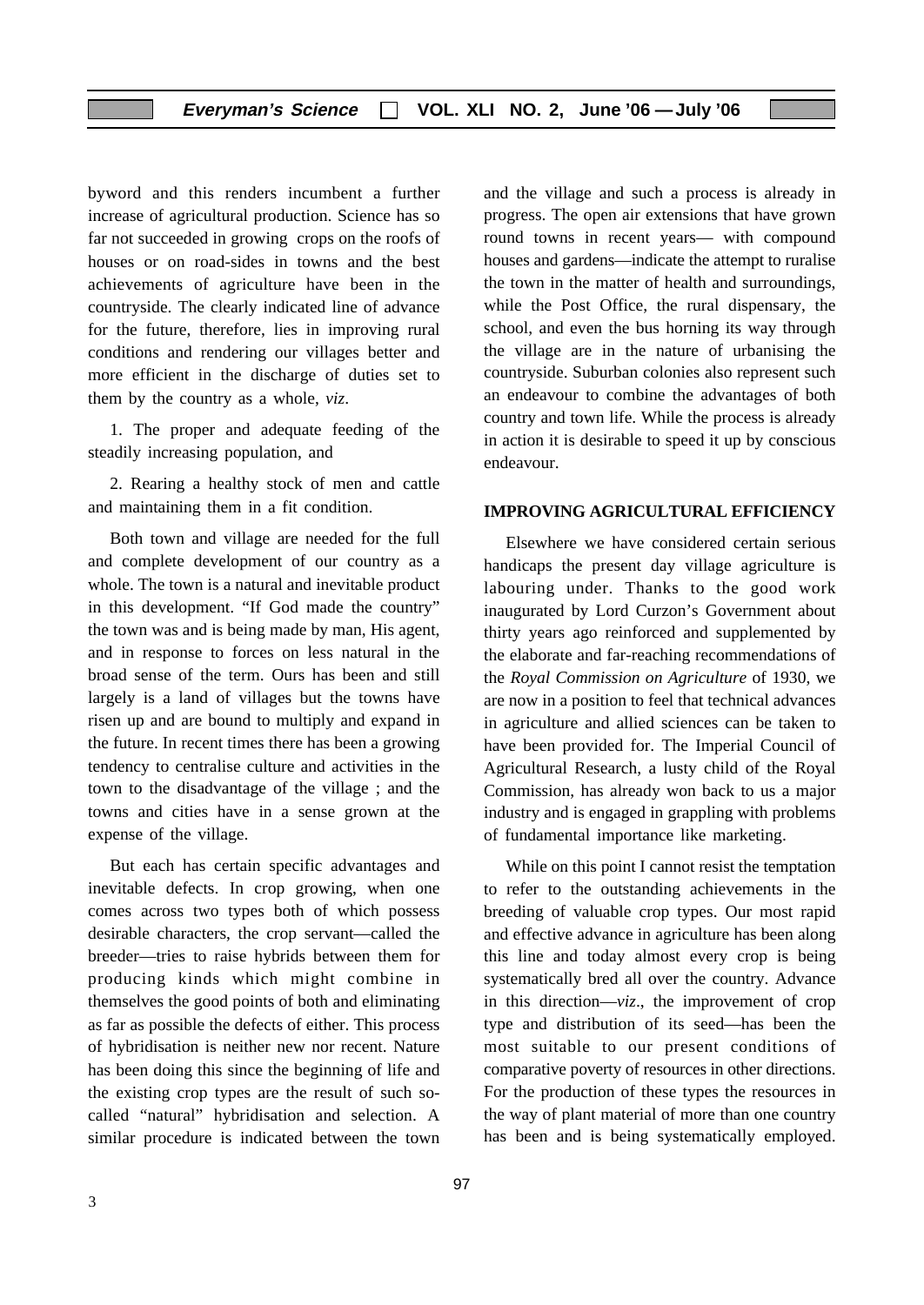Combined with substantial tariff protection afforded by a kind Government, it has resuscitated our sugar industry and thus saved a drain to the country of 15 crores of rupees per annum on the average. It is employing a hundred thousand additional labourers in the factories and about 1,500 graduates in these days of unemployment besides the five million extra agriculturists directly benefiting from it. This demonstrates the great value to the country as a whole of industries founded upon our own agricultural products.

That is possible to augment the agricultural income of the villages to a considerable extent is evident from the fact that even in the West, which is much more advanaced in this matter, the opinion is held that further marked advances are possible. A recent theoretical calculation has shown that, under the best of conditions and with the needed machinery and organisation, twelve able-bodied men are sufficient to cultivate 365 acres of sugarcane and from it supply the carbohydrate needs of as many as 14,500 men and that thirty-five individuals could be fed from the produce of one acre, if properly handled. It is true that these calculations are somewhat theoretical as they assume conditions which do not exist and which it may be difficult to fully materialse, yet they are useful indicators of possibilities in the direction.

The evils resulting from subdivision and fragmentation of holdings have already been noticed. These are beyond the capacities of technical departments to remedy, however earnest or wellorganised they may be. They are caused by ideas and sentiments deep-seated in peoples' minds and legislation is the only remedy. It is a matter where we have to help ourselves and submit to certain hardships in the interests of the country as a whole. Other countries have shown the way. In Austria the economic holding is recognised by the law of the country and is both indivisible and unmortgageable (except for short periods). In Italy such holdings are said to be inalienable, indivisible and unseizable. In Denmark a law passed in 1837 provides for the proprietor leaving his farm intact to any one of his children and providing moderate consideration for his other heirs. It is gratifying that certain Provinces have initiated action in this direction.

#### **THE HUMAN ELEMENT**

#### **Literacy and Education**

As the efficiency of any programme of rural improvement depends primarily on the Chief Agent in it, the villager, it is important to consider means for increasing his efficiency. If we compare the Villager with the Townsman one point in which the latter often scores over the villager is his literacy if not always his education. This is not the place nor is it necessary to detail the various advantages of education or even literacy. Suffice it to say that even in elementary education we have a very effctive weapon for bringing the villager out of his narrow horizon, breaking down his superstitions, placing him in touch with the rest of the world through the printed word and for facilitating the introduction of various reforms for his betterment. In the progressive evolution of the human species acquisition of certain characters such as the "erect habit" are credited with having introduced far-reaching effects. Education belongs to this category.

Though it is true that the village Teacher did exist in the olden days and at least certain classes of the population received some kind of school and even higher education and though there is evidence that reputed universities did occasionally flourish in certain rural parts, regular schooling and education were not considered essential. While, according to the Arthasasthra, the Sukranithi and the Manusmrithi, the carpenter, the blacksmith, the shoe-maker and in certain cases even the astrologer were definitely recognised in the elaborate village organisation, the school-master did not occupy such a position. It was left largely to the priest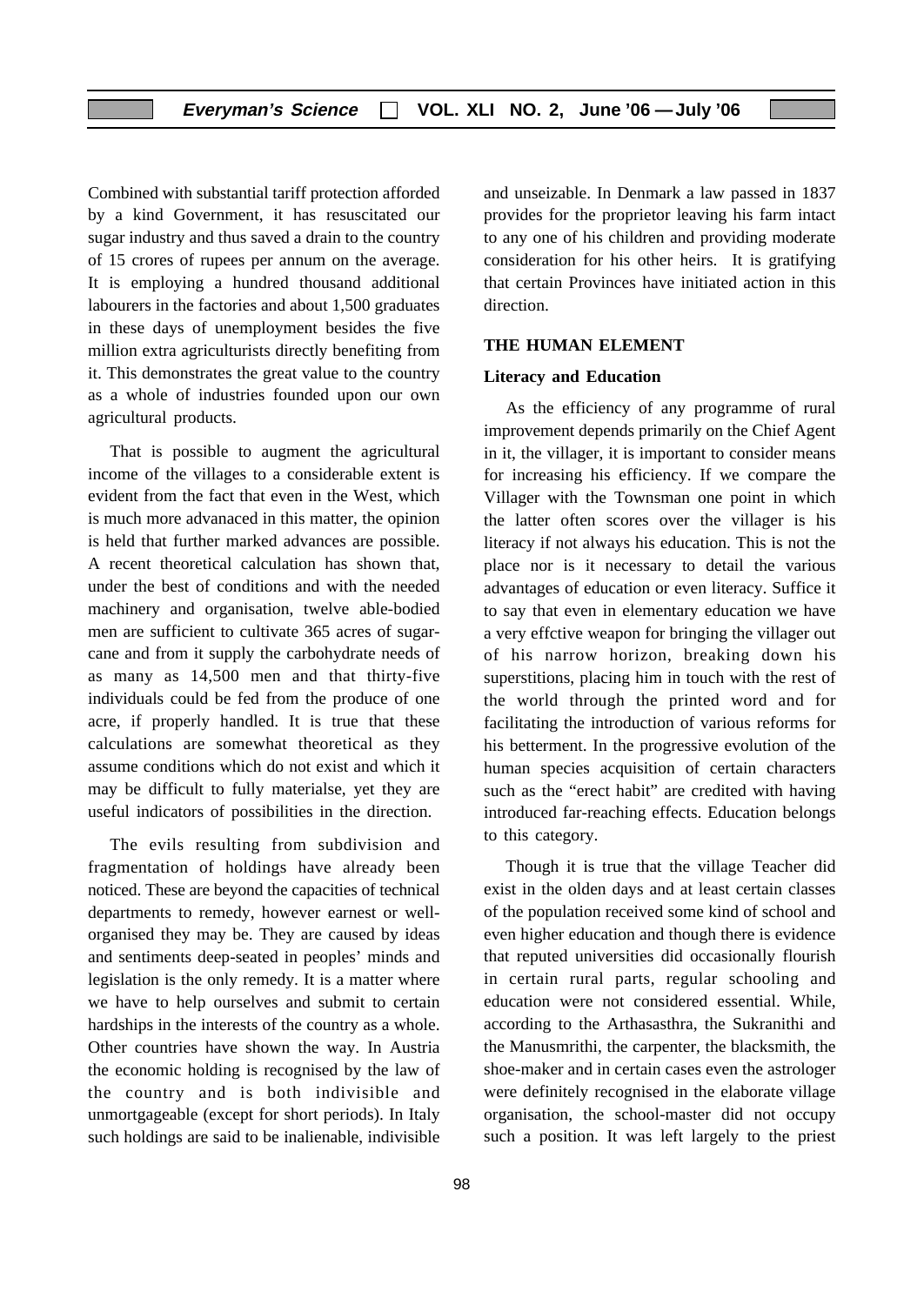class or some men of learning to give instruction in the three 'R's' and take the more advanced students even higher up the scale in return for voluntary gifts from the parents of the boys in their charge.

Education given in the village school should obviously possess the rural and agricultural outlook and be vitally linked with the every-day life of the village. In our boyhood days we learnt more about the geography and history of places we could never hope to see while being comparatively ignorant of our own district and its environment. Such an important subject as the anatomy and physiology of the human body was reserved till the student had mastered the various distinguishing characteristics of the metals and the non-metals or the names of the then two important towns in the Sahara region. There is now a steady and welcome change in this matter. Nature study lessons fit in well with the agricultural life of the villager and I have often wondered why the village vacations should be timed to the conveniences of metropolitan examinations rather than to the busiest agricultural seasons in the village when the boys could perhaps help their parents in the field and gain first-hand knowledge of subjects taught in the school-room.

#### **Intellectual Alertness**

A second characteristic of the Villager as contrasted with the Townsman is often the slower moving intellect of the former. This is not mentioned here in a derogatory spirit ; the difference is due to difference in the environment. The everyday struggle with the great forces of nature develops a deeper character to the villager, but in intellectual alertness he is often inferior to the townsman. Agricultural operations are generally spread on the broad land and hence the workers are in comparative isolation, whereas intellectual alertness is greatly accelerated through contact and clash with other minds, a feature of industrial life. The rather extreme opinion has been held that most agricultural

99

improvements themselves have been from men whose intellects have been sharpened by industries and commerce. The linking up of villages with towns and other villages, through better communication facilities, for instance, will remedy the situation.

#### **Business Habits**

Yet another common defect of the villager is the lack of so-called "business" habits and "business" mentality. This again is due to his environment and tradition. Nature's processes with which the Village Agriculturist is primarily concerned do not generally need the punctuality of the man of business or commerce. The cow is insured both in Denmark and Switzerland on account of its importance in rural economies. The absence of insurance measures in our villages against crop failures and cattle epidemics, which are by no means uncommon, is largely attributable to the absence of education and business outlook. The villager's income would be both enhanced and rendered steadier by the import of the "business" mentality into his activities such as agriculture and cattle maintenance.

#### **Outlook on Life**

The villager's outlook on the world is often narrow because of the isolation and the absence of literacy. Whether he likes it or not, the villager is being dragged into the world currents of commerce and industry and his horizon needs to be broadened by education. His constant fight with forces of Nature over which he has little control, tinges his ideas with almost fatalism. A bad season too often disproves to him the truth in the saying "As you sow so you reap". Industrial activities, on the other hand, are associated with processes which demonstrate the control of natural forces by man and this has a tendency to develop in him certain amount of self-confidence, if not human pride.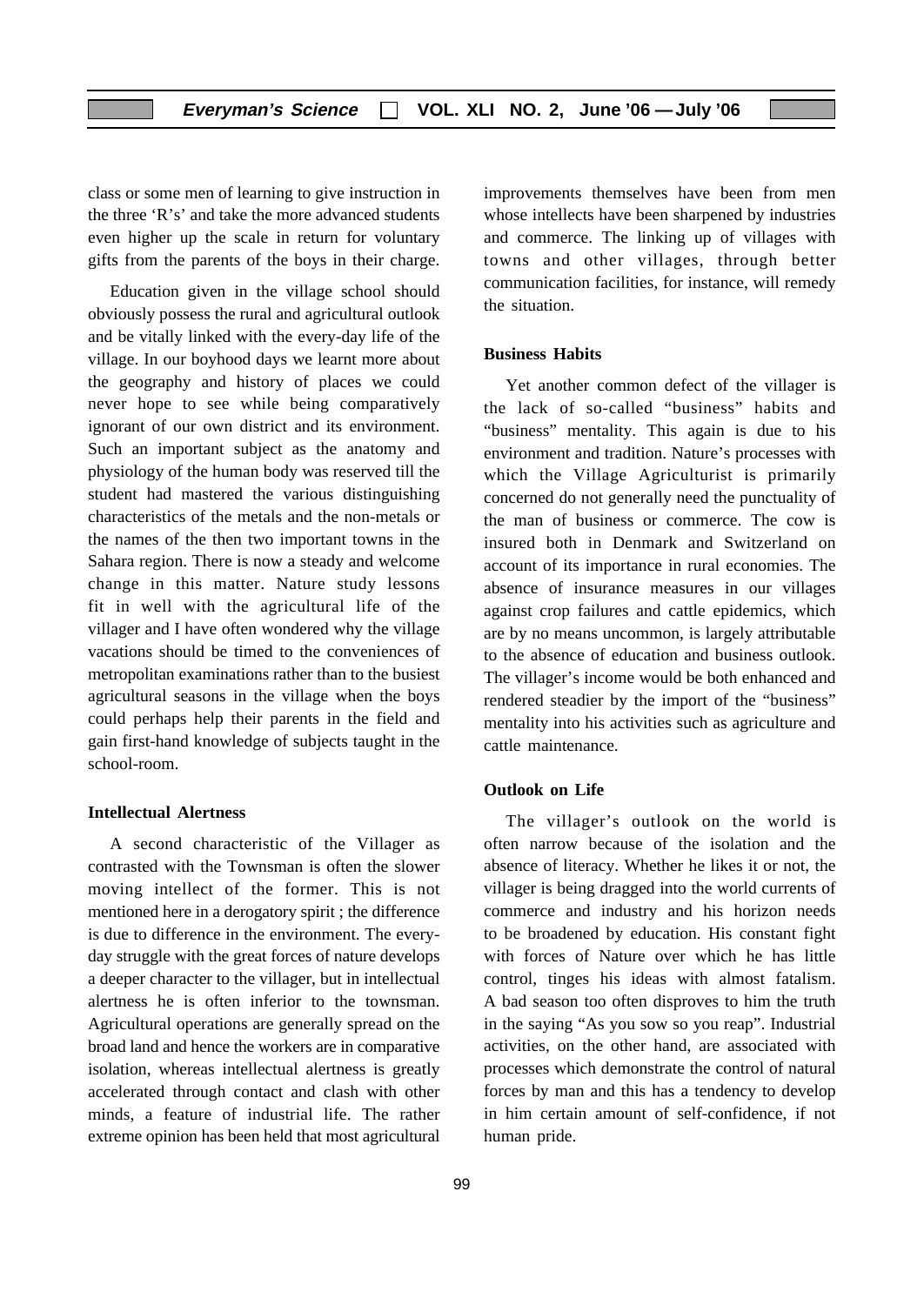#### **Cottage Industries**

In this study of the Indian village, the villager and village life, we have frequently noticed the need and advantages of industrialising the village. We have found that industries are desirable in the village to find employment of the people all through the year to stabilise labour, to tone up the villager in various directions and to supplement and steady his income. The large scale industries which have developed in the country—while both useful and important for the progress of the country as a whole—have helped the villager but little. On the other hand, they have adversely affected the village tending to draw labour and brains away from the village. What is needed is the establishment of cottage industries in the village itself so as to improve the conditions for living in it.

It is obvious that the closer such industries are linked up with agriculture and agricultural products the better they would fit in with village economies. Cattle being an important adjunct of agriculture, industries like cattle breeding and production of milk and milk products at once suggest themselves. The value of cattle for agriculture is not confined merely to its use as labour, but the trend of recent work is indicative of their playing a very important part as the store house of the right type of manure for crops. The animal and plant kingdoms would appear to be the counterparts of one unit, each benefiting from the waste products of the other. Bee keeping, the poultry industry, fruit growing and canning and preparation of tinned and infant foods for the benefit of the townsman would fit in well into the village.

Other suitable industries would be the partial preparation of manufactured products in the village itself as a rural industry. Cotton ginneries, seed decorticators and oil presses belong to this group. It saves in the transport of raw material to the central factory, the half-prepared material being generally less bulky than the original raw product. The retransport to the village of the by-products of manufacture, such as seeds in the case of cotton which are needed back in the village both for sowing and as cattle food, is also thus avoided. Minor industries connected with products or articles available in the village or vicinity, such as coconut industry in the West Coast and fish curing in seashore villages help to keep the villages prosperous.

Other handicrafts and domestic industries, where the needed material is imported from outside and worked in the village during the off-seasons, include weaving, dyeing and the manufacture of toys and trinkets. In spite of technical advances there are yet certain industries which lend themselves to be worked in the villages as domestic industries. The manufacture of toys in the Black Forest regions of Germany, watches in Switzerland, cutlery in Sheffield and little fans, flower baskets and ornamental pieces in Japan are of this class and are a great help in supplementing and steadying the villager's income. The mechanical efficiency obtained in the village as the result of such rural industries gives the village a "mistry" class who should prove increasingly useful in the repairs and upkeep of farm machinery and water lifting pumps which are spreading in the country.

#### **Cooperative Organisation**

The value of organising on a large scale for increasing efficiency is well-known and widely accepted. Most village activities, on the other hand, have by their very nature to be on the small scale and their being grouped together through cooperative organisations is the only remedy. Through them even the small farmer and producer is enabled to command facilities and advantages generally available only to large-scale units. The purchase and sale of articles connected with cottage industries, for instance, need grouping together through cooperative organisations for best results.

There was apparently a great deal of the "mutual help" and cooperative spirit in the villages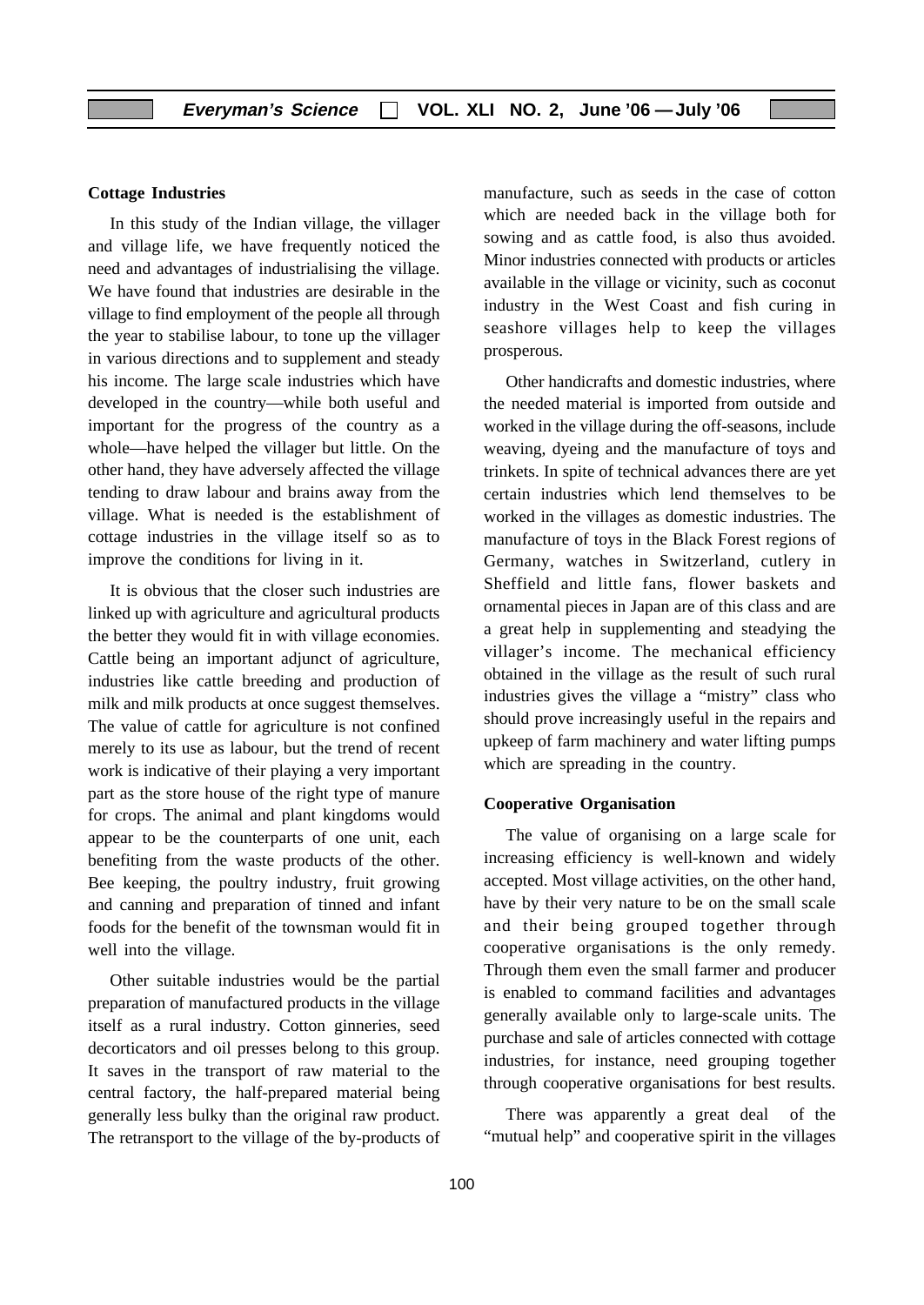of old. Certain of these are surviving to this day in the form of customs or usages, sometimes transmuted into religious observances and thus commanding unquestioned obedience. In the remote countryside marriage or death in a family is often a village event and is shared by the whole community even in these days. Guests at marriage functions come in with a variety of contributions including provisions for the marriage feast. The inhabitants of a street are forbidden to take food till the dead is removed and properly disposed of and food for the bereaved family is provided by other villagers for the first two days. The spirit needs to be revived and placed on new lines consonant with the modern age.

#### **Amenities of Life**

As a class our villages lack the conveniences and amenities of urban life. While perhaps certain of these might be considered unnecessary and a few even harmful, there can be no doubt that the bulk of them are in tune with and are necessary for modern progress which is taking hold of the world whether we like it or not. Conveniences like means for rapid transport, the Post and Telegraph, the Newspaper and the ever-increasing improvements associated with the development of electricity are major blessings which it is desirable should be extended to the villages as quickly and as completely as possible. It is the absence of these in our countryside that is partly responsible for the prevailing distaste to village life. The village is easily healthier than the town in such important factors as pure air and open spaces and if only certain urban facilities are implanted in the village, its attractions for settlement should prove irresistible.

The general tendency for retired Government officials not to return to the village but settle in a nearby town has struck me as unfortunate and is indicative of the general trend. While in certain cases perhaps the decision might be due to urban

educational facilities, there is little doubt that the general unattractiveness of village life also enters into the decision. For permanent results the urge for rural improvement should be implanted in the village itself. This could be achieved only by improving the chief natural agent in such work viz., the Villager—and making it attractive for him to live and have his being in the village itself. Endeavours that are town-centred and take to the village for temporary periods, for lectures, demonstrations or shows—however honest or energetic—have an outside flavour to the villager and do not, threfore, get permanently assimilated into village life.

#### **CONCLUSION**

To sum up, there is little doubt that the villages of old were more populated than they are today largely because of conditions prevalent at the time. Those conditions will never return however much or sincerely we may hanker after them. The town and the characteristics associated with urban life are definite products in the march of events and need to be accepted as such. Though there are drawbacks associated with urban life the town has its own good points which need extension into the village to keep rural life in tune with the changes around us. At the same time, the countryside has advantages like open spaces and absence of congestion which can never be reproduced in the town.

Life activities that were village-centred in the past are increasingly getting town-centred to the disadvantage of the former. In the interests of the country as a whole relationship of mutual help needs to be established between the two. The town should extend to the village its greater knowledge, quicker living and the manifold amenities of the modern age. Contributions from the countryside are of equal importance. It alone can produce the raw materials of commerce and industry and thus help in the growth of towns and cities. It alone can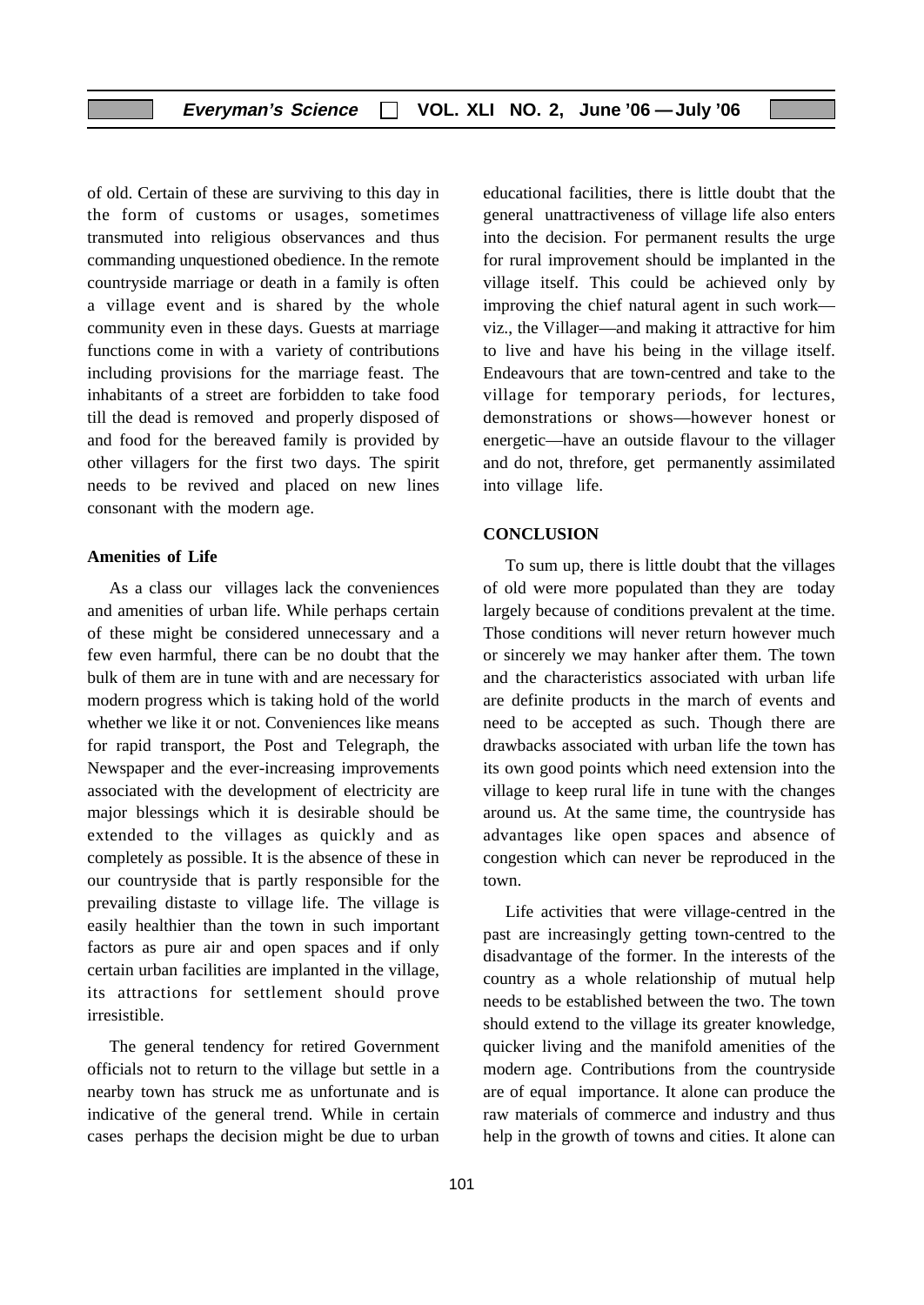supply adequate and wholesome food to the millions of our land whether resident in the village or town. Lastly, the countryside alone can imbue the urban "business" civilisation with the deeper character and larger humanities which are nurtured in the villager through his more direct and constant contact with the great forces of Nature and of life. Our duty then is clear ; namely, to improve the Village, the nucleus of our country life, and infect its Chief Agent, the Villager, with a chosen culture of the virus of modern age through Education and Industrialisation.

#### **REFERENCES**

Acharya, *Manasara, Vols. 1, 2, and 3*. Altekar, A. S., *History of Village Community in Western India.* Baden-Powell, B. H., *Village Communities in India*. Baden-Powell, B. H., *The Indian Village Community* Brayne, F. L., *Socrates persists in India.* Brayne, F. L., *The Indian and the English Village.* Bennett, E. N., *Problems of Village Life* Bruzkers, *Economic Planning in Soviet Russia.* Chandrasekharan, C. V., *Report of the Unemployment Enquiry Committee, Travancore.* Darling, M. L., *Wisdom and Waste in the Punjab Village.* Darling, M. L., *Punjab Peasant in Prosperity and Debt.* Darling, M. L. *Rusticus Loquitur.* Emerson, Miss, *Voiceless India.* Gangulee, *N. N. India Peasant and his Environment.* Gangulee*,* N. N.*, Rural India* Gangulee, N. N., *Problems of Rural India*. Havell, E. B., *Aryan Rule in India*. Kesava Iyengar, S., *Studies in Indian Rural Economies*. Krishnaswamy lyengar, S., *Beginnings of South Indian History*.

Keatinge, G., *Agricultural Progress in Western India.* Keatinge, G., *Rural Economy in Bombay Deccan.* Maine, Henry S., *Village Communities in the East and West.* Mukherjee, B. B., *Cooperation and Rural Welfare in India.* Mukherjee, R.*, Rural Economy of India.* Matthai, John, *Agricultural Cooperation in India.* Mann, H. H., *Land and Labour in Decan Village. Majumdar, R. C., Corporate Life in Ancient India.* Mukhtyar, G. C., *Life and Labour in a South Gujarat Village.* Nehru, S. S., *Caste and Credit in the Rural Area.* Nehru, S. S. *Better Life in the Village.* Narayanaswami, B. V., *Rural Economic Conditions in South India.* Pillai, P*. Economic Conditions in India.* Pandian, F. W., *Indian Village Folk*. Ranga, N. G., *Economic Organization of Indian Villages, Vol. I*. Ranga, N. G., *Economic Organization of Indian*

Krishnaswamy Iyengar, S., *"Manimekhalai" in*

*its Historical Setting.*

*Villages, Vol. II*. Sims, N. L., *Elements of Rural Sociology*. Slater, Gilbert, *Some South Indian Villages*. Srikantan, K. S., *Rural Reconstruction*. Sarkar, B. K., *Political Institutions and Theories of the Hindus*. Tarpenning, W. A., *Village and Open Country Neighbourhood*. Tawney, R. H., *Land and Labour in China*. Venkatraman, C. P., *Town Planning in Ancient Deccan*. Vaidya, C. V., *History of Medieval India*. Willcox, O. W., *Reshaping Agriculture*. Report of the Royal Commission on Agriculture in India.

*Arthasasthra* of Chanakya. *Sukranithi*.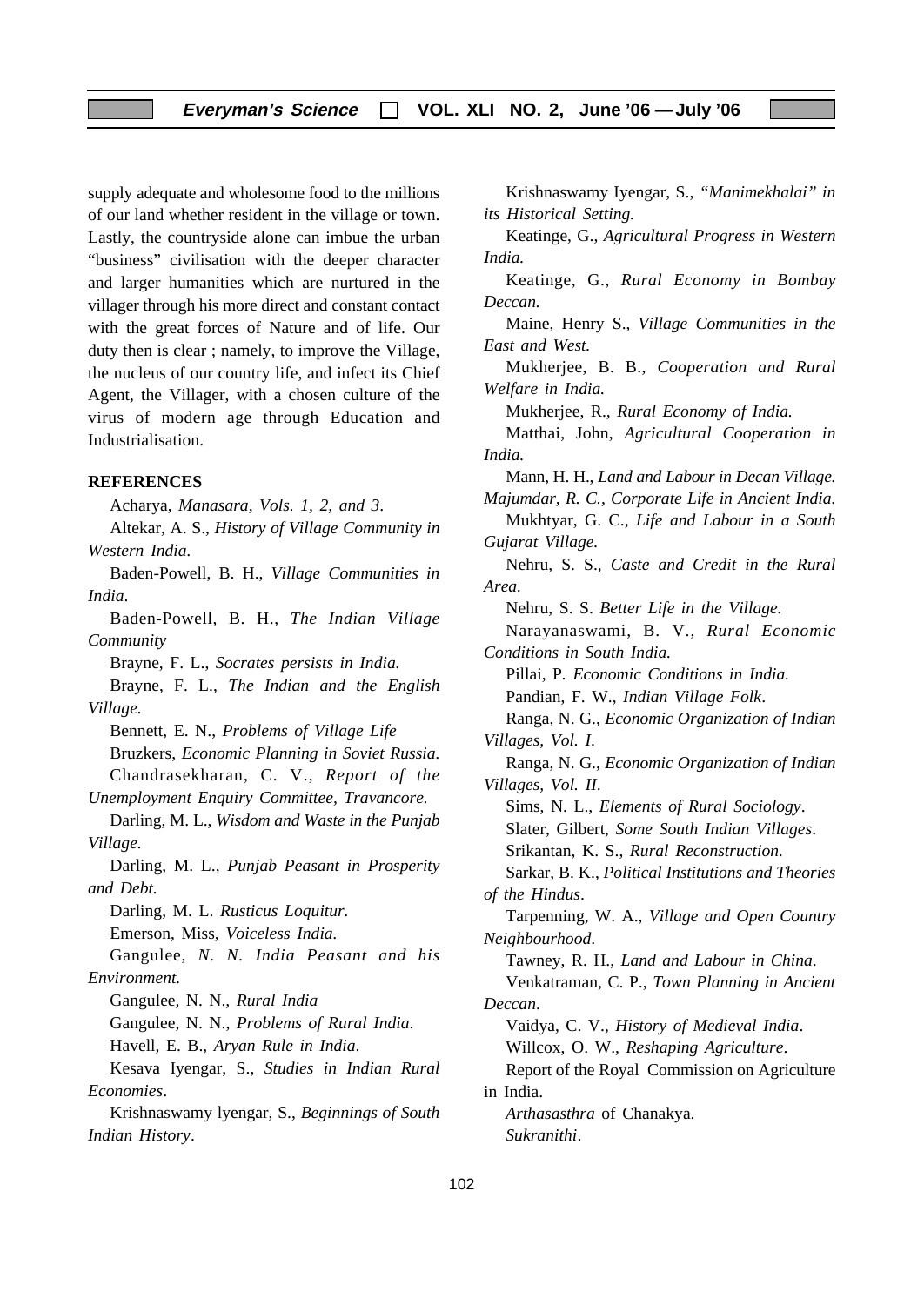# **LACTIC ACID AND LACTIC ACID BASED INDUSTRIES : ECOFRIENDLY IN NATURE**

Joydeep Dutta\* and P.K. Dutta\*\*

**The present article deals with the production of biodegradable polymer, polylatic acid and its monomer lactic acid and their industrial uses. Polylactic acid can be used as a substitute of nonbiodegradable plastics. The research on commercially acceptable procedures for lactic acid and polylactic acid has drawn the global attention for its ecofriendly nature.**

#### **INTRODUCTION**

**THE LACTE ACTE 12** he lactic acid market is currently at a cut-The lactic acid market is currently at a cut-<br>off point with the commercial reality of polylactic acid (PLA) polymers and lactate esters. Biodergradable and biorenewable polymers are very attractive from environmental standpoint. PLA, among other polymers, accomplishes biodegradability, biocompatibility, bioresorbility, etc. So indeed, it will open many doors in this stellar globe for its environmentally friendly characteristics. Global lactic acid demand was around 86,000 tons in 2001 with the market dominated by the food and beverage sector and the personal care industry. Lactic acid has wide range of beneficial end-uses in these sectors relating to food preservation, flavour enhancement, deep skin treatment, etc. More specialized lactic acid enduses include dialysis media and pharmaceutical intermediates. Unparalleled global demand growth of up to 14 percent per year is possible provided polylactides and lactate esters are commercially successful. In considering how large these lactic acid complexes could become, Cargill Dow has publicly stated its belief that a 500,000 tones per year polylactide market will exist in the world by 2010 and two additional polylactide plants are being considered. Nexant/Chem Systems has proposed a potential "Mega" complex for combined lactic acid, polylactide with world-scale ester solvent production with overall economies of scale making the products potentially cost competitive with those derived from petrochemical feedstock.

#### **WHAT IS LACTIC ACID**

Lactic acid or 2-hydroxypropionic acid is an "Alpha-Hydroxy-acid" (AHA) and was discovered by the Swedish Scientist, Scheel in 1780 being first isolated from sour milk<sup>1</sup>. This gave rise to a whole series of claims and counter claims in the academic literature concerning Scheel's findings. The French Scientist, Fremy produced lactic acid by fermentation and this gave birth to industrial production in 1881. The isolated acid is a white crystalline solid which is hygroscopic. As this is the case, it is typically manfactured and consumed as a concentrated solution of around 88 per cent weight. In this form lactic acid exists not only as individual molecules, but oligomers and polymers. In addition, lactic acid can self-esterify providing a mixture of esters in equilibrium with acid and oligomers. Hence, purifying lactic acid can be a challenge. Lactic acid exists as in racemate form, made up of stereo-isomers as shown below :



 Dept. of Chemistry. Univ. of Allahabad, E-mail : dutt\_joy@yahoo.co.in.

<sup>\*\*</sup> Dept. of Chemistry. MN Nat. Instt. of Technol. Allahabad-211004 (U.P.) ; E-mail : pkd\_437@yahoo.com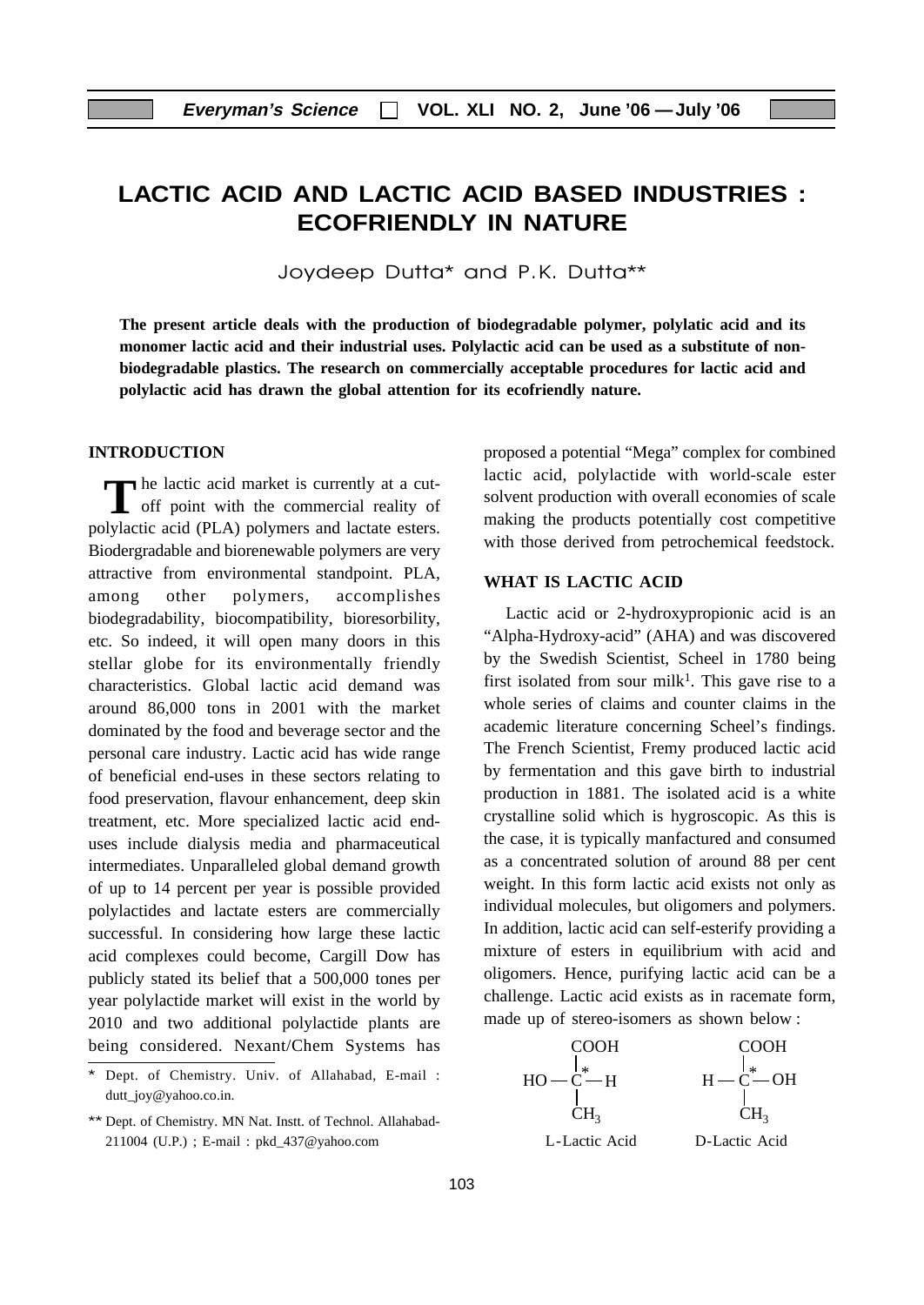Synthetic lactic acid made from petrochemical feedstocks is optically inactive, i.e. a racemate mixture. Lactic acid made biochemically by fermentation is optically active and suitable organisms can selectively produce laevo or dextrorotatory enantiomers. However, salts of lactic acid tend to be found in the laevo state only.

#### **WHY LACTIC ACID BASED INDUSTRIES ARE CALLED ECO-FRIENDLY?**

The eco-system is significantly disturbed and destroyed by the extensive use of non-biodegradable materials, for instance, large solidplastic wastes are produced from packaging, public or medical services and travel locations, grocery bags, trash bags, fast food serving and eating utensils, and even flower/plant pots, for disposal systems. Thus the environmental impact of persistent plastic wastes is growing and is a global concern, because alternative disposal methods are limited. Lactic acid based industries have opened a new track to sort out such type of big problems pertaining to environment. And these lactic acids based industries are approaching to offer many possibilities to keep the environment green and clean. PLA, derived from starch-rich grains, has been very attractive for disposable and biodegradable plastic substitutes due to its better mechanical properties. However, PLA is still more expensive than petroleum-based plastics. Biodegradable polymers are generally defined as polymers that are completely converted by micro-organisms to carbon dioxide, water or methane and humic materials. Most of the polymers are resistant to attack by micro organisms; however some polymers with a hydrolysable linkage such as certain polyesters, are readily biodegradable. Scientific tests have been developed to establish biodegradability and most producers have made their biodegradation studies available in order to demonstrate the environmentally friendly nature of these biodegradable polymers. The articles made by OLA are fully biodegradable and biocompatible. Thus, once discarded they undergo degradation

104

and does not cause any deleterious effects on environment. That is why lactic acid based industries are called eco-friendly in nature.

#### **MULTI-USE OF LACTIC ACID**

Lactic acid has been used in a wide variety of applications ranging from food to cosmetic to pharmaceutical to industrial applications. It has also been receiving a great deal of attention as a feedstock monomer for manufacturing PLA as a commodity plastic. Furthermore, since lactic acid has an excellent reactivity due to the presence of both carboxylic and hydroxyl group, intriguingly, it can therefore be converted into potentially useful chemicals such as propylene oxide, propylene glycol, acrylic acid, 2, 3-pentadione, and lactate ester2. Thus, production of lactic acid would give superfluous advantages from where lactic acid based industries may amplify earning byond their meets.

Lactic acid is mainly consumed in foodstuffs where it plays an important role in food preservation, shelf life and flavour enhancement/ control. In cosmetics, it is used for deep skin treatments. *Classical history often depicts Queen Cleopatra of Egypt bathing in asses milk as a beauty treatment. It is also known that women at the court of King Louis XIV (the "Sunh King") washed their faces in old wine.* These natural beauty treatments contained lactic acid and tartaric acid, respectively. The action of these chemicals was of an exfoliating nature, i.e. an early form of cosmetic dermatology. Lactic acid is produced commercially for use in pharmaceuticals and foods, in leather tanning and textile dyeing, and in making plastics, solvents, inks, and lacquers.

Lactic acid based polyesters are well known and widely studied biodegrable polymers. PLA, a thermoplastic polyester, is suitable for packaging applications, since PLA's glass transition temperature ( $T_g$  about 60°C) is above the service temperature and thereof a good barrier material for solvents, flavours and aromas, and a medium barrier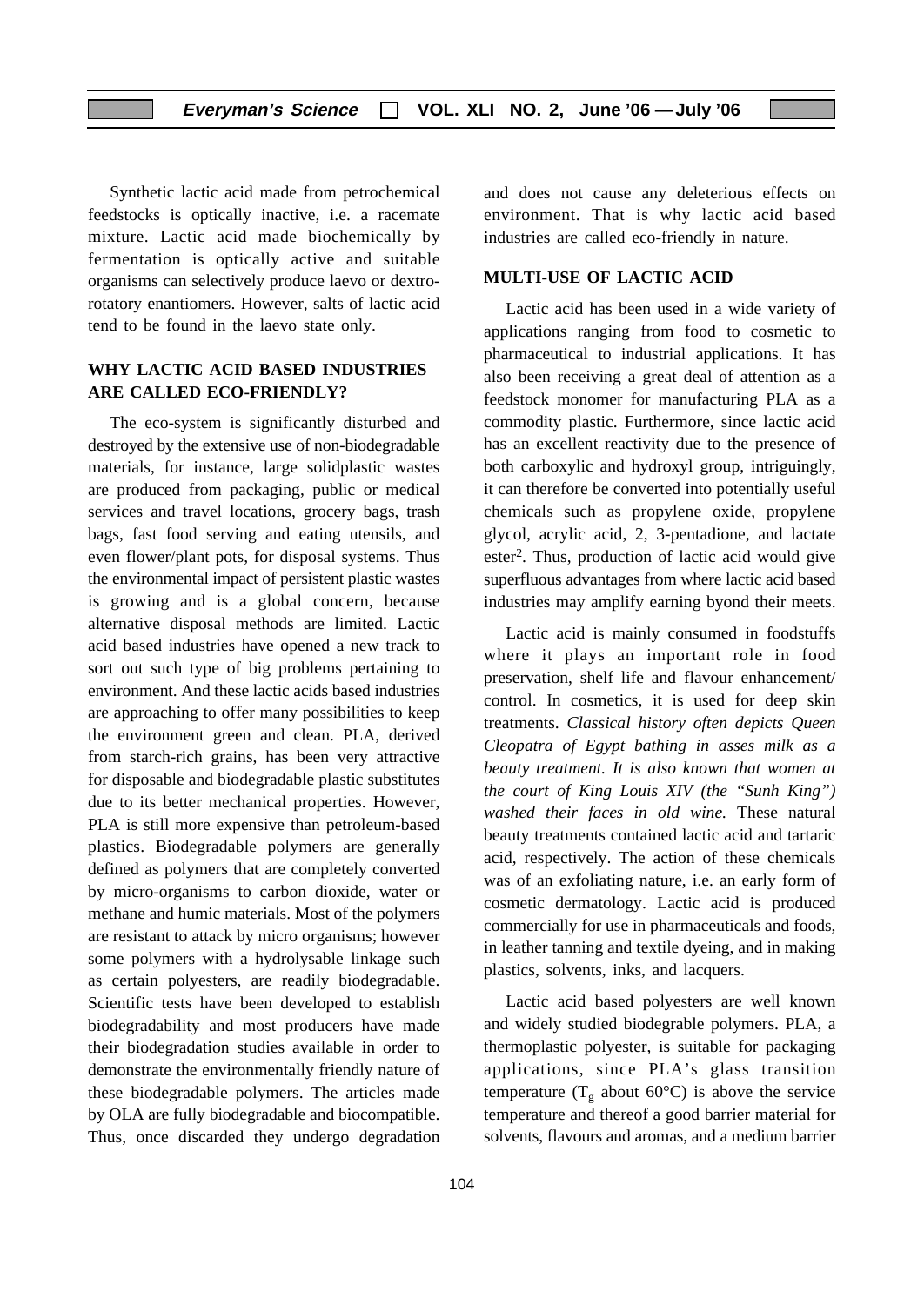for permanent gases3. Additional benefits for packaging applications are good heat sealability and processability with standard plastic equipment. Recent advances in the production process of PLA, together with improvements in the material properties, have also opened up a promising market outlook in the sector of fibres and nonwovens, films, thermoformed and injection moulded articles.4

#### **SYNTHETIC ROUTE OF PREPARING LACTIC ACID**

The chemical synthesis of lactic acid from petroleum based feedstock has a disadvantage that the lactic acid produced is only the recemic mixture of L- and D-isomers, whereas microbial fermentation offers the advantages in both utilization of renewable carbohydrates and production of optically pure L- or D-lactic acid depending on the strain chosen. Lactic acid is mainly produced through fermentation processes although synthetic routes also exist. Today Musashino in Japan is the only synthetic lactic acid producer. The scale of lactic acid production has been rising significantly in order to supply feedstock for the production of Polylactide polymer, principally the Cargill Dow NATUREWORKS® plant.

A group of researchers have developed a novel enzymatic reactions and reactor systems having environmentally safe chemical process<sup>5</sup>. Two enzymes chosen to chemically synthesize L-lactic acid are (i) Pyruvate decarboxylase and (ii) L-Lactic dehydrogenase. Generally, pyruvate decarboxylase is used as a catalyst for the decarboxylation reaction of pyruvic acid to produce acetaldehyde. Interestingly, it is also the best catalyst for the carboxylation of acetaldehyde to produce pyruvic acid. Synthesis of L-lactic acid is a one-pot, two-step enzymatic procedure. Pyruvic acid can be easily hydrogenated asymmetrically by L-lactic dehydragenase in the biological system. Therefore, it is possible to produce L-lactic acid from acetaldehyde and carbon dioxide by combining the two enzyme reactions, reverse reaction of pyruvate decarboxylase and L-lactic dehydrogenase. It is a pH-dependent reaction and the percent of yield depends on the effect of pH during carry out the reaction. It has been found the at the pH 9.5, it gives maximum yield of L-lactic acid. Synthetic process is shown in *Figure–1*.



*Figure–1* **: Synthetic process of L-lactic acid from carbon dioxide.**

The chemical synthesis<sup>6</sup> of lactic acid from petroleum based feedstock is shown in *Figure–2*.



*Figure–2* **: Petrochemical route to lactic acid**

#### **FERMENTATION ROUTE OF PREPARING LACTIC ACID**

Commercially, lactic acid is manufactured by synthetic as well as fermentation methods. Fermentation processes use renewable carbon sources while synthetic route depends upon nonrenewable petrochemicals. Thus, fermentation process is more attractive for countries like India which have poor petrochemical resources. There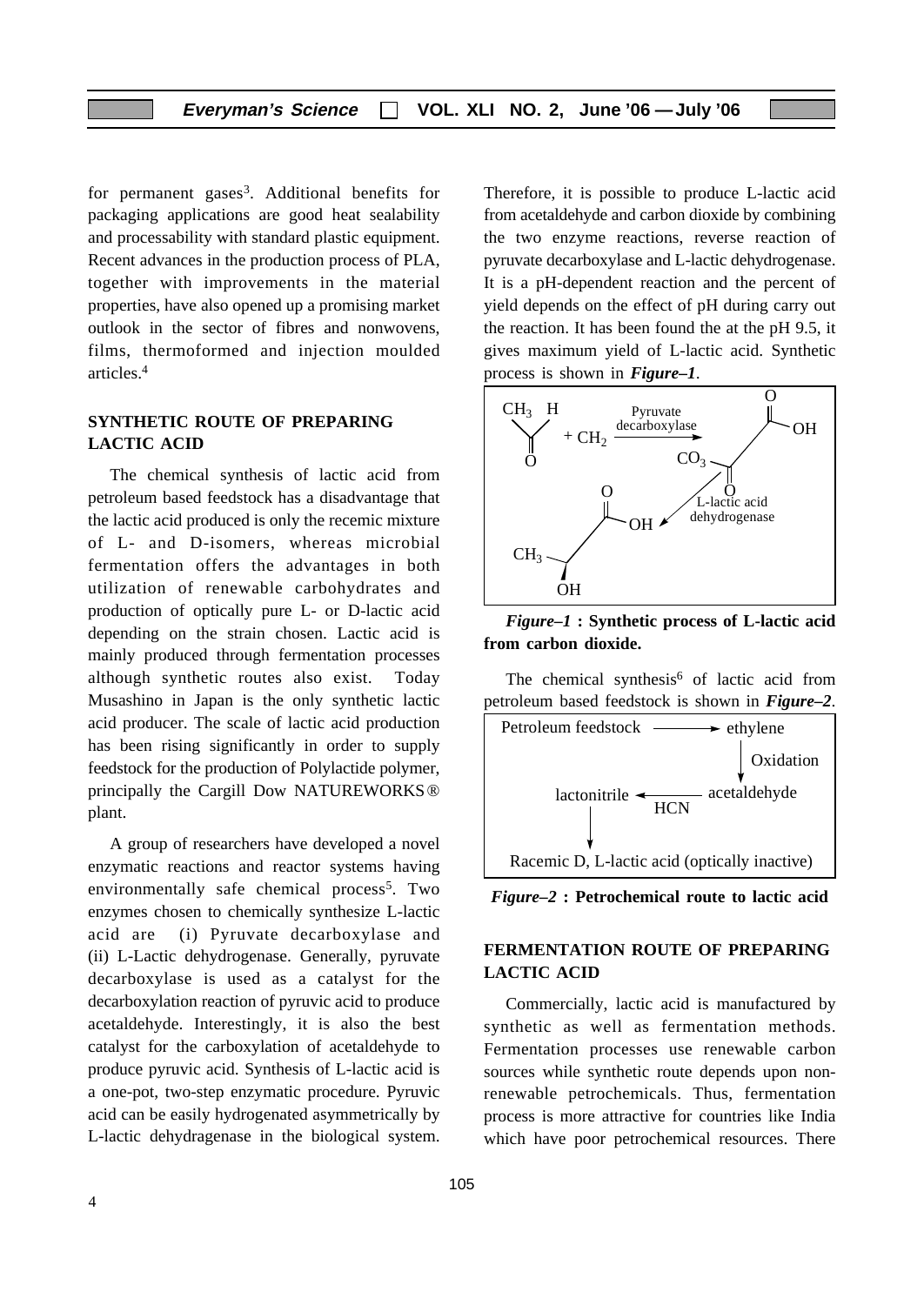exist so many fermentation routes for the production of lactic acid. Production of lactic acid by fermentations from renewable resources is more economical route. The commercial success of microbial lactic acid production is not yet realized. The main reason is the high product recovery cost and complex nature of the biological process. A group of researchers are trying to produce lactic acid by continuous fermentation of lactose by bioreaction and product separation<sup>7</sup>. Using corn as the feedstock, L-lactic acid can be produced by fermentation process<sup>6</sup>. Fermentation derived lactic acid exists exclusively as L-lactic acid. It is shown in *Figure–3*.



*Figure–3* **: Fermentation route to lactic acid**

#### **PREPARATIVE METHOD OF SYNTHESIZING PLA**

Polylactides are not a new concept. However, in the past producers have been preparing materials in a small scale with biodegradability/ compostability as the major demand driver. Polylactide synthesis proceeds via a lactide intermediate that can use either chiral form of lactic acid or combinations thereof to produce polymers with tailored properties for fibres, thermoforming, even injection and blow moulding grades. Commercial development has paid close attention to polymer processability and performance in addition to biodegradability.

PLA from the NATUREWORK® will be produced at 140,000 tons per year in Blair, Nebraska. As a measure of lucrative economy products of PLA, integration of the corn value chain with Cargill, Purac and Cargill Dow can in effect give polylactide a very competitive cost of production and therefore a price that could compete with certain polymers derived from petrochemical means. In addition, large volume, low cost lactic acid could also give rise to the successful commercial development of cost competitive lactate esters (methyl, ethyl, butyl, etc) as substitutes to those derived from petrochemical sources such as methyl ether ketone (MEK), iso-propyl alcohol (IPA), etc.

To prepare PLA from lactic acid as starting material, basically two routes are considerably chosen (1) Condensation polymerisation and (2) Ring Opening polymerisation. However, no method of enzymatic polymerization of lactic acid is found in literature. Till now production cost of PLA is very high. However, chemical engineers have not yet exhausted all the possible solutions to the problem of cheap monomer and polymer production. The industry is currently working towards reducing the cost of manufacturing biodegradable polymers by increasing production capacity, improving process technology and utilizing low cost feed stocks. Cargill uses a solventfree process and a novel distillation process to produce a range of polymers. The essential novelty of the process lies in the ability to go from lactic acid to a low-molecular-weight PLA, followed by controlled depolymerisation to produce the cyclic dimer, commonly referred to as lactide. This lactide is maintained in the liquid form and purified by distillation. Catalytic ring opening of the lactide intermediate results in the production of PLAs with controlled molecular weights. The process is continuous with no necessity to separate the intermediate lactide. In contrast, Mitsui Toatsu<sup>8</sup> utilises a solvent-based process in which a highmolecular-weight polymer is produced by direct condensation using azeotropic distillation to remove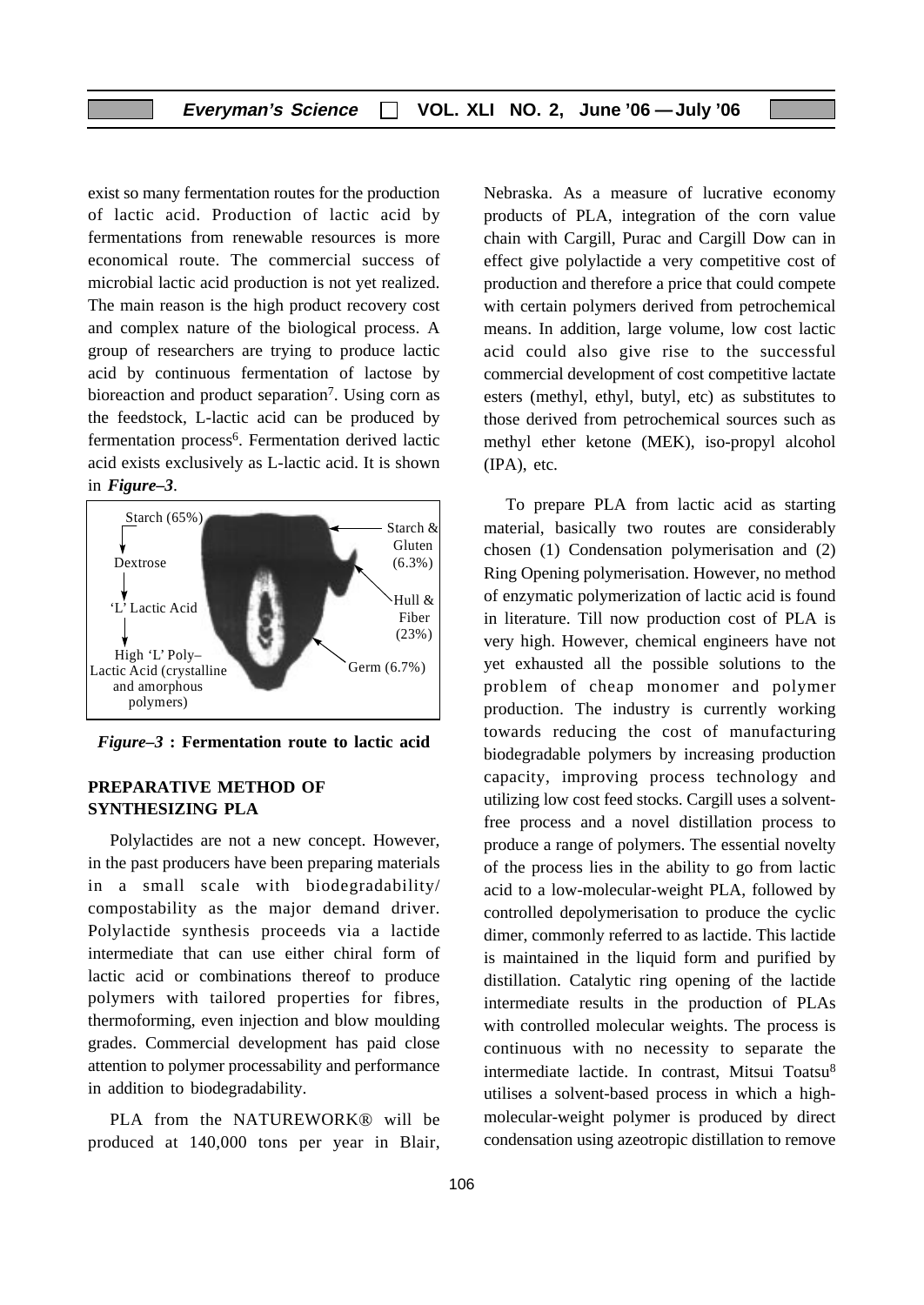water of condensation continuously. *Figure–4* illustrates the steps involved in these two processes. A more detailed description of the Cargil process is illustrated schematically in *(Figure–5)*.



*Figure–4.* **Manufacturing routes to PLAs**



*Figure–5*. **Cargil commercial manufacturing process**

#### **MICRO-ORGANISMS CAUSING BIODEGRADATION OF PLA**

Microbial degradation of PLA has been studied elsewhere9. There have been reports on the degradation of PLA oligomers (molecular weight ~ 1000) by *Fusarium moniliforme* and *Penicillium roquefort* and the degradation of PLA by *Amycolatopsis* sp and by *Bacillus brevis.* In addition, enzymatic degradation of low molecular weight PLA (molecular weight  $\sim$  2000) has been shown using esterase-type enzymes such as *Rhizopus delemer* lipase, hog pancreatic lipase, and carboxylic esterase, whereas proteinase K could catalyze the hydrolysis of high molecular weight OLA. These and other biodegradative studies of PLA have employed a number of available methods of detection. Total organic carbon, analysis of water soluble fraction, Fourier transform infrared spectroscopy, gas chromatography-mass spectrometry and scanning electron microscope have been used to accurately measure the PLA degradation. However, these methods require expensive equipments. On the other hand, simpler methods, namely turbidity measurement, pH measurement and size exclusion chromatography are not as accurate. A new fluorescent assay method becomes available to investigate more fully the enzymatic degradation of PLA.

#### **INDUSTRIAL APPLICATIONS OF LACTIC ACID AND PLA**

PLA is a biodegradable polymer derived from lactic acid. It is a highly versatile material and is made from 100% renewable resources like corn, sugar beets, wheat and other starch-rich products. PLA exhibits many properties that are equivalent to or better than many petroleum based plastics, which makes it suitable for a veriety of applications.

It is important that PLA compares well with other popular plastics already used for packaging. It is clear and naturally glossy like the polystyrene used in "blister packs" for products such as batteries, toys, and many others. PLA is resistant to moisture and grease. It has flavour and odour barrier characteristics similar to the popular plastic polyethylene terephthalate (PET) used for soft drinks and many other food products. Tensile strength and modulus of elasticity of PLA is also comparable to PET.

PLA can be formulated to be either rigid or flexible and can be copolymerised with other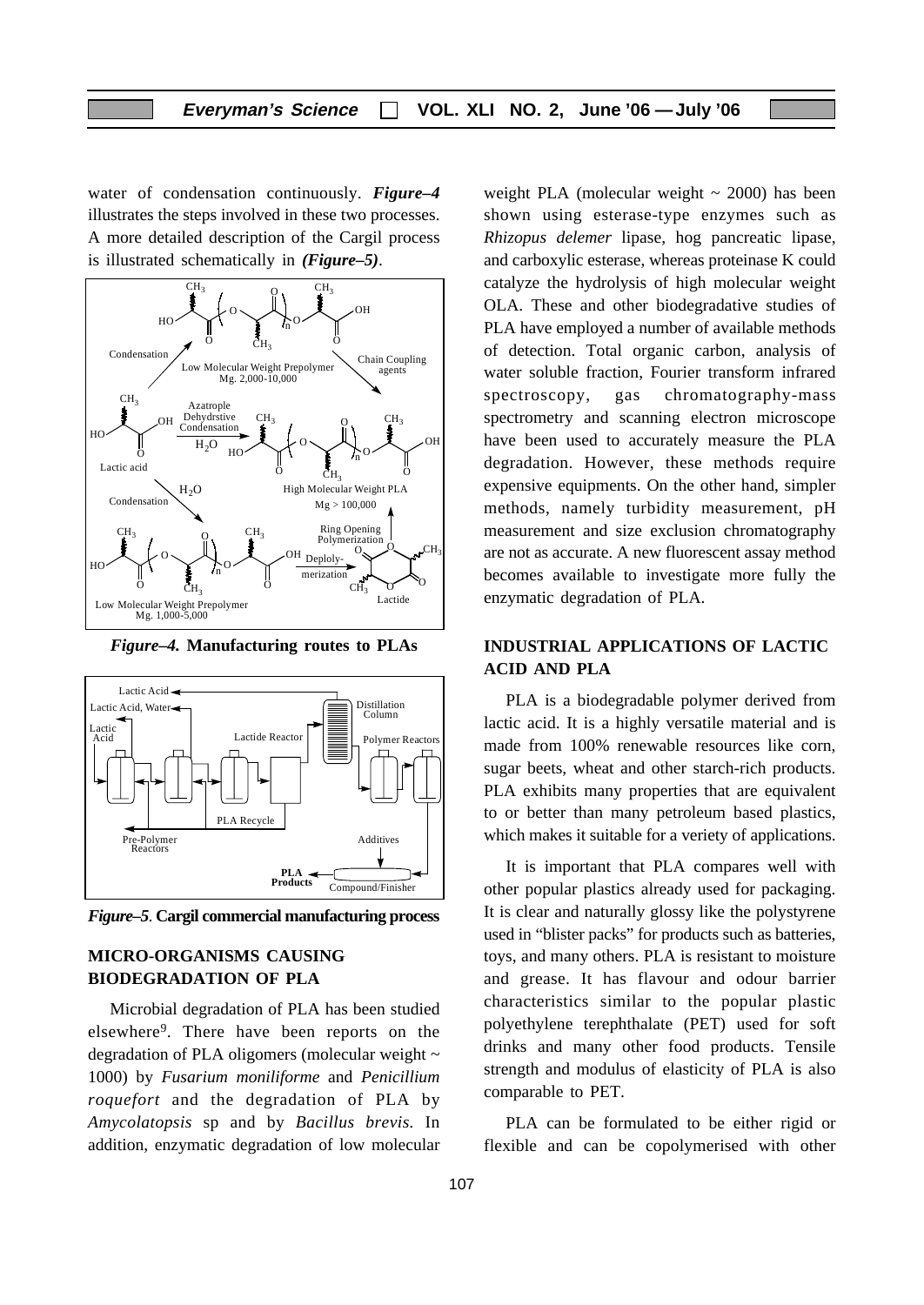material. PLA can be made with different mechanical properties suitable for specific manufacturing processes, such as injection molding, sheet extrusion, blow molding, thermoforming, film forming and fibre spinning using most conventional techniques and equipment. PLA is a nonvolatile, odourless polymer and is classified as GRAS *(generally recognized as safe)* by the Food and Drug Administration in the United States.

The L-lactic acid based polymers may produce polymer which is a linear homopolymer of the molecular size  $> 70$  kDa. The main application field of lactic acid polymer has been medical applications and a number of companies have made their efforts in manufacturing lactic acid based polymers and their products. These medical applications include its usage if carrying different properties in terms of tensile strength, viscosity, purity etc. L-lactic acid polymer exist in three different forms solids that can be used for filling the gaps in bones, solid with tensile strength to produce sutures (stitching material), and the glue form that is mainly applied in joining membranes or thin skins in humans. The proven degradability in biological systems, biocompatibility and the possibility of tailoring the properties to a wide range have made lactic acid derivatives well suited for a range of applications.

A few applications of lactic acid in diversified fields are listed below :

**A. Food Industry :** ● Meat/Poultry ● Bakery/ Dairy ● Confectionery ● Beverages ● Marine Products ● Fruit & Vegetables ● Sauces and Dressings.

**B. Pharmaceutical Industry :** ● Parental Solutions ● Nutritional Supplementation ● Dermatological Cure ● Drug Intermediate ● Polylactide Polymer.

**C. Industrial :** ● Paints ● Metal Coating ● Paper & Textile ● Leather ● Electronics ● Nontoxic pesticides.

**D. Cosmetic Industry :** ● Skin Care application ● Toiletries ● Oral Care ● Hair Cure Products.

#### **INDIAN SCENARIO**

Biodegradable polymers, or biopolymers, are plastic materials produced from natural substances rather than petroleum-based feedstocks. While many biopolymers are in development, one in particular has shown a very bright future. PLA resin can be used for many of the applications currently utilizing polyethylene resins.

Looking to the worldwide research in PLA production, the Indian counterpart had also taken the initiative to utilizing the natural resource for production of PLA as a substitute of polyethylene. The Govt. of India has taken a mega project of economically viable PLA production jointly with the giant private sector company, Reliance Industries Limited. How can PLA hope to compete with polyethylene have been a great question mark? It's difficult to predict the future, but PLA has shown promise and now we'll see why.

Polyethylene is produced from petroleum-based materials which are of course finite in supply. As petroleum reserves decrease in abundance, polyethylene costs will increase accordingly. Continued funding and research will surely force PLA costs even lower. Government regulations may also force disposal and recycling costs for polyethylene up from the current status. Also, a larger PLA market derived from its "green" label may help reduce its costs. So, it would appear that as long as PLA can adjust well to the current polyethylene applications, the future should be bright. The costs of polyethylene will rise and the costs of PLA will decrease, it's just a matter of time right? Don't assume that people aren't doing research somewhere trying to figure out how to produce polyethylene without the petroleum dependency. That would really make things interesting!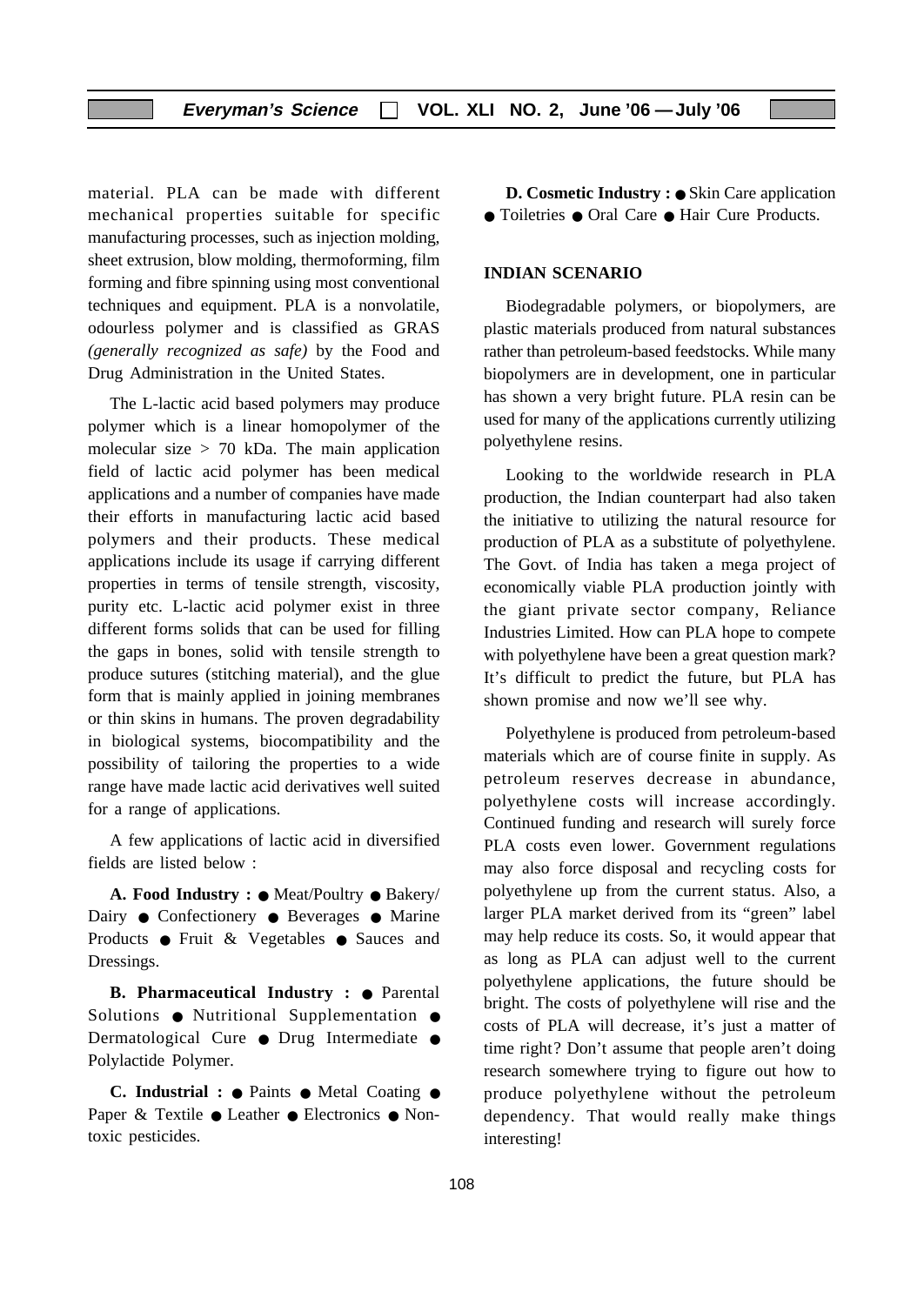#### **CONCLUSION**

Day-to-day a vital problem concerning environmental pollution is increasing considerably due to exclusive uses of non-biodegradable articles, for instance, large solid-plastic wastes are produced from packaging, public or medical services and travel locations, grocery bags, trash bags, fast food serving and eating utensils, and even flower/plant pots, for disposal systems. Therefore, industrialists, academicians and other people from distinguished fields have been trying to overcome such kind of global issues by converting such type of nonbiodegradable articles into biodegradable articles which do not cause any deleterious effect on environment. This article would be helpful to the industrialists, academicians and entrepreneurs to synthesize lactic acid and PLA for making the environment green and clean.

#### **REFERENCES**

1. C H Holten, A Muller & D Rehbinder, "Lactic acid : properties and chemistry of lactic acid and derivatives", Weinheim : Verlag Chemie, 1971.

- 2. J.S. Yun & H.W. Ryu, *Process Biochemistry*, **37** 235-240, 2001.
- 3. N Whiteman, P Delassus and J Gunderson, "New flavour and aroma barrier thermoplastic, polylactide, Polyolefins 2002, International Conference on polyolefins, Houston Texas USA, February 24-27, 2002.
- 4. J. Lunt & A.L. Shafer, *J Industrial Textiles,* **29,** 191-205, 2000.
- 5. M. Miyazaki, H. Nakamura & H Maeda, *AIST Today*, **2**, 5, 12, 2002.
- 6. J. Lunt, *Polymer Degradation and Stability*, **59**, 145-152, 1998.
- 7. M.R. Okos & P.C. Wankat, "Continuous Fermentation of Lactose for Lactic Acid Production by Bioreaction and Product Separation" available at http://abe.www.ecn. purdue.edu/ABE/Research/research94/ REPORT.94.Book\_16.html.
- 8. K. Enomoto, M. Ajioka & A. Yamaguchi, US Patent 5,310,865 (to Misui Tuatsu), 1994.
- 9. V. Vichaibun & M. Chulavatnatol, *Science Asia*, **29**, 297-300, 2003.

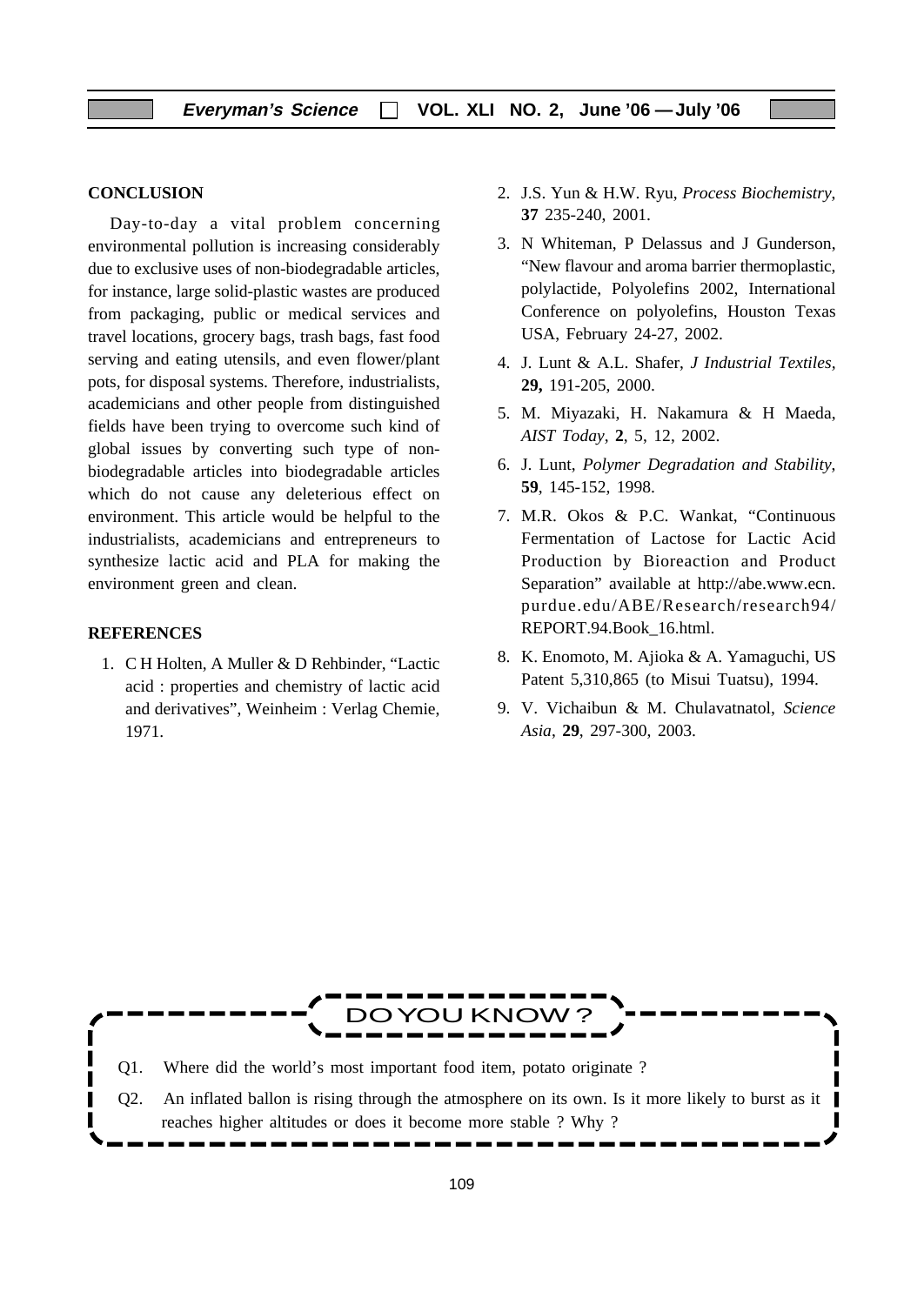# **MONOGENEANS AS HAZARD TO INDIAN FISH INDUSTRY**

Nirupama Agrawal & Nikhil Srivastava

**Monogeneans, common fish parasites are veritable hazard to fish industry. The aquaculture industry has witnessed the robust growth of Monogeneans which caused viral, bacterial and fungal diseases of fishes resulting a huge loss in aquaculture and Aquarian Industry. Some therapeutic measures are suggested to control these fish parasites.**

**M** onogeneas are Platyhelminthes (flat-<br> **M** fading of gills are the most common symptoms.<br>
Capsalids occur in marine environment. Some worms), usually small ectoparasites of fish found on skin, fins, gills and in nasal chambers. They have attachment organs at posterior end of body known as haptor, consisting of anchors, clamps, hooks, suckers or a combination of these. Life cycle is simple with no intermediate host, hermaphrodite, oviparous, sometimes viviparous and larva is known as oncomiracideum. In the past 30 years, the aquculture industry has witnessed a robust growth with an increased awareness of monogenea as pathogenic organisms. Viral, bacterial and fungal diseases are responsible for losses, occurring in aquaculture and aquarium industry. However, the monogeneans often cause greater damage. Crowding and other stressors predispose the fish to monogenean problems. With the rapidity and reliability of modern ways of transportation, several monogeneans have been transferred with the introduction of cultured fish around the World. Dactylogyrids, Gyrodactylids, Capsalids and Mazocraeids (Figs. A-D) are most commonly found and has worldwide distribution as fish parasites.

Dactylogyrids and Gyrodactylids have proved to be dangerous in cyprinid culture, especially to fry, where relatively few parasites can cause severe gill damage. Early stages (fry and fingerlings) of carps are more prone and sometimes it may result in heavy losses. Excessive mucus secretions, discolouration of body, dropping off scales and Capsalids occur in marine environment. Some species of Capsalids have been reported to be pathogenic to elasmobranchs. *Neobenedenia* is



D. Mazocraes gonialosae.

Department of Zoology, University of Lucknow, Lucknow-226001, India. E-mail : neeru\_agarwal@sify.com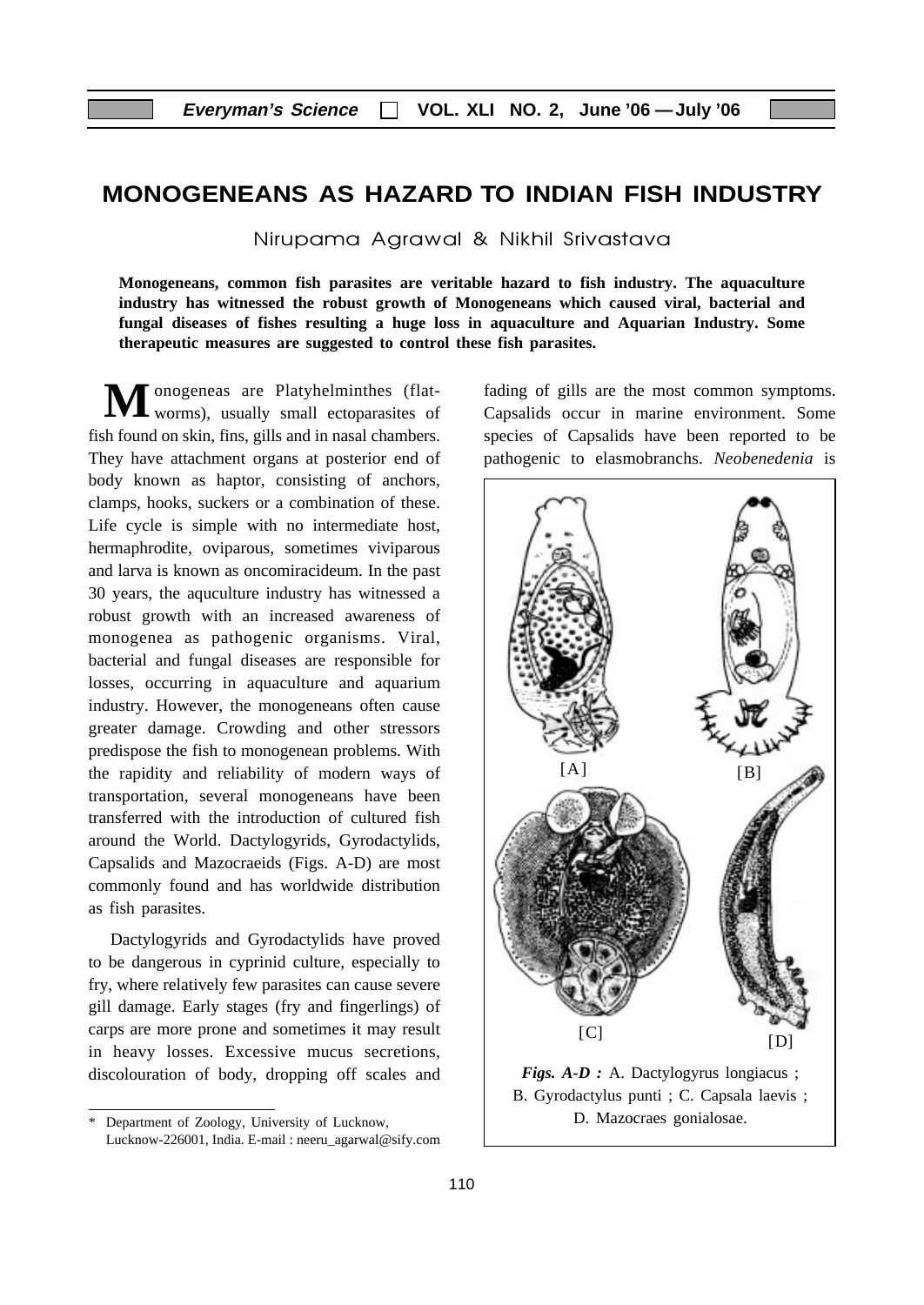introduced into various public aquaria through chaetodontid fish and is quite pathogenic to a number of other fishes<sup>5</sup>. Mazocraeids are marine, world wide in distribution and pathogenic to clupeids. Discocotylids has caused serious gill damage to salmonids<sup>6</sup> and Heteraxinids have caused mass mortality in carangids. Most species of monogenea exhibit host-specificity and even site specificity under natural conditions. But in crowded and stressed conditions, host specificity may breakdown. For example *Gyrodactylus salaris* normal parasitize *Salmo salar* but infests several other slamonid species in culture4.

*Gyrodactylus* parasitises skin and fins and *Dactylogyrus* the gills, causing epidermal hyperplasia and copius mucus production, which obscure chromatophores, making the skin paler and cause destruction of gill filaments. Heavy infection frequently results in skin and scale shedding. The mechanism of damage in Gyrodactylosis is disturbance of respiratory function of skin. One observed falling off scales from the body, whitish caudal peduncle and fins, due to excessive mucus during infestation of *Gyrodactylus* and some signs of skin haemorrhage<sup>8</sup>. In areas, where the number of parasites was more, the skin peeled off. A heavy infection affects mobility of fish, younger fish being more at risk, a diseased fish becomes more and more weak and anemic until it eventually dies. Since monogenean parasities are attached on the gills, skin and fins of fishes by means of haptor, damage to site of attachment is caused, forming inoculums for secondary infections. Numerous pathological conditions caused by Capasalids include eroded snout with exposed bones, eroded gular and opercular membranes, hyperplastic and necrotic skin in areas of heavy infestation haemorrhagic buccal ulcerations, thickened cornea and adipose eyelids resulting in a chalky white appearance and emaciation, congestion, edema and infilteration of eosinophils, macrophages and lymphocytes, associated with severe inflammatory reactons in dermal and sub

dermal layers. Mazocraeids, when occur in large mumbers on an individual host, cause mass mortality in cultured fish population. High intensities might weaken the host, permitting infeaction by other pathogens.

The principles of prevention and control for monogeneans on fish are essentially the same as being adopted for parasities of other domestic animals and humans. However, the problem is more complicated due to aquatic environment that plays an important role in determining the type and effectiveness of treatment. Many chemicals are being used in aquaculture to treat fish for monogenean infestation. Most chemicals used, not only affect the parasite but can adversely affect the host as well. Unfortunately, parasites can develop resistance against chemical treatments. When chemicals, with increased concentration are applied, deleterious effects on hosts can be observed.

As therapeutic measures, baths in various solutions are recommended, **sodium chloride** baths being particularly suitable. **Freshwater dips** have long been used to treat monogeneans both in aquaculture and aquarium industries. Alternate baths of acetic acid and sodium chloride solution gave better results8. Baths of **copper sulphate** solution (0.06%) can be also applied. **Formalin** baths for long durations need only low concentratons ; 10-25ppm are used in indefinitely long baths. Oxygen depletion is associated with the use of formalin2. Due to the toxicity of formalin, various workers recommend dipping method for eradication of parasities. **Potassium permanganate** is also used at different concentrations and exposures to treat monogeneans. **Mebendazole** is very effective for removing *Gyrodactylus elegans* after 24 hours. Application of **Praziquantel** is quite recent. It is reported that praziquantel caused a marked vacuolization in the tegument of monogeneans<sup>7</sup>. It is reported loss of motility in 80-90% population of *Pseudodactylogyrus bini,* when exposed to 10 and 30 ppm of Praziquantel for 8 hours<sup>1</sup>.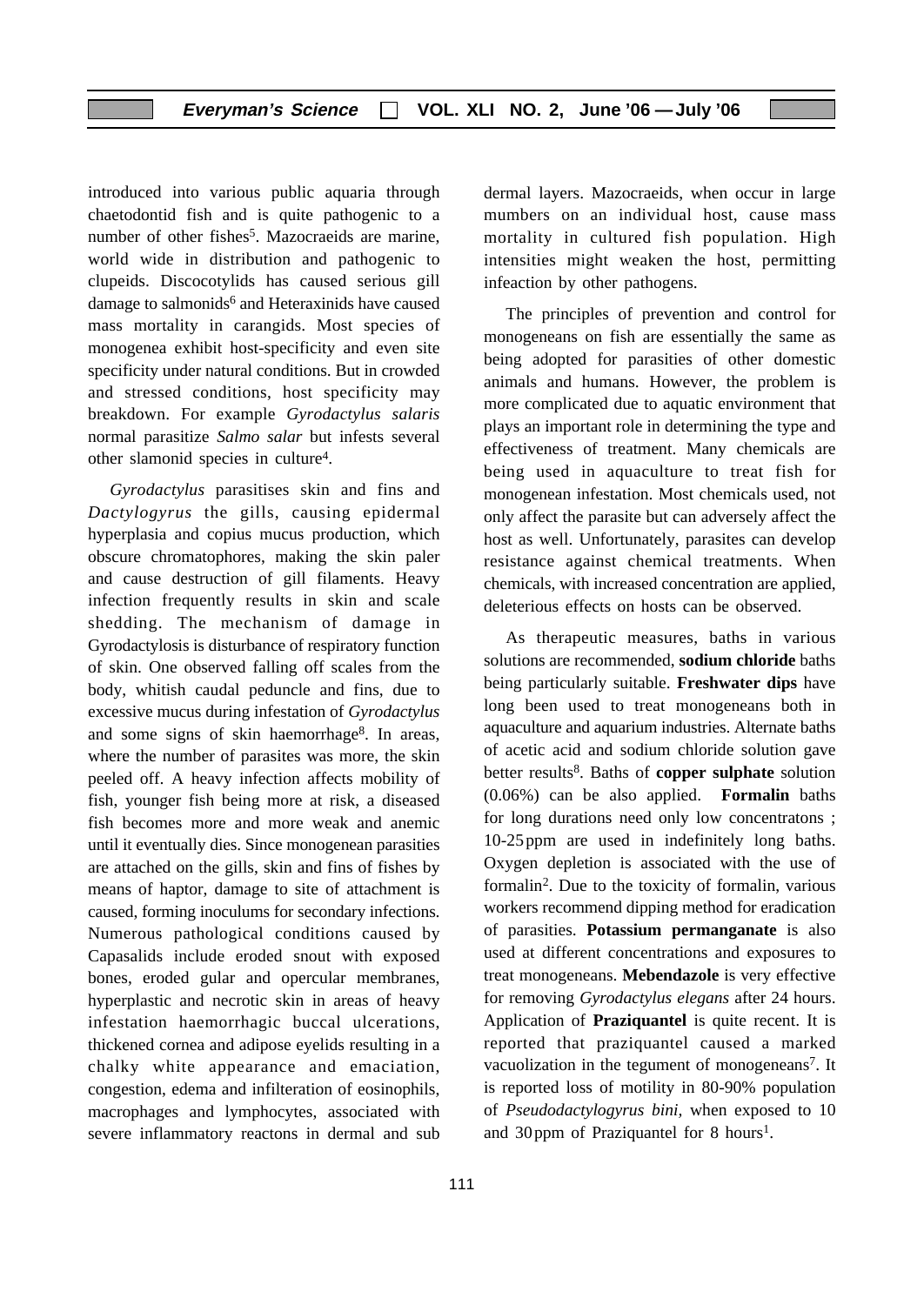#### **Everyman's Science VOL. XLI NO. 2, June '06 —July '06**

Various species of monogenean parasities cause great damage to economically important fish. In natural systems, they cause few problems but in man made systems (with restricted area), these are able to cause serious outbreaks by means of their significant prevalence and intensities. Most accountable damage can be seen on set of high intensity of parasities. This phenomenon establishes a direct relation between increased availability of hosts and infective stages of pathogens. When conditions are favourable for mass reproduction of parasite, the disease may spread very quickly. Effective prevention and control methods are required to flourish aquaculture and aquarium industry. The best way for managing monogeneans is quarantine protocol. Properly quarantined brood stocks or juveniles should be used for culture.

#### **REFERENCES**

1. Buchmann, K. *Acta. Vet. Scand.* **28,** 447-450. 1987.

- 2. Helms, D. R. *Prog. Fish Cult.* **29,** 43-47. 1967.
- 3. Malmberg, G. *Norw. J. Zool.* **21.** 325-326. 1973.
- 4. Malmberg, G., Malmberg, M. Parasites and diseases in natural waters and aquaculture in Nordic countires. In : *Proc. Symp.,* 2-4 December 1986, Stockholm, Sweden, pp 199- 204. 1987.
- 5. Nigerlli, R. F., Breder, C. M. *J. Parasitol* **20,** 256-269. 1934.
- 6. Roberts, R. J. *Fish Pathology.* Bailliere Tindall, Cassell Ltd., New York, NY, 318 pp. 1987.
- 7. Schemahl, G., Mehlhorn, H. **71,** 727-737, 1985.
- 8. Tripathi, Y. R. *Indian J. Helminth.*, **9,** 1-149. 1957.

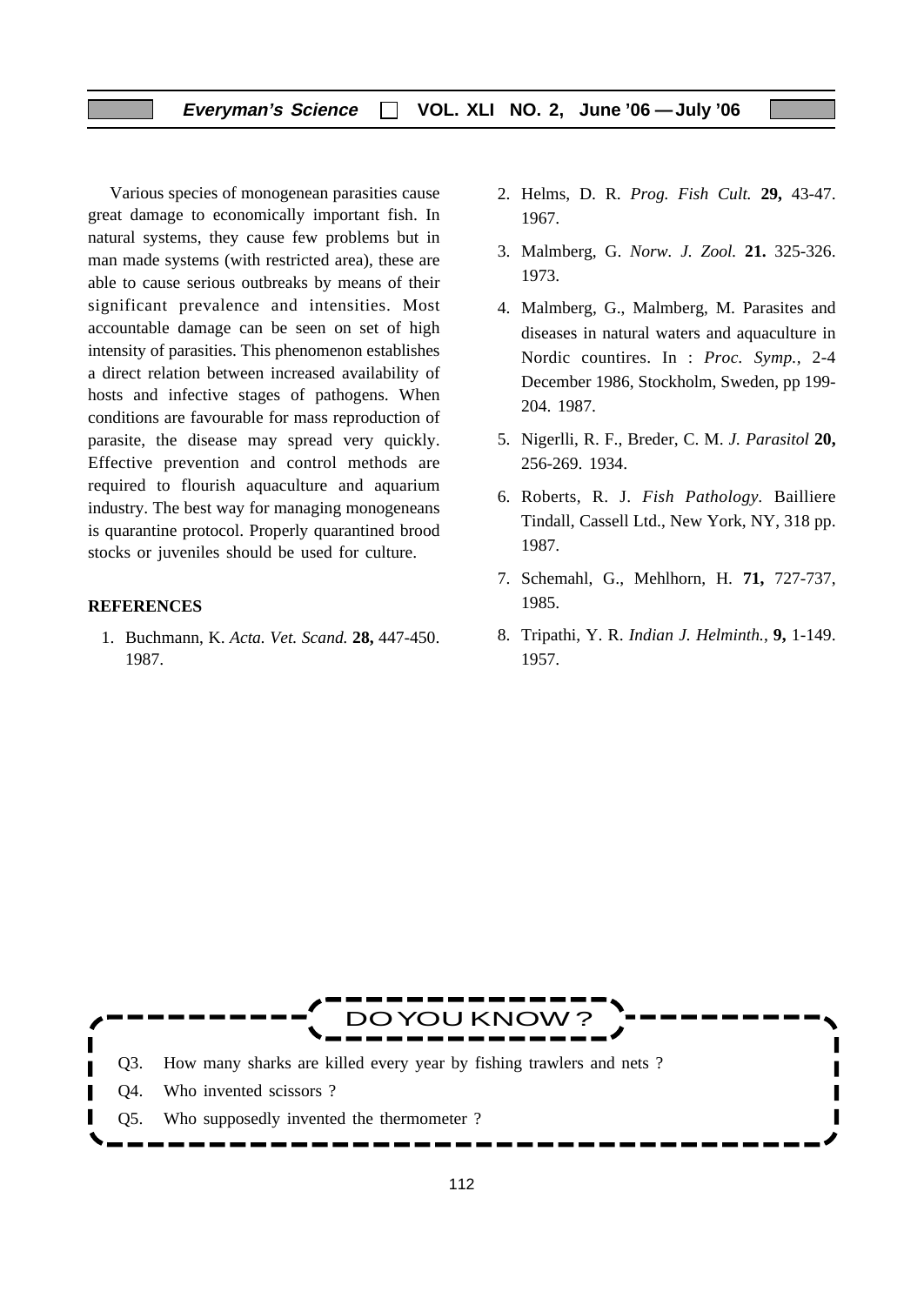# **HOLISTIC MULTI-DISCIPLINARY MODEL DESIGNS FOR NATIONAL SPORTS PROMOTION PLANNING PROGRAMME IN INDIA**

Barindra Kumar Basu\*

**Sports promotion planning programmes can be unified for a small country with a population of more or less of homogeneous sports-demanding biopotentialities. But for a vast country, like India, it is not pertinent to do that. The population is heterogeneous with physical characteristics varying according to geographical distribution, diverse socio-economic, socio-cultural, environmental conditions are varied sports potentials. So target-oriented holistic multi-disciplinary designs for promotion of national sports have been suggested.**

#### **INTRODUCTION**

overnment of India, after Independence, is **G** overnment of India, after Independence, is<br>
keen to undertake programmes for promotion of sports in the country. National Council of Sports has also drafted the policy. Coutry-wide regular physical fitness efficiency jambooree and different sports discipline curricula have been included as a step for social welfare. But consistently successful results have not been obtained. Scope of particiption at the grass-root level is neglected. Apparently, there is a traditional idea of strong muscular culture based on 'fair play', on the one hand, and aesthetic idea of the cult of beatuty and grace" on the other. On the contrary as opposed to our expectation sports industry has developed in global context in stead of sports promotion, depriving the general mass of the country<sup>1</sup>. To produce the desired results appropriate steps are to be taken such as mass participation from grass-root level, picking up the proper ones, imparting training to them for performance upto desired standard. Relative contribution of different types of factors to the fundamentals of achievement, on the whole are as fullows : Factors imported by training contribute 27% and population factors 73% of which 26% come from Habitual activity factors  $(i. e., \frac{36 \times 73}{100})$ and 47% are due to Genetic factor not related to habitual activity  $(i.e., \frac{64 \times 73}{100})$ .

#### **SIX BASIC CHARACTERISTICS OF POTENTIALITY FOR SPOTS**

These are as follows :

#### **1. Somatic potential features :**

Somatometric result of superb atheletes of Olympics indicate the features of potentiality. These reports of selected sports persons from different countries have come out in world literature<sup>3, 4, 5</sup>. However, actuary of characteristics of sports persons in India is not available. Life Insurance Corporation of India maintains its own actuary for own business purpose.

#### **2. Somatotype as potential factor in sports.**

Variation in human biological diversity and differencess in individual physique are termed as somatotypes with different classifications. Considering it as rating of phenotype at a particular time, being changeable by training, growth and nutrition or desease it has been used in population studies. Sports performance has been found to be related to somatotype<sup> $6, 7$ </sup>. This is because somatotype is highly related to physique and behavioral variables relevant for performance in sports<sup>10</sup>.

#### **3. Choice of sports discipline and selection of sports persons.**

Slection of sports discipline according to somatotype rating and selecting sports persons

<sup>\* 48/3</sup>A, South Sinthee Road, Kolkata-700 050.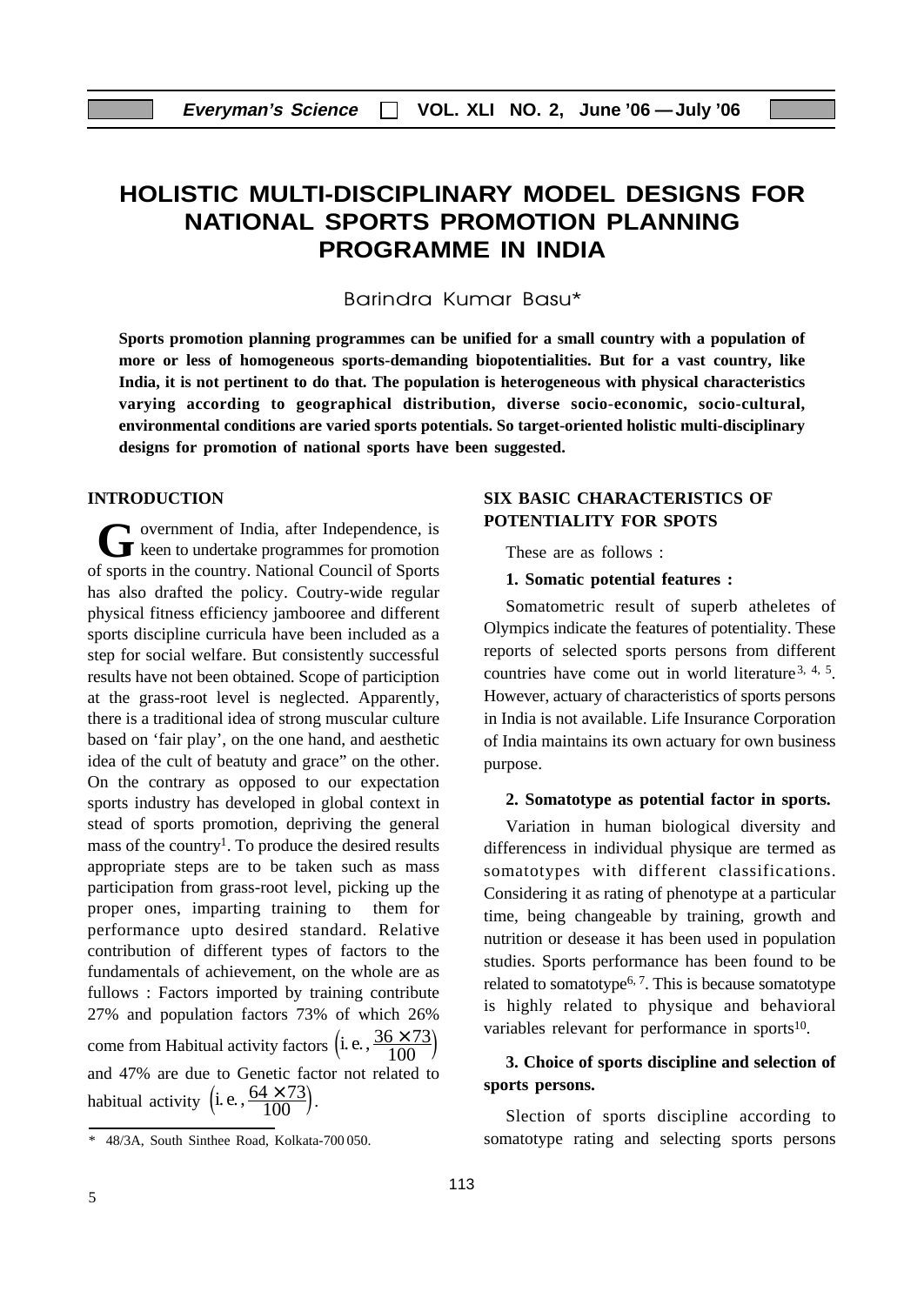according to different potential factors have been suggested. But the trend of high specialisation of modern sports persons, as well as the departure of their anthropological and physiological characteristics by two and even three standard deviations from population average have led to the observation that ideal body is not necessarily essential for best performance.

#### **4. Relevant anthropology in sports.**

Population segments may some time vary physically. Physical adaptation to variation in topical environment occurs which following Bergmann and Allen "Laws" postulate that within a polytypic warm blooded species, the subspecies, develop increase in body size if the topical temperature decreases. It is further stated that the former causes an increase in linearity of body as well as in limb to trunk-length ratio but a decrease in limb girth. This is substantiated by a population study8 in India showing variation in stature in male as 168.4 cm average in Punjab, whereas 163.7 cm. in Madras. Some also observed substantial ethnic variations in Indian subcontinent<sup>9</sup> has also been observed in this regard.

#### **5. Relevant Cultural anthropological considerations.**

Socio-economic and socio-cultural background influence the potentiality of a sportsperson. In this regard, usually referred factors are family size, number of siblings, family income, health consciousness, family affinity for sports, nutrition and dietatic habit, hereditary disease, addiction etc.

Lastly "Sports culture" environment is an essential component to high quality performance in sports.

#### **PEDAGOGY OF SPORTS PROMOTION**

Sports promotion is a process in continuum. To promote sports standard and performance, a holistic approach utilising multidisciplinary scientific and technical advancements, is essential. This stands in line with the thematic principle with follow-through steps described below.

#### **Step 1 : Demographic profile of sportsrelevant potential in population.**

*(A) Sports specific Human Resource potential search following accepted protocols.*

Somatic Potential :

1. Physical traits

2. Anthropometric variables for Fractional Body Maas Composition.

3. Somatotyping by anthropometric methods.

Functional capacity potential

The variables are 1. Muscle Components. 2. Anaerobic power. 3. Aerobic power. 4. Reaction time. 5. Cardio-Pulmonary function. 6. Haematology-Haemoglobin Percentage.

Socio-economic and Socio-cultural status of the individual.

*(B) Sports-specific regional area resource potential search*

1. Population size of the area. 2. Availability of suitable size of areas required for particular sports disciplines. 3. Number of sporting clubs and their status. 4. Types of sports popular in the area.

#### **Step 2 : Statistical treatment .**

Country-wide composite demographic profile is to be analysed as follows :

1. Frequency and incidence of sports potentials in particular area of the country.

2. Area and sport discipline specific cross tabulation of frequency and incidence of sports potentials.

3. Calculation of incidence of individuals as per stipulated standard of participation in particular discipline of sport in a particular area.

#### **Step 3 : Implementation of promotion operation**

Due to heterogenity of the population mass, regional variation of nutritional standard and physical traits, the promotion policy should not be unified for the country as a whole but a flexible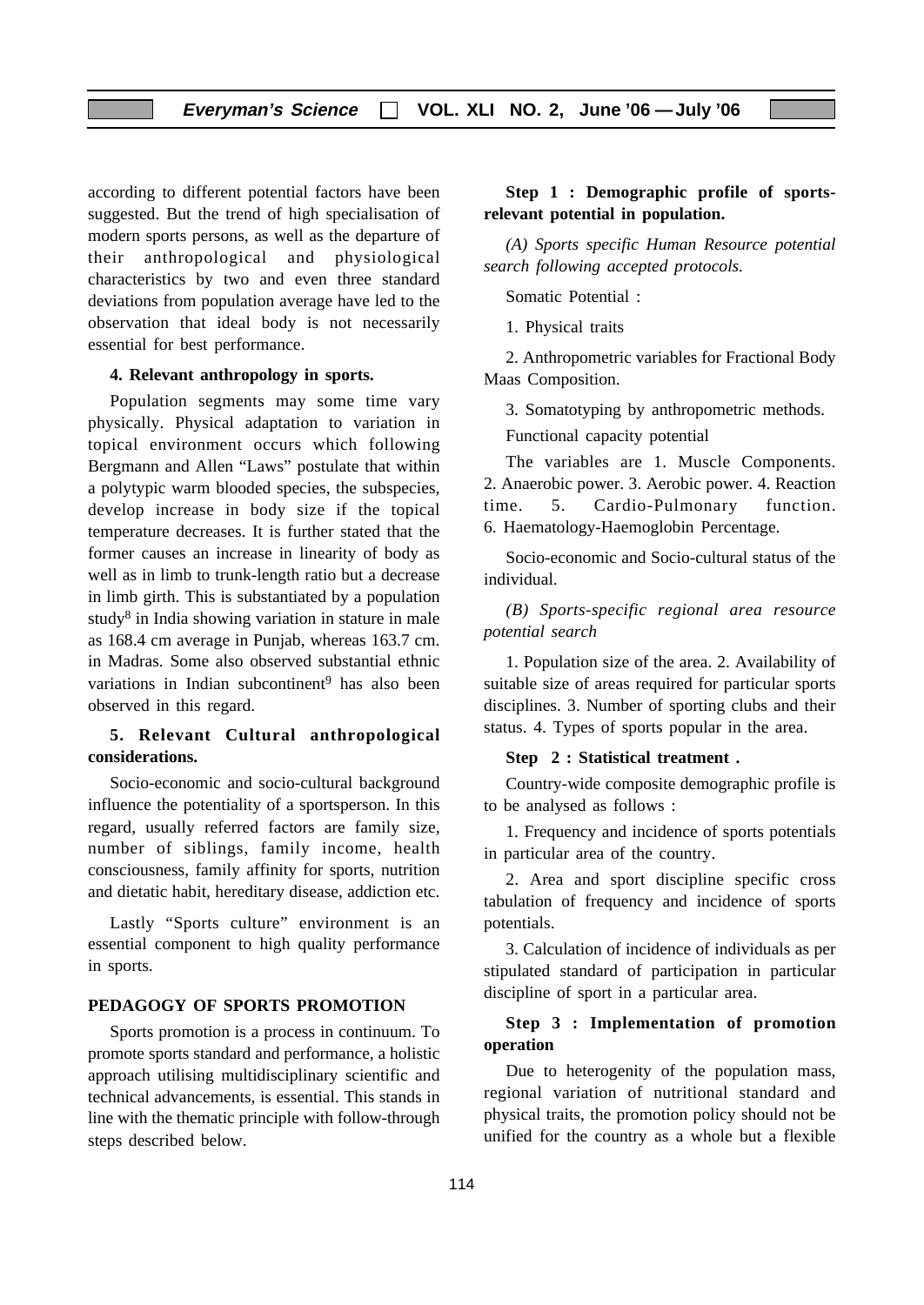one with a regional orientation. As such, demographic mapping showing potential areas of the country should be the primary field of operation. But considering the problems, it is a difficult task to solve. Hence, an appropriate panel for sports promotion representing sports scientists. Coaches, sporting associations and Government representatives may take up the following modules of work programme for its consideration.

**Module-1 :** Sports Science units to be opened at different parts of the country to feed-back the whole programme in line with the Jikei University School of Medicine, Tokyo.

**Module-2 :** Mass participation from grass-root level to the level of seniors and even of the veterans should be encouraged. Basic potentiality data must be recorded and preserved in an appropriate Data Bank. The training and practice should be primarily organised in local areas without hampering the education, domestic and social environment. This will provide a list of highly potential candidates.

**Module-3 :** Those selected from among the highly potential candidates may be sponsored to centres of Excellence, with modern type of training and practice under the guidance of best Coaches and with best sports appliances.

**Module-4 :** Periodical monitoring of the whole programme with analysis and required modifications needs to be done, communication of knowledge of recorded data should be made thruogh data bank to all concerned.

#### **PROMOTION OF INDIGENOUS FOLK SPORTS AND GAMES**

Remote areas of India being isolated due to geographical and socio-political constraints, due to improvement after Independence, these are gradually becoming integrated with the main stream forming a cultural honey-comb. Archery, Wrestling, Martial arts, Javelin and Discus throwing, Swimming etc. are examples of some of them. Some are performed with spiritual regard, some are just recreational; yet physical excellence is the prime show. It is required to explore the constraints of these indigenous sports and games in the country. It is pertinent to promote them as national policy for unity and national integrity.

#### **CONCLUSION**

With the concept of engineering human factors in sports, and a multi-disciplinary approach to it, the application of the suggested steps is expected to add a successful chapter to the scenario of Indian sports.

#### **REFERENCES**

- 1. I. Vuori, *World Health Forum (W.H.O)*. **8.** 1-4, 131-140, 1987.
- 2. R. J. Shephard, Human Physiological Work Capacity, p-131, Cambrige University Press, London, 1978.
- 3. E. L. Fox & D. L. Cosfell. *Arch. Env. Health*, **24.** 316-324, 1972.
- 4. G. L. Khan & M. Saha, *N.I.S.Sc.* J. **15**, 87-94, 1992.
- 5. J. H. Wilmore & C.H. Brown, *Med. Sci. Sports,* **6,** 178-181, 1974.
- 6. A.L. Toriola, S.O. Salokur, & D.N. Mathur *Itn. J. Sports. Med.* **6.** 344-346.
- 7. Chr. Heyters, *Cahiers t' Anthrop. et biomet. Hum.* **I**, 11-27, 1984.
- 8. Malhotra, M.S. People of India, including primitive tribes : a survey on physiological adaptation, physical fitness and nutrition. In : The Biology of Human Adaptability. Ed. : P.T. Baker, and J.S. einer, Oxford, U.K. Clarendor Press, 1966.
- 9. I.J. Pinto, P. Thomas, F. Calaco & K.K. Datey, Current development in India. In : Proceedings of the second International symposium on Atherosclerosis (1970).
- 10. R.N. Walker, *Ann. Hum. Biol.*, **5**, 113-129, 1978.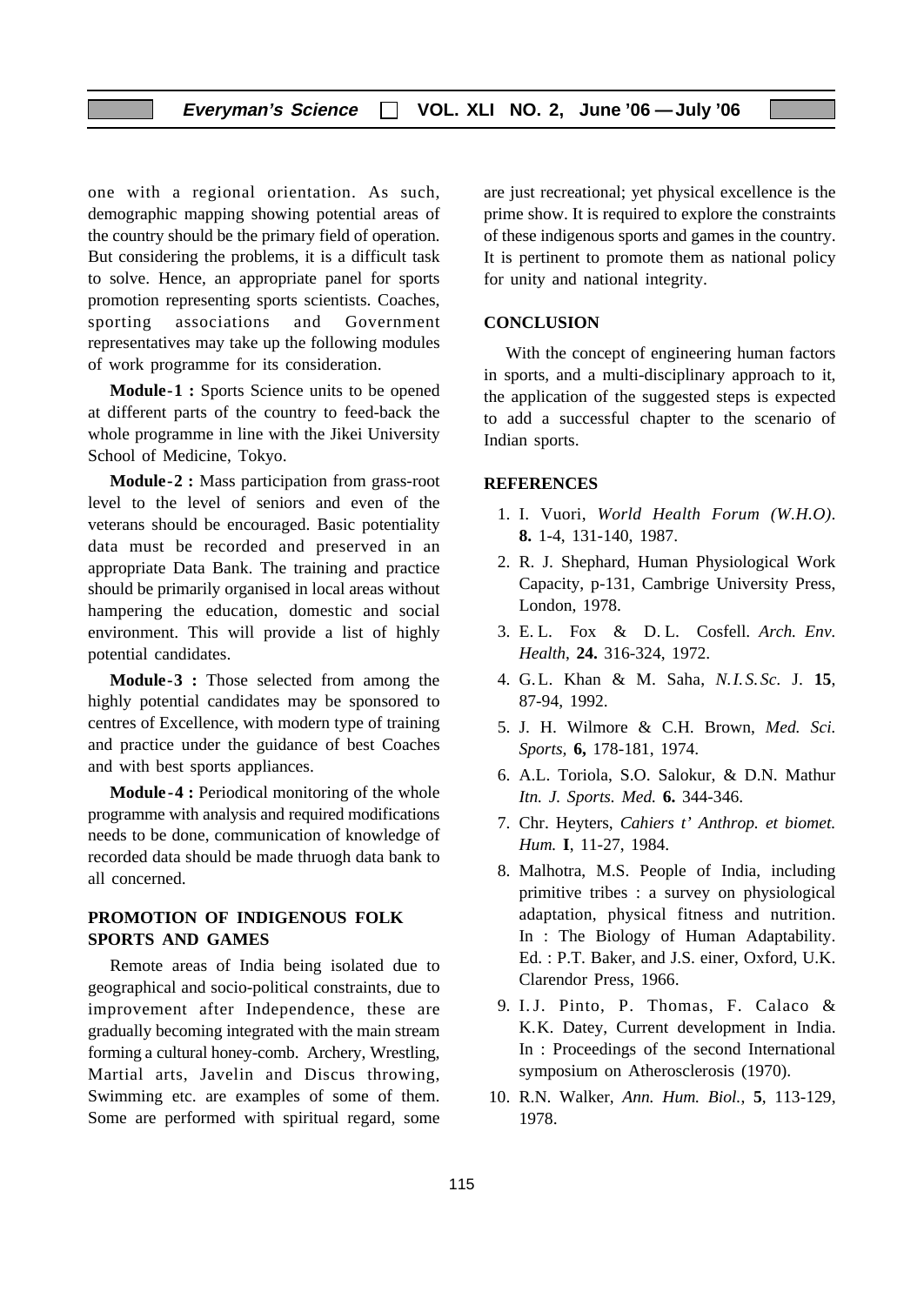## **UNDERSTANDING WETLANDS**

Ajai Kumar Singh, R. K. Panday & Shalini Singh\*

**The knowledge of distribution and biodiversity of wetlands is very important at local, regional, national and international level for sustenance of the society. Wetlands perform numerous valuable functions such as recycle nutrients, purify water, attenuate floods, maintain stream flow, reacharge ground water and also serve in providing drinking water, fish, fodder, fuel, medicine, wildlife habitat, control rate of run-off in urban areas, buffer shoreline against erosion and recreation to the human being. In the present article a brief attempt has been made to define wetlands alongwith their importance and classification.**

#### **INTRODUCTION**

**M** arshes, swamps and bogs have been well known terms for centuries but in recent years these landscapes have been grouped under single term "Wetlands". This general term has grown out of a need to understand and describe the characteristics and values of all waterlogged areas and then wisely and effectively manage them.

There is no single ecologically sound and universally acceptable definition of wetland primarily because of their diversity and for the lack of clear demarcation between dry and wet environments. In 1971, Ramsar Convention, an intergovernmental treaty on worldwide wetlands conservation, worked out a definition of wetlands as follows : Wetlands are 'areas of march, fen, peatland, or water, whether natural or artificial, permanent or temporary, with water that is static or flowing, fresh, brackish, or salty, including areas of marine water, the depth of which at low tide does not exceed six meters.' In fact, the Ramsar definition goes beyond the areas actually considered as wetlands to 'incorporate riparian and coastal zones adjacent to wetlands' and also efforts to capture 'islands or bodies of marine water deeper than 6m at low tide lying within the

wetlands' as part of the wetland continuum. Piecsymaska<sup>1</sup> is of the opinion that wetland is a "store" of accumulated matter of terrestrial and aquatic origin. According to him wetlands must have one or more of the following attributes : (i) the substrate is predominantly undrained hydric soil, (ii) atleast periodically the land supports predominantly hydrophytes and (iii) the substrate is non-soil and saturated with water or covered by shallow water at sometimes during the growing years. According to Gopal,<sup>2</sup> wetlands lie at the interface between the land and open waters and include a wide spectrum of habitats. These are distinct from other ecosystems primarily by their hydrological environment characterized by waterlogging of the soils often associated with submergence to different depths for varying periods of times, and subjected to water level changes of such large magnitude and frequency that are rarely experienced by the biota in terrestrial or true aquatic ecosystems. Cowardin et al.3 have defined wetlands are "lands transitional between terrestrial and aquatic system when the water level is usually at or near the surface or the land converted by shallow water." According to Waller,<sup>4</sup> wetland is an eco-system of lowland areas where water is commonly accumulated to induce characteristic water loving and water tolerant vegetation and anaerobic humic soils.

Department of Botany, Udai Pratap Autonomous College, Varanasi-2 (U.P.).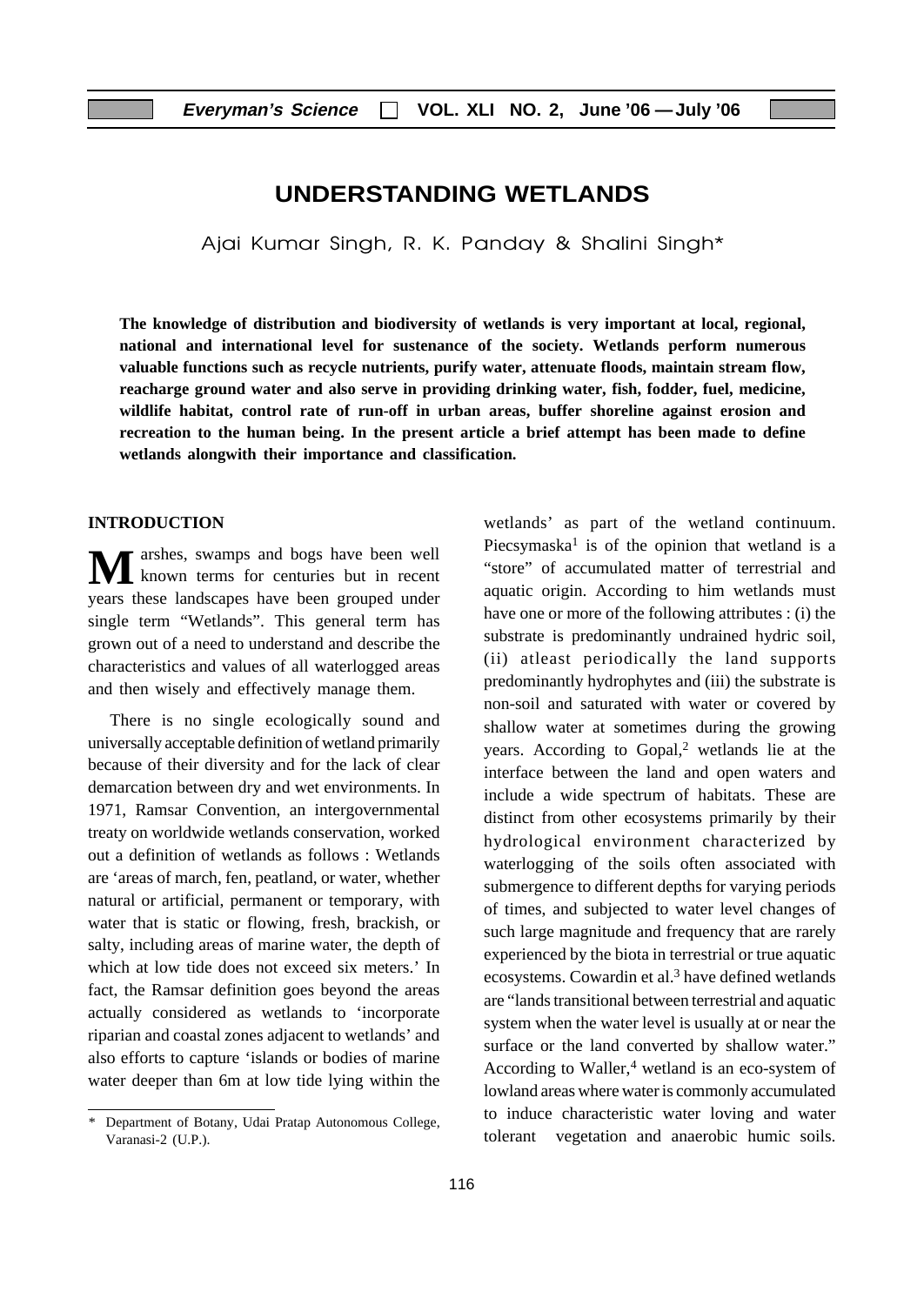These inundated or flooded basins are fertile, rich, productive systems that rival the most productive natural and even intensively managed agroecosystems.

This unique resource has induced the evolution of uniquely adopted taxonomic groups and species that are found in no other place, including water birds, semi-aquatic mammals, amphibians, reptiles

and invertibrates. The flora is even more unique and diverse and is the energy fixing base for complex food chains that result in such diversified wildlife resources. Mitsch and Gosselink<sup>5</sup> have defined wetlands, as 'lands transitional between terrestrial and aquatic eco-systems where the water table is usually at or near the surface or the land is covered by shallow water (**Table-1**).

| <b>Types</b>                          | <b>Characteristics</b>                                                                                                                                                 |
|---------------------------------------|------------------------------------------------------------------------------------------------------------------------------------------------------------------------|
| (A) Inland Fresh Areas                |                                                                                                                                                                        |
| 1. Seasonally flooded basins or flats | Soil covered with water or Waterlogged during variable periods but well<br>drained during much of the growing season.                                                  |
| 2. Fresh meadows                      | Without standing water during growing season ; waterlogged to within a<br>few centimetres of surface.                                                                  |
| 3. Shallow fresh marshes              | Soil waterlogged during growing season ; often covered with 15 cm. or<br>more of water.                                                                                |
| 4. Deep fresh marshes                 | Soil covered with 15-90 cm of water.                                                                                                                                   |
| 5. Open fresh water                   | Water less than 3 metre deep. Bordered by emergent vegetation.                                                                                                         |
| 6. Shrub swamps                       | Soil waterlogged; often covered with 15 cm or more of water.                                                                                                           |
| 7. Wooded swamps                      | Soil waterlogged, often covered with 30 cm of water. Along sluggish<br>streams, flat uplands shallow lake basins.                                                      |
| 8. Bogs                               | Soil waterlogged ; spongy covering by mosses.                                                                                                                          |
| (B) Coastal Fresh Areas               |                                                                                                                                                                        |
| 9. Shallow fresh marsh                | Soil waterlogged during growing season, at high tides as much as 15 cm<br>of water. On lowland side deep marshes along tidal rivers, sounds deltas.                    |
| 10. Deep fresh marshes                | At high tide covered with 15 cm to 90 cm of water. Along tidal rivers and<br>bays.                                                                                     |
| 11. Open fresh water                  | Shallow portions of open water along fresh tidal rivers and sounds.                                                                                                    |
| (C) Inland Saline Areas               |                                                                                                                                                                        |
| 12. Saline flats                      | Flooded after periods of heavy precipitation ; waterlogged within few cms<br>of surface during the growing season.                                                     |
| 13. Saline marshes                    | Soil waterlogged during growing season ; often covered with 60-90 cm of<br>water; shallow lake basin.                                                                  |
| 14. Open saline water                 | Permanent areas of shallow saline water. Depth variable.                                                                                                               |
| (D) Coastal Saline Areas              |                                                                                                                                                                        |
| 15. Salt flats                        | Soil waterlogged during growing season ; sites occasionally to fairly<br>regularly covered by high tide. Landward sides or islands within salt<br>meadows and marshes. |
| 16. Salt meadows                      | Soil waterlogged during growing season. Rarely covered with tidewater;<br>landward side of salt marshes.                                                               |
| 17. Irregularly flooded salt marshes  | Covered by wind tides at irregualr intervals during the growing season.<br>Along shores of nearly enclosed bays, sounds etc.                                           |
| 18. Regularly flooded salt marshes    | Covered at average high hide tide with 15 cm or more of water; along<br>open ocean and along sounds.                                                                   |
| 19. Sounds and bays                   | Portions of salt-water sounds and bays shallow enough to be diked and<br>filled. All water land-ward from average low tide line.                                       |
| 20. Mangrove swamps                   | Soil covered at average high tide with 15-90 cm water.                                                                                                                 |

#### **TABLE 1: CATEGORIES OF WETLANDS.**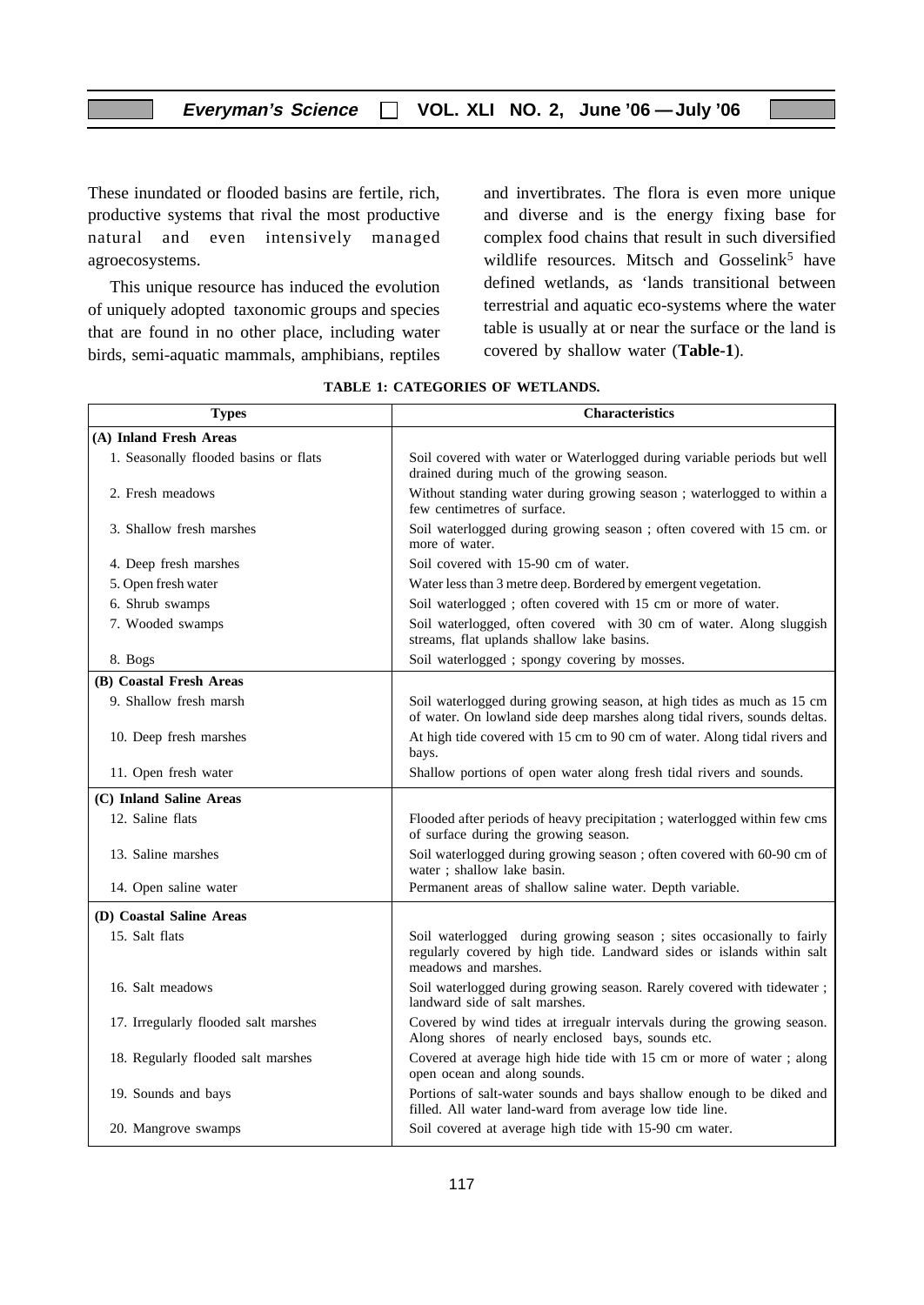#### **INDIAN WETLANDS**

Wetlands occur in areas where precipitation exceeds the potential evapotranspiration leaving an accumulated surplus. Climatically about one-third of Indian sub-continent falls within this category and wetlands are thus common throughout especially in Assam, Bihar, Eastern Madhya Pradesh, East & West Coastal regions, Jammu and Kashmir, Jharkhand, North-Eastern Andhra Pradesh, Orissa, Uttar Pradesh and Uttaranchal and West Bengal. Wetlands also occur in areas where local physiography enables certain areas to accumulate water. The variability in climatic conditions and the changing topography are responsible for significant ecological diversity encountered within the wetlands. Gopal<sup>6</sup> has reported 1193 wetlands covering a total areas of 3.9 million hectares in 274 districts of India. According to Directory of Indian Wetlands (1993), Wetlands in India occupy 58.2 million hectares, including areas under wet paddy cultivation. Majority of the inland Wetlands are directly or indirectly dependent on the major rivers like Ganga, Brahmputra, Narmada, Godavari, Krishna, Kaveri, and Tapti. They occur in the hot arid regions of Gujarat and Rajasthan, the deltaic regions of the east and west coasts, highlands of Central India, wet humid zones of south peninsular India and the Andman & Nicobar and Lakashwadeep islands. The Indo-Gangetic flood plain is the largest wetland system in India, extending from the river Indus in the west to Brahmputra in the east. This includes the wetlands of the Himalayan terai and Indo-Gangetic plain.

Gopal6 has grouped Indian fresh water wetlands into two major types depending upon the duration of waterlogging : (i) The perennial wetlands with waterlogging throughout the year include habitats such as riverbanks and margins of large lakes or reservoirs and (ii) Seasonal wetlands which dry up completely for varying periods of time depending upon the vagaries of monsoon. Examples are numerous village ponds, fish ponds, paddy fields,

river flood plains, etc. Extent of wetlands in India and their classification (Tables 2 & 3) have been discussed by Parikh & Parikh<sup>7</sup> and Prasad et al<sup>8</sup>. respectively.

**TABLE 2 : EXTENT OF WETLANDS IN INDIA7**

| Wetlands in India                | Area (million ha) |
|----------------------------------|-------------------|
| Area under wet paddy cultivation | 40.9              |
| Area suitable for fish culture   | 3.6               |
| Area under capture fisheries     | 2.9               |
| Mangroves                        | 0.4.              |
| <b>Estuaries</b>                 | 3.9               |
| Backwaters                       | 3.5               |
| Impoundments                     | 3.0               |
| Total area                       | 58.2              |

| <b>TABLE 3 : CLASSIFICATION OF INLAND</b>     |
|-----------------------------------------------|
| WETLAND IN INDIAN SUBCONTINENT <sup>8</sup> . |

1. **Forest** A. Dense B. Open 2. **Arable**, 3. **Wasteland** 4. **Wetland** A. Ponds/Tanks/Lakes B. Reservoirs C. Waterlogged. D. Oxbow lakes/ Cut off a. Turbidity low b. Turbidity Medium c. Turbidity High (i) Aquatic vegetation poor coverage (ii) Aquatic vegetation moderate coverage (iii) Aquatic vegetation high coverage. 5. **Roads** 6. **Major Habotation**.

#### **ADVANTAGES OF WETLANDS**

Ecologically Wetlands may be viewed as complex hydrological and bio-geochemical system endowed with specific structural and functional attributes and performing major ecological role in biosphere. The studies under IBP and elsewhere during sixties and seventies demonstrated that the wetlands are among the most productive ecosystems.9 The major interest in wetland studies was earlier emphasized on migratory bird conservation and other aquatic life. The Ramsar conference of 1971 adopted a convention on wetlands and made recommendations for the conservation of wetlands as waterfowl habitats. More recently, it has been recognized that in addition to providing wildlife habitat, wetlands play a great role in flood control, recharge of aquifer, regulating water quality, treatment of waste waters, reducing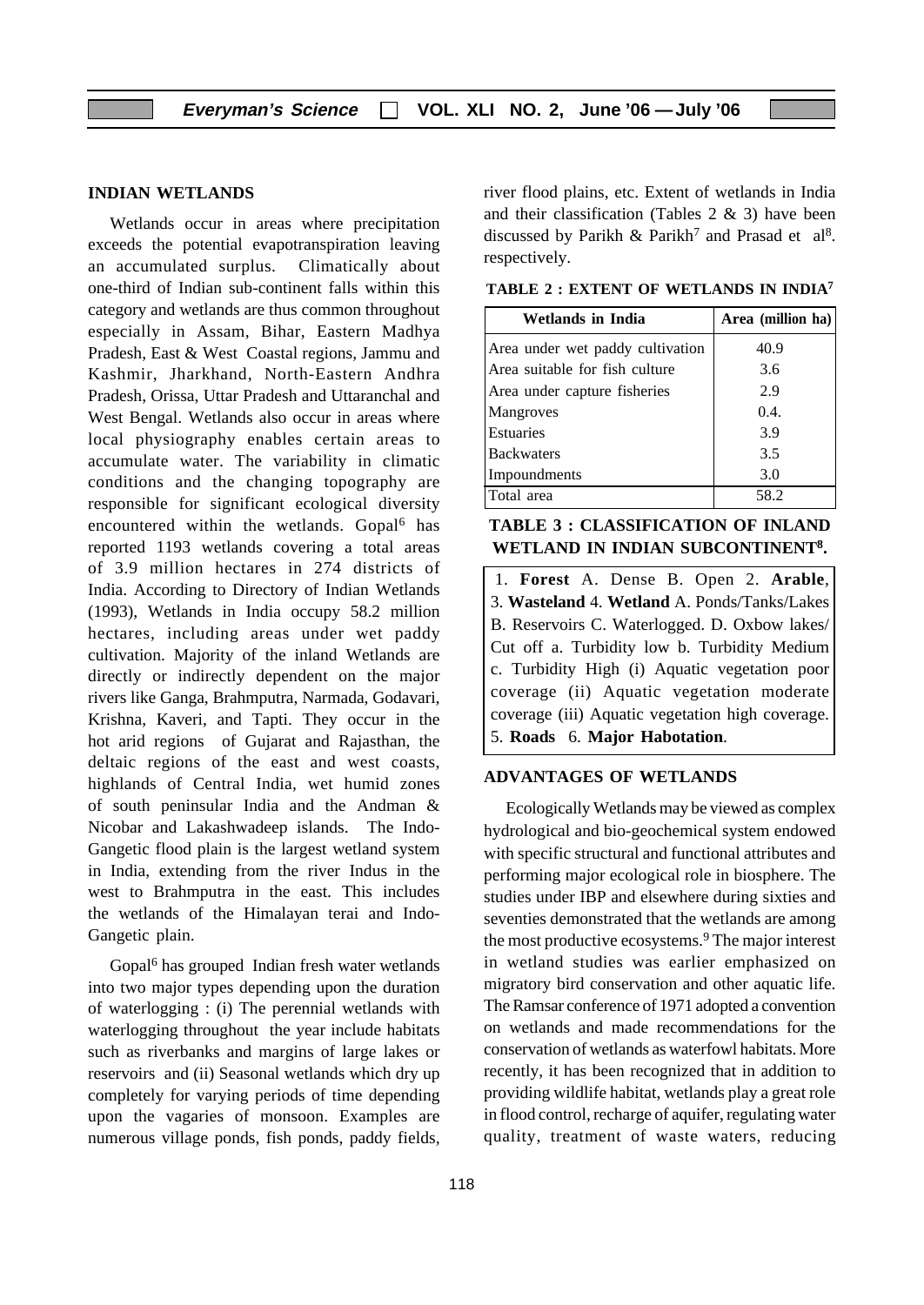sediments load, production of organic material at rates equalled by few other eco-systems, ground water recharge, dependence of agriculture and animal husbandry in drought prone areas, pollution abatement, biofertillizers, etc.

#### **EPILOGUE**

Wetlands are one of the most threatened habitats of the world. Wetlands in India, and in other parts of the world are increasingly facing several threats due to various human activities like rapidly expanding human population, large scale changes in land use/land cover, burgeoning development projects and improper use of watersheds. Significant losses have resulted from its conversion threats from industrial, agricultural and various urban developments. All these activities have led to hydrological perturbation, pollution and their after effects. Wetlands are often described as "Kidneys of the landscape". Hydrologic conditions can directly modify or change chemical and physical properties such as nutrient availability, degree of substrate anoxia, soil salinity, sediment properties and pH. These modifications of the physio-chemical environment, in turn have a direct impact on the biotic response in the wetland. The biota may respond with changes in species composition and diversity and in ecosystem productivity. Wetland conservation in India is indirectly influenced by an array of policy and legislative measures. India is also a signatory to the Ramsar Convention on Wetlands and the Convention of Biological Diversity. In addition to government regulation, better monitoring is required to increase the knowledge of the bio-physcial properties of every wetland resources, alongwith wetland dynamics and their controlling methods.

For floods, first in Mumbai and then in Chennai in the year 2005, the common reason for the misery in both cities can be traced to missing mangrove wetlands and unplanned urbanisation. But Kolkata seems to have learned from these mistakes. The West Bengal government passed an ordinance on November 17, 2005

which will protect the Eastern Kolkata Wetlands. There is a need to enhance research awareness campaign on economic values of wetlands and their biodiversity. Factual information is hard to find or non-existent. Last but not the least, nothing can be achieved without peoples' participation. In developing countries like India, voluntary organisations, institutions or pressure groups can play an important role in conservation of wetlands.

#### **ACKNOWLEDGEMENT**

Authors would like to thank Dr. R. S. Singh, Principal, Udai Pratap Autonomous College, Varanasi for encouragement.

#### **REFERENCES**

- 1. E. Piecsymaska, *Ekdogia Polska*, **22** 4 : 637-732, 1972.
- 2. B. Gopal, *Pol. Arch. Hydrobiol* **20** 1 21-29, 1973.
- 3. L. M. Cowardin, et al. Classification of wetlands and deep water habitats of the United States. U. S. Fish and Wildlife Service, Washington, 1979.
- 4. M. W. Waller, Fresh water marshes. Univ. Minnesota Press, Minneapolis, USA, 1982.
- 5. W. I. Mitsch and I. G. Gosselink, Wetlands. Van Nostrand Reinhold, New York, 1986.
- 6. B. Gopal, *Water* **13** ; 3-6. 1988.
- 7. J. Parikh and K. Parikh. Sustainable wetland. Environmental Governance-2, Indira Gandhi Institute of Development Research, Mumbai, 1999.
- 8. S. N. Prasad, et. al., *Trophical Ecology*, **43**, 1 ; 173-186, 2002.
- 9. H. Leith and R. H. Whittaker. Primary productivity of the biosphere. Springer Verlag. Berlin, 1975.
- 10. R. L. Smith. Ecology and Field Biology, Harper & Row, Publishers, New York, 1974.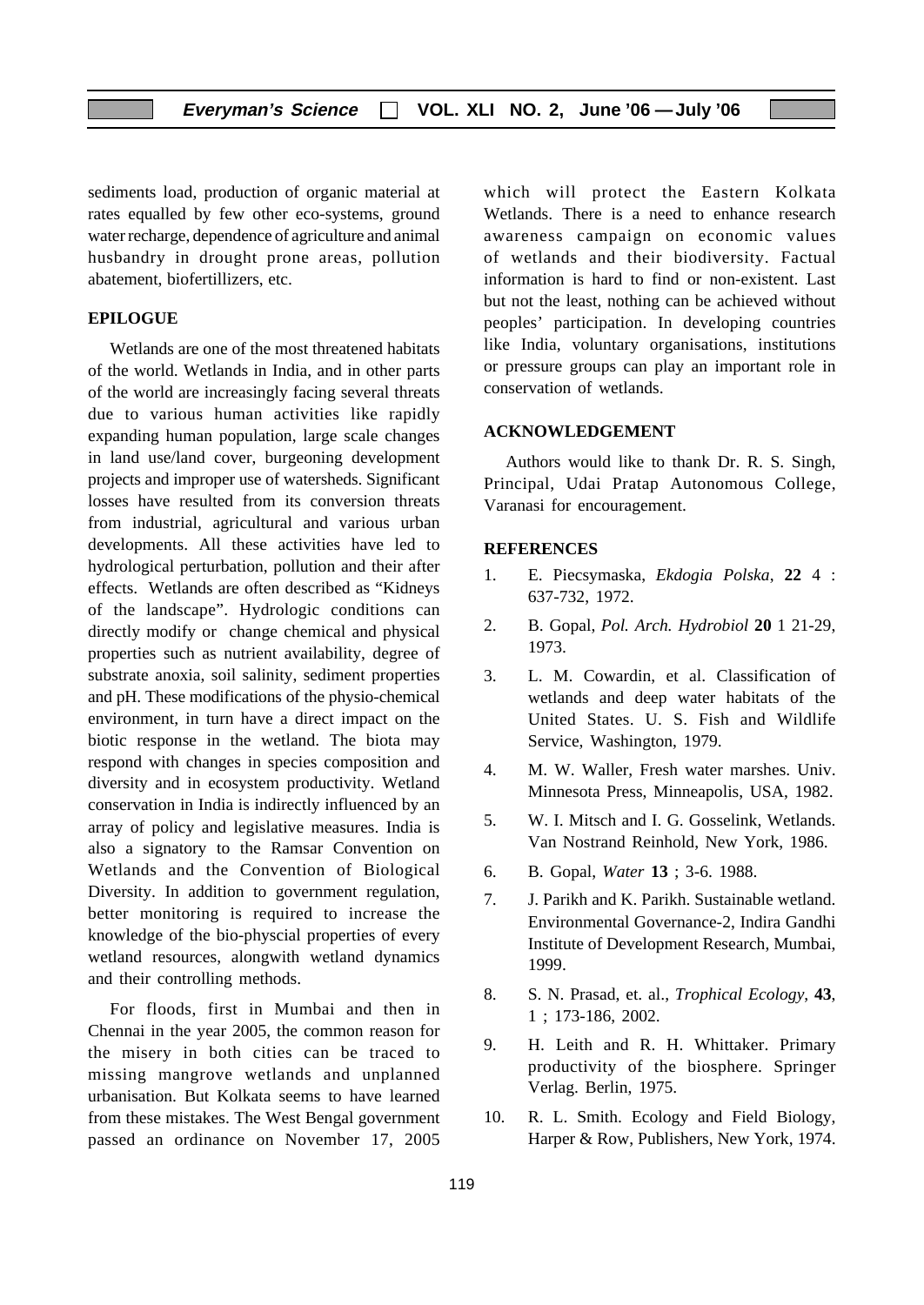# **AQUEOUS PROCESSING OF MINERALS AND METALS : PAST, PRESENT AND FUTURE**

K. Sarveswara Rao\*

**Processing of ores and minerals as well as metals and their compounds at relatively low, often ambient temperatures employing aqueous solutions is known as hydrometallurgy. Occasionally organic reagents are also used. This branch of metallurgy has a long history and it has become increasingly relevant with attempt to win metals from complex and low grade ores. It is more confined to the extraction metallurgy of nonferrous, base and precious metals. Of late, hydrometallurgy is finding newer applications in treatment of wastes and environmental protection. This article presents a brief summary of some contributions of hydrometallurgy in the past, and at present and also some likely use it will find in future.**

#### **INTRODUCTION**

**H** ydrometallurgy involves processing of ores, minerals, metals and their compounds at ambient and relatively low temperatures as compared to pyrometallurgy. It had played an important role in early developments in chemistry and metallurgy. The alchemists employed it widely. That pure copper could be precipitated from copper sulphate solution by the addition of iron filings was known as early as the 7th century. With the discovery of electrolysis and electrolytic dissociation of aqueous solutions, hydrometallurgy received a tremendous boost. An outstanding application of hydrometallurgy is pressure leaching of bauxite, the main ore of alumina, which dissolves  $Al_2O_3$  in NaOH to produce sodium aluminate in solution from which pure  $Al_2O_3$  is produced for subsequent electrolysis of  $Al_2O_3$ dissolved in cryolite  $(Na_3AlF_6)$  to produce aluminium metal. The alkali leaching is called Bayer process and the entire aluminium production is based on this.

Other selected landmarks of hydrometallurgy

may be cited chronologically as follows.1,2

| 7 <sup>th</sup> Century A.D.  | Apparent transmutation of iron<br>into copper by Alchemists,<br>$Cu^{2+} + Fe \otimes Cu + Fe^{2+}$ ; in<br>Europe, Cu precipitation from<br>acid solution with metallic Fe. |
|-------------------------------|------------------------------------------------------------------------------------------------------------------------------------------------------------------------------|
| 8 <sup>th</sup> Century A.D.  | Discovery of aqua regia by<br>Arab alchemist Jabir Ibn<br>Hayyan (720-813) as known<br>solvent for gold; used till<br>today in gold refining.                                |
| $12th - 13th$ Century         | To develop inorganic acids for<br>treating ores and minerals by<br>Alchemists.                                                                                               |
|                               | 16th Century A. D. Heap leaching of copper<br>containing pyrite in the Harz<br>mountains of Germany and in<br>Rio Tinto of Spain.                                            |
| 18 <sup>th</sup> Century A.D. | Production of potash for soap<br>and glass industries by leaching<br>ashes left after burning wood,<br>e.g. in Quebec forest clearing<br>was on large scale.                 |

19th Century A. D. (a) Electrochemical refining of copper and silver in U. S. A. (1871-72).

<sup>\*</sup> Hydro-& Electrometallurgy Department, Regional Research Laboratory (C.S.I.R.) Bhubaneswar-751013.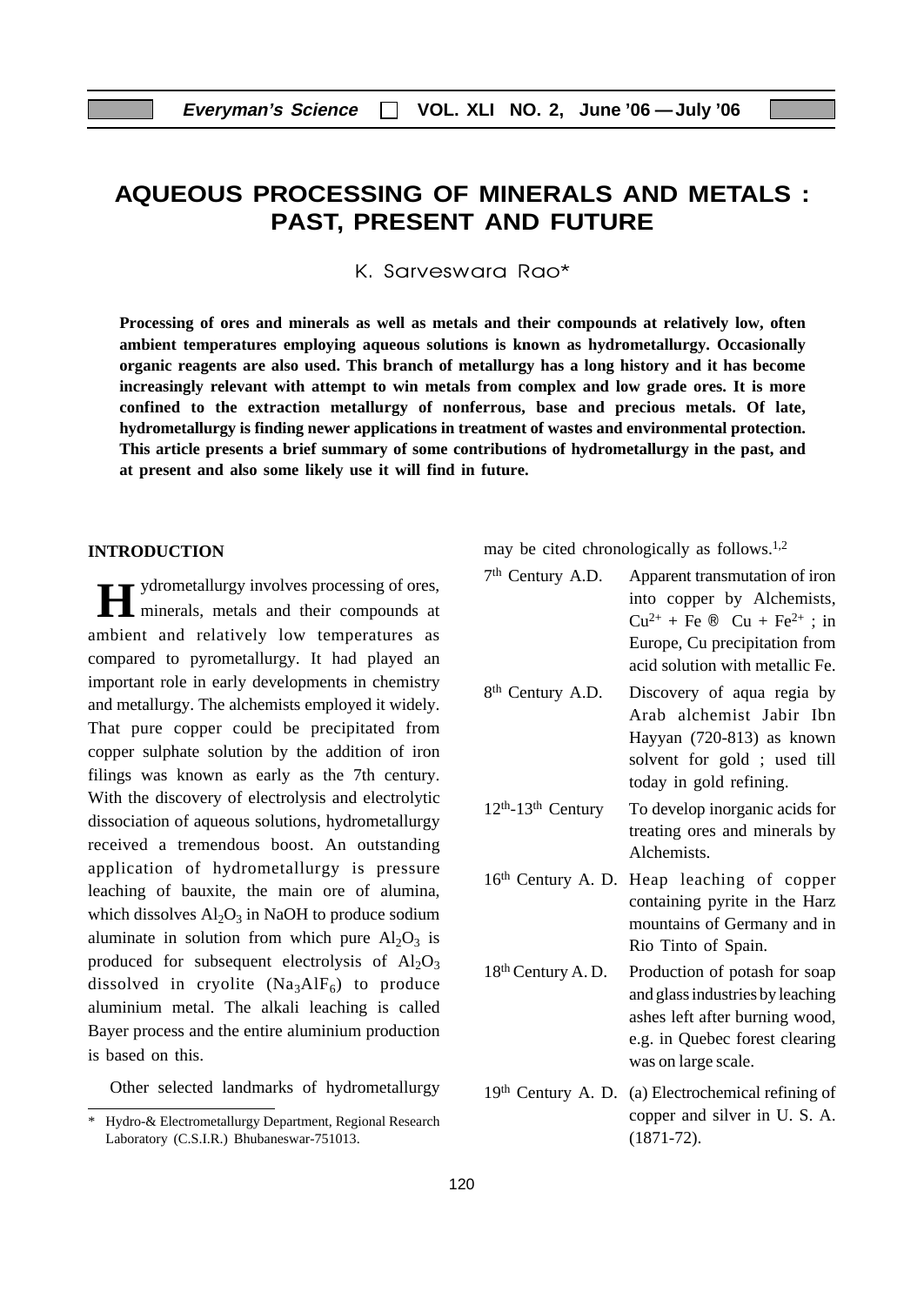(b) Invention of cyanidation process to treat gold ores with aqueous sodium cyanide and precipitate gold from leach solution by zinc (1887).

(c) Invention of Bayer's process for pressure leaching of bauxite by NaOH solution and precipitation of crystalline  $Al(OH)_{3}$  from sodium aluminate solution by seeding (1887-1892).

The 20th century A.D. saw many entries with a profound technological edge. Some of the commercial successes are listed here.

(a) Electrowinning replaced cementation for copper recovery in Chile (1912) ;

(b) Aqueous ammonia leaching of native copper and oxide ores (Lake superior, Alaska, 1916), development of hydrometallurgical zinc process at Trail and Anaconda (1916) ;

(c) Development of the uranium technology for US Manhattan project to produce an atom bomb ; use of sodium carbonate leaching, ion-exchange and solvent extraction for recovery of uranium and separation of lanthanides by ion exchnage (1940s) ; recovery of magnesium from sea water (1941) ; realization of earlier Romans' evidence on the role of bacteria in copper solubilization in mine sites (1947) ;

(d) Application of pressure leaching technique revolutionized the recovery of nickel from nickel sulphides, overcome the slow kinetics of hydrometallurgical processes, precipitation of pure nickel from leach solution by hydrogen under pressure in autoclaves (1950s) ;

(e) Application of bioleaching technique to gradual use of heap in-situ leaching operations for copper extraction from low-grade ores (1960's) ; solvent extraction became popular for copper extraction (1950-1960s) ; widespread use of pressure leaching to treat different ores of laterites, tungsten and uranium (1960s) ;

(f) Discovery of galvanic action during sulphide leaching, recovery of traces of uranium from spent leach liquors after copper precipitation with scrap iron, pressure leaching of zinc sulphide concentrate with dilute sulphuric acid at Trail and Tammins in Canada (1970s) ;

(g) Hydrometallurgy of gold greatly advanced with widespread application of charcoal technology, and aqueous oxidation of gold refractory ores (1980s) ;

(h) Hydrometallurgical and biohydrometallurgical treatment of different complicated ores like ocean manganese nodules, nickel laterites, complex sulphides, electronic scrap materials etc (1990s).

Essentially, the scope of hydrometallurgy is easily explained by the line diagram shown in **Figure 1** giving a general outline of various possible aqueous processing steps. Also, there are many text books on extractive metallurgy but two have provided special treatise on hydrometallurgy, the authors being Fathi Habashi, Canada (1993)<sup>1</sup> and H. S . Ray, R. Sridhar and K. P. Abraham, India  $(1985)^2$ . While the former book highlights the elementary theoretical basis of solution chemistry while laying stress on unit operations, the latter book described industrial and scientific aspects of nonferrous metals production in India and as relevant to the available mineral resources in the country.

Presently, India is placed on equal footing along with advanced countries in the area of hydrometallurgy related research and development. This achievement could become possible due to significant contributions made from Bhabha Atomic Research Centre, Mumbai & Department of Atomic Energy, Govt. of India, Defence Metallurgical Research Laboratory, Hyderabad ; various laboratories of the Council of Scientific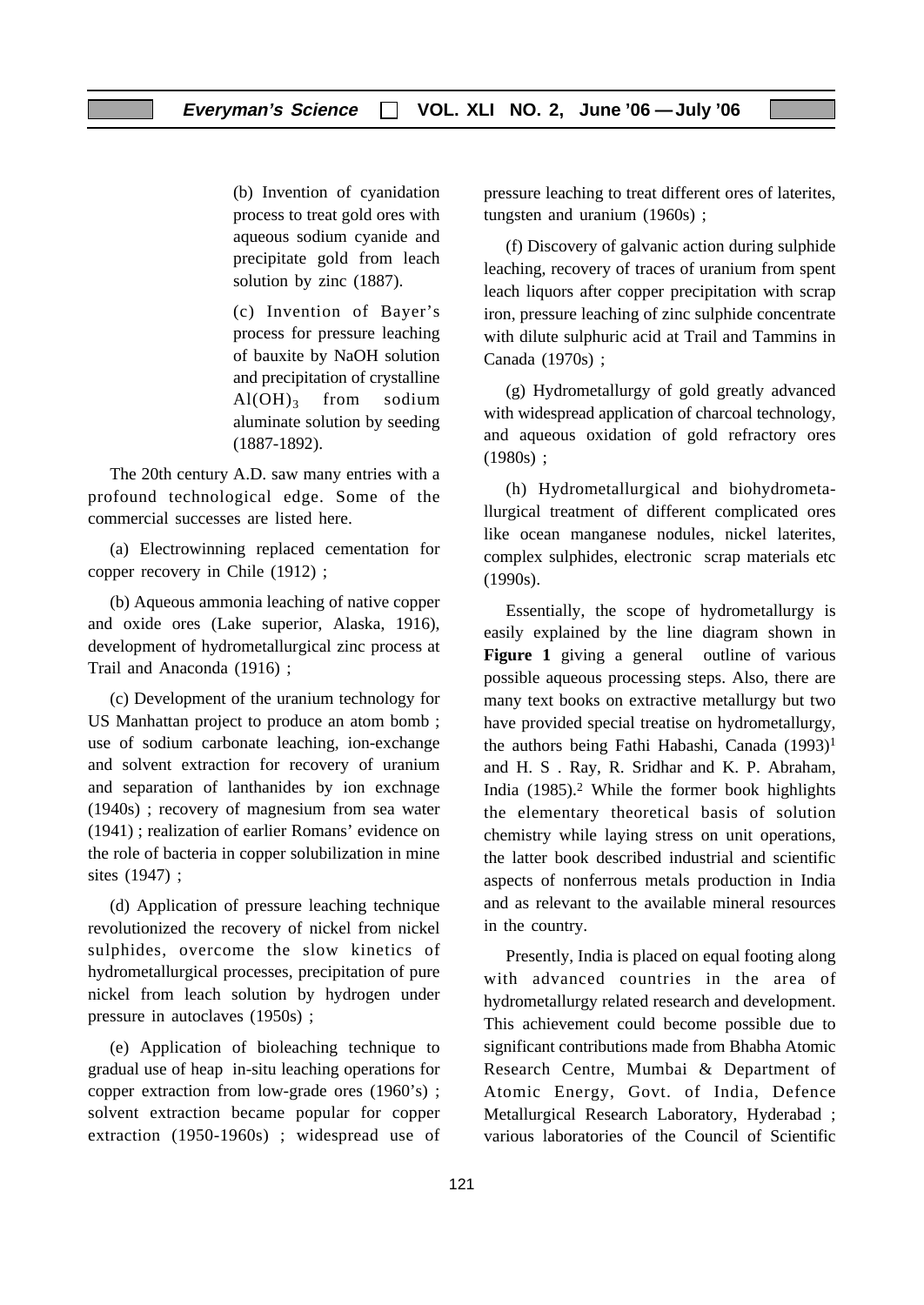& Industrial Research, viz. Regional Research Laboratory, Bhubaneswar, National Metallurgical Laboratory, Jamshedpur, Central Electrochemical Research Institute, Karaikudi, Indian Institute of



*Fig. 1 :* **General Outline of Various Possible Aqueous Processing Steps.**

Chemical Technology, Hyderabad, Regional Research Laboratory, Bhopal and others ; academic institution like Indian Institute of Science, Bangalore, IT-BHU, Varanasi, Indian Institutes of Technology and others from various universities, NITs etc. ; Govt. undertaking like, EIL-New Delhi, HZL-Udaipur, HCL-Kolkata, NALCO-Bhubaneswar, IRE-Mumbai, GMDC-Ahmedabad,

NMDC-Hydrerabad, Hutti Gold Mines Company-Karnataka, Dept. of Ocean Development & Dept. of Science & Technology, Govt. of India, and others ; professional societies, such as The Institute of Metals, Indian Institute of Chemical Engineers and Indian Institute of Mineral Engineers etc.

#### **PRESENT SCENARIO OF HYDROMETALLURGY**

A hydrometallurgical process for the extraction of metal values from ores, concentrates, or secondary materials essentially contains three basic steps—dissolution of the valuable metal in the aqueous solution (leaching), purification of leach solution, and subsequent recovery of values from the purified solution. The terms like *Aqueous Processing* or *Solution Processing* are now increasingly used to denote emerging techniques of hydrometallurgical related leaching processes including solution purification and electrowinning or hydrogen reduction to produce the metal. Presure leaching and bioloeaching are the two special techniques that made hydrometallurgy highly competitive and very attractive to treat the difficult ores in techno-economical and environmental benign ways.

*Pressure leaching* : Due to obvious reasons, aqueous processing of ores, minerals, metals and their compounds is often performed at ambient temperatures. However, there are frequently advantages to be gained by operating at temperatures above the normal boiling point of the solution (to overcome the slow kinetics of processes) and hence at pressures exceeding the atmospheric pressure. In such cases the term pressure hydrometallurgy is applied. This term also takes care of partial pressures of gaseous reactants that participate in hydrometallurgical reactions (precipitation of metals from solutions). The track record of numerous successful commercial applications has started from the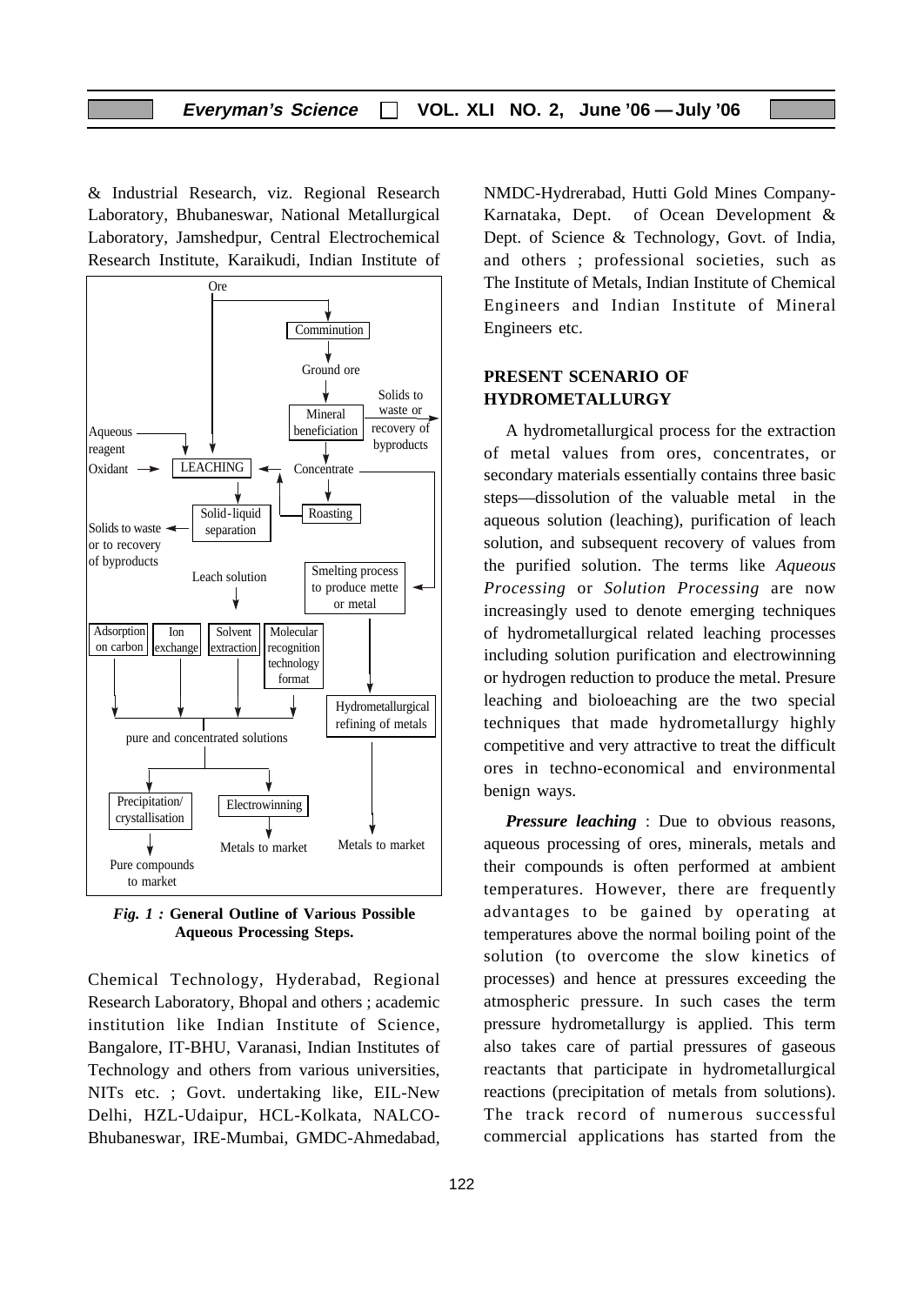traditional Bayer process for the recovery of alumina from bauxite, followed by its extensive use in uranium technology, leaching of nickel sulphide, zinc sulphide concentrates and treatment of refractory gold ores. This track record along with recent improvements in autoclave design, materials of construction, process control etc have now made pressure hydrometallurgy regarded and led to its availability as a reliable and cost effective process option. New applications of pressure leaching process include production of refractory metals and molybdenum metal.

A significant success of aqueous processing can be seen in its application for dump/heap/*insitu* leaching of low-grade copper ores as shown in **Figure 2**. Considerable energy savings and



*Fig. 2 :* **A typical flowsheet for dump/heap/in situ leaching of low-grade copper ores.**

environmental compliance are said to be advantages of such hydrometallurgical process ameliorating the accessibility of the valuable component by the leaching reagent. That is, without removing the material from the waste pile or from the ground, this process produces copper from sources that in the past would have gone untouched, thus reducing the reliance on conventional ore bodies.

*Bioleaching* : Mining industries, the world over, have enthusiastically adapted biotechnological methods for environmental protection, in recent times. Biomineralisation, biomimetics and biomaterials processing have become topics of interest. Realisation of the potentials of tiny microorganisms inhabiting the earth's crust, fresh water and sea water environments in bringing about a variety of geological, chemical, metallurgical and biological reactions under extreme conditions have opened up a new branch of applied science and technology, namely, biomineral technology.3

Some potential aspects of biomineral technology as relevant to the Indian context would include : biomineralisation of Indian deposits by making use of microbial identities as bioindicators of different mineral forms ; biomineral processing to beneficiate ferrous and/or nonferrous ores, refractory and/or ceramic materials ; and bioenvironmental control & bioremediation to address ecological and environmental problems faced by mining industries. The opportunities for bioleaching of low grade ores, mine wastes, tailings as well as metal concentrates include the *in-situ* or solution mining in different areas of copper spray leaching of abandoned stopes, and bioheap leaching of small copper deposits ; bioleaching of zinc ores & concentrates, and biorecovery of zinc & silver from zinc tailings ; biotreatment of sulphidic refractory ores as a pretreatment process for liberation of locked-up gold particles ; and the use of *in-situ* and heap leaching techniques for bioleaching of lean grade uranium ores. In all these cases, the key role played by the bacteria such as *Thiobacillus ferrooxidans* is in a indirect way, i.e. the dissolution brought about by bacterial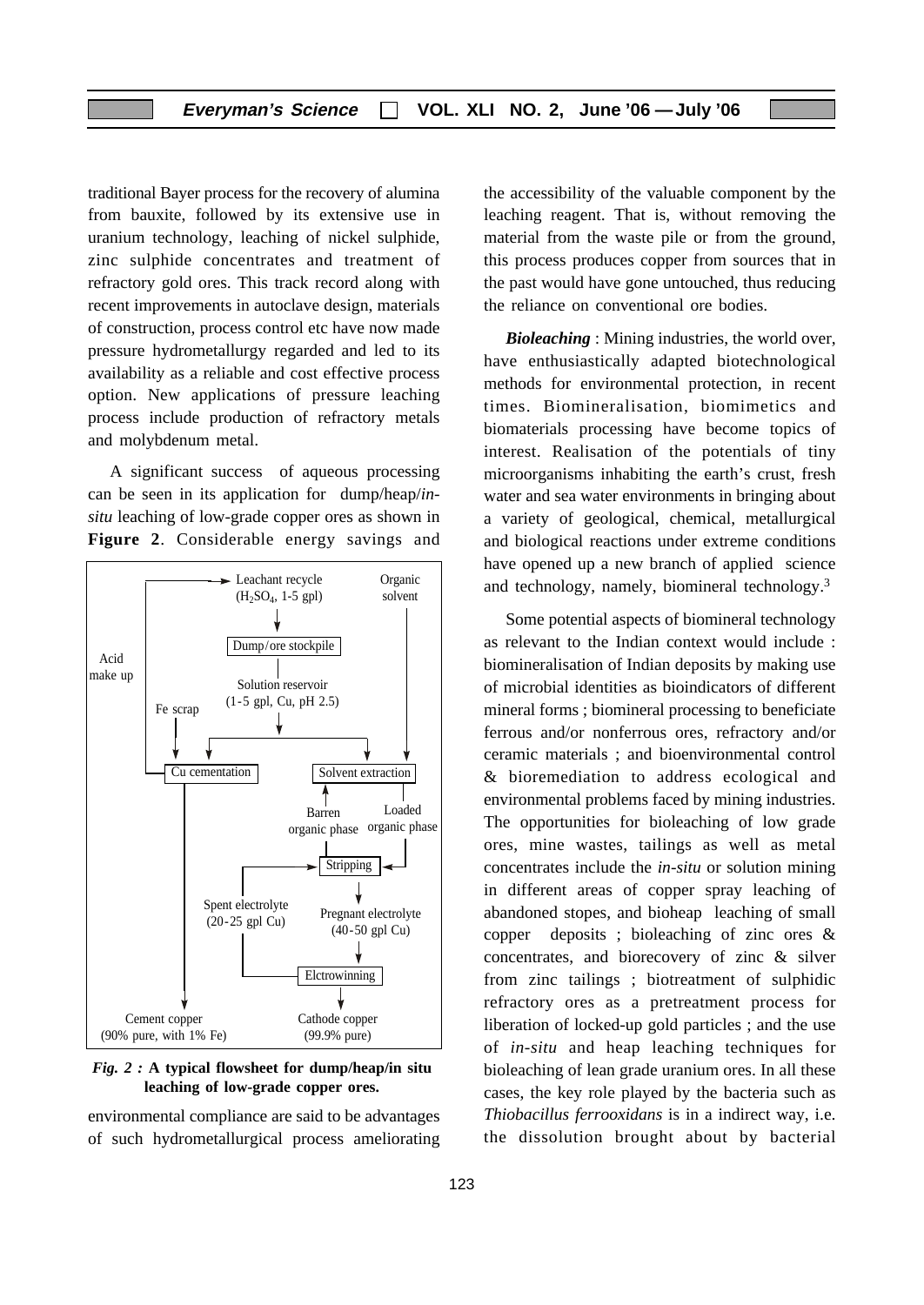metabolite, namely acidic ferric sulphate. India presently do not produce nickel and molybdenum, the strategic metals of high national importance. In this context, heterotropes can be used to solubilize nickel from lateritic ores, a bulk Cu-Ni-Mo concentrate can be subjected to bioleaching for individual and selective metal recovery.

Some of the public sector undertakings may be cited for having taken the initiative to adapt biomineral technology for enhancement of metal recovery from lean grade and waste ore burdens. Those include the Hutti Gold Mines Company Ltd., Karnataka for biotreatment of sulphide goldbearing ores and concentrates ; Hindustan Copper Ltd. for bioheap leaching of low grade sulphide copper ores at Malanjkhand ; Hindustan Zinc Ltd., Udaipur, for bioleaching of zinc tailings, and the Department of Atomic Energy, Atomic Minerals Division for testing of bioheap leaching of low grade uranium ores.3

*Solution purification & metal recovery :* As on today, enumerable metals and their compounds are produced by electrolytic dissociation of aqueous solutions first produced by dissolving metallic values from ores and minerals using acids or alkaline reagents. Some 80 percent of total zinc produced and 90 percent gold produced worldwide employ a leaching step. Similarly, for a strategic metal like nickel, the new commercial plants installed as of now are all based on hydrometallurgical leaching process using nickel laterites as starting material. To constitute a broad based leaching activity and its application thereof, the downstream processing would be able to handle leach solutions of varying composition emanating from various raw materials, including recycling of metals from obsolete electronic components, spent catalysts, and reactive process residues, recovery of values from effluents generated in many manufacturing activities, e.g. integrated circuits and printed circuit boards, and to recycling water itself.

Some of the modern methods for the separation, purification and recovery of metal ions from leach solutions are solvent extraction (SX) and ion exchange (IX) techniques. The SX technology is today a well accepted unit operation for the separation and purification of rare earth, noble metals, copper, nickel, cobalt and zinc. India, in spite of having sizeable number of publications and indigenous expertise developed over the last three decades, has been able to set up, so far, only a handful of commercial SX plants of smaller capacity of less than 2 t metal/day. However, this would be a harbinger for the metal recovery industry in the country based on a variety of secondary sources. With recent availability of special resins, IX technology is now found useful in environmmental remediation and waste minimization, e.g. application to treating water/ wastewater, removal of heavy metal cations/anions from organic solutions etc.

Electowinning (EW) refers to a proces that produces a metal by the electrolysis of an aqueous solution. The final step in many hydrometallurgical processes is the reduction of the metal ion to a high pure metal product. EW forms a technique for metal ion reduction and plays an important role in a hydrometallurgical flow sheet since it furnishes a product that is directly marketable as a metal or its compound. However, it consumes significant quantitites of energies and warrant a major cost reduction by minimizing energy consumption, e.g. production of aluminium metal, preparation of advance materials like battery grade nickel hydroxide etc. The chemical reduction processes of gaseous pressure reduction, and precipitation/ crystallization have recently become very important for production of compounds from the pure solution. **Figure 3** describes a general scheme for solution purification and metal recovery. It may be cited that a major fraction of the costs of production of a desired metal/compound is constituted by the number as well as efficacy of separations involved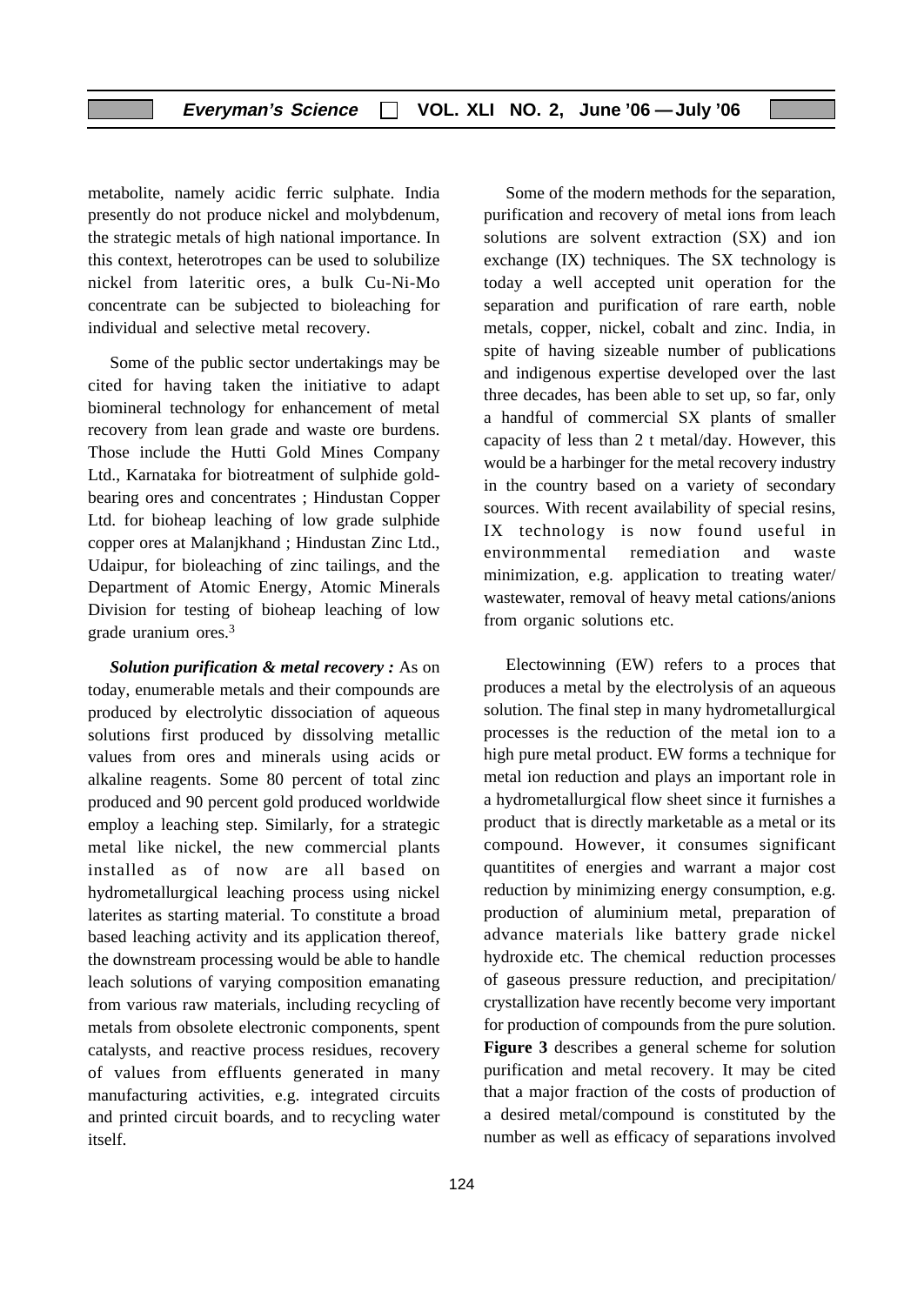in removing undersirable side products and impurities.

*Aquenous Processing from Mint to e-Waste* : The selective separation of gold traditionally carried out on a small scale in mints, mainly depends on the gold content and the type of impurities present in the alloys. For example, silver is only soluble from a gold alloy (<25% Au) in both nitric and the traditional refining of gold alloy materials in mints is pertinent to the present day efforst made for aqueous processing of electronic scrap to get precious metals present therein.

The competitive edge of hydrometallurgy to the technological advancement of metal extraction is underniable as it constitutes many unit processes and new developments related to : biohydro-



*Fig. 3 :* **Outline of a general scheme for solvent extraction process.**

sulphuric acids, but not gold. For more than 25% gold containing alloys, interestingly, these acids individually cannot solubilise silver, in stead, *aqua regia* (HNO<sub>3</sub> and HCl in 1 : 3 volume ratio) used as leaching medium wherein gold selectively dissolves leaving silver as an inert insoluble solid residue. Such methodologies have presently been explored for recovering precious metals selectively from the abundant secondary sources of alloys/ non-mounted printed wiring boards (PWBs)/printed circuit boards (PCBs) of computers and cellular phones. With stringent implemenation of emerging legislation on the accumulation of electrical and electronic equipment after the usual life times of the final products (termed *e-waste*), it looks that aqueous processing techniques will dominate the future recovery and the recycling of materials found in e-waste as a statutory obligation. Thus,

metallurgy ; leaching (pressure oxidation, pressure leaching and solution mining) ; environmental applications ; solution concentration and purification by adsorption ; ion exchange, and solvent extraction; process development and modeling ; thermodynamic and kinetic evaluations ; plant practices and innovations ; waste water and resource recovery; electrometallurgy ; process mineralogy and characterization etc. This innovative work merits all attention and holds bright future, and new plants being planned, presently, do not suffer on the account of environmental planning.

That, obviously, means the environmental planning and implementation technologies for an existing industry have to take into many constraints. A new plant being planned does not suffer on this account. It is a fact that aqueous processing of metals to have matured only in the second half of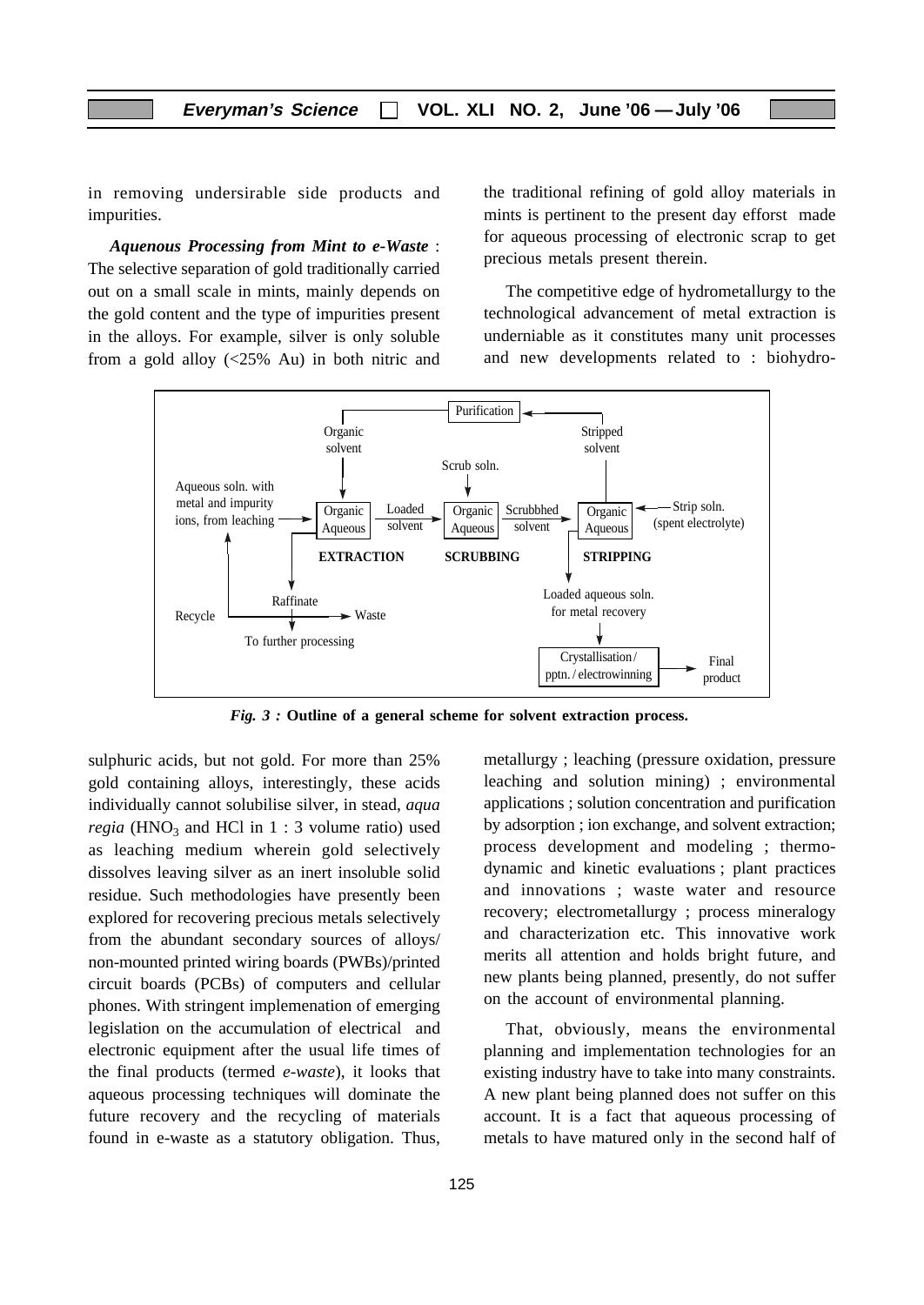last century in spite of persistent environmental problems such as the generation of reactive wastes, e.g. jarosite and goethite wastes from the electrolytic zinc process, accidental exposure of birds and other species to toxic lixiviants etc. However, the global efforts have continued to address the environmental problems while retaining all the attendant benefits of aqueous processing and thus making its future promising.4 Such efforts represent the archetype of the ecologically sustainable development which is aimed at reducing waste generation, and, therefore, waste treatment costs, conserve resources, reduce input costs, improve process efficiency and working environment, cut operating costs through recycling and reuse, and create a clean and green local and global environment.<sup>5</sup>

Accordingly, the scope of some potential present day applications of hydrometallurgy pertains to extraction of metals from low-grade sources & complex ores, and treatment of liquid wastes including waste water. This would be in the light of what makes hydrometallurgy or aqueous processing of metals a specialized subject as will be described now.

#### **AQUEOUS PROCESSING–SOME POTENTIAL FUTURE TECHNOLOGIES**

#### **(a) Processing of Complex and Lean Grade Ores**

In India, today, there is an impressive record of growth of nonferrous metal production, but the country ranks very low in world production of many of the nonferrous metals due to stiff global competition and numerous economic uncertainties. Moreover, the gradual depletion of high grade monometallic ores has necessitated the utilzation of low grade and complex mineral resources e.g. complex sulphide ores, chromite overburden, ocean nodules, etc. and metallurgical; intermediates like calcines, mattes, speiss and scrap. Efforts to recover metals from those sources have led to a search for clean, environmentally acceptable hydrometallurgical processes. Such an approach would naturally demand for an overall understanding of the integrated operation of several connected unit operations so as to address process optimization and environmental protection.

*Complex sulphide ores* : Complex and low grade ores are found in large quantities in many countries. These ores have now assumed a wide significance as plentiful resources of nonferrous, base and precious metals. Due to their geochemical affinity, the sulphide ores of copper, lead and zinc commonly occur as fine grained intergrowths along with pyrite  $(FeS_2)$  and/or pyrrhotite  $(Fe_{1-x}S)$  in many deposits thereby posing problems during mineral beneficiation and extraction. Since the individual deposits of Cu, Pb, Zn are now almost fully exploited, the focus during the last three decades has been on prospecting, mining and processing of the complex sulphide ores which are at times of very low grade, but are a major source of base and precious metals. The challenge is to find efficient and selective methods for leaching sulphide ores and concentrates, which are also environmentally accepted. Successful aqueous processing of complex sulphide ores depends on the composition and mineralogy of raw materials and on their leaching behaviour. Thus, any detailed investigation aimed at the dissolution of metal values from complex sulphide ores would be of importance theoretically and industrially.

While hydrometallurgical approaches were proposed long ago, large sums were spent on developing hydrometallurgical processes for treating such off-grade ores only after the second world war. Presently several processes based on acid, ammonia, ferric chloride/sulphate, bio-, etc are being attempted worldwide to treat complex sulphides by hydrometallurgy. Each process route has its unique technological advantage and limitations. The acid leaching processes are fast with corrosion problems and non-selective metal dissolution leads to very expensive down-stream operations. High temperature-pressure operations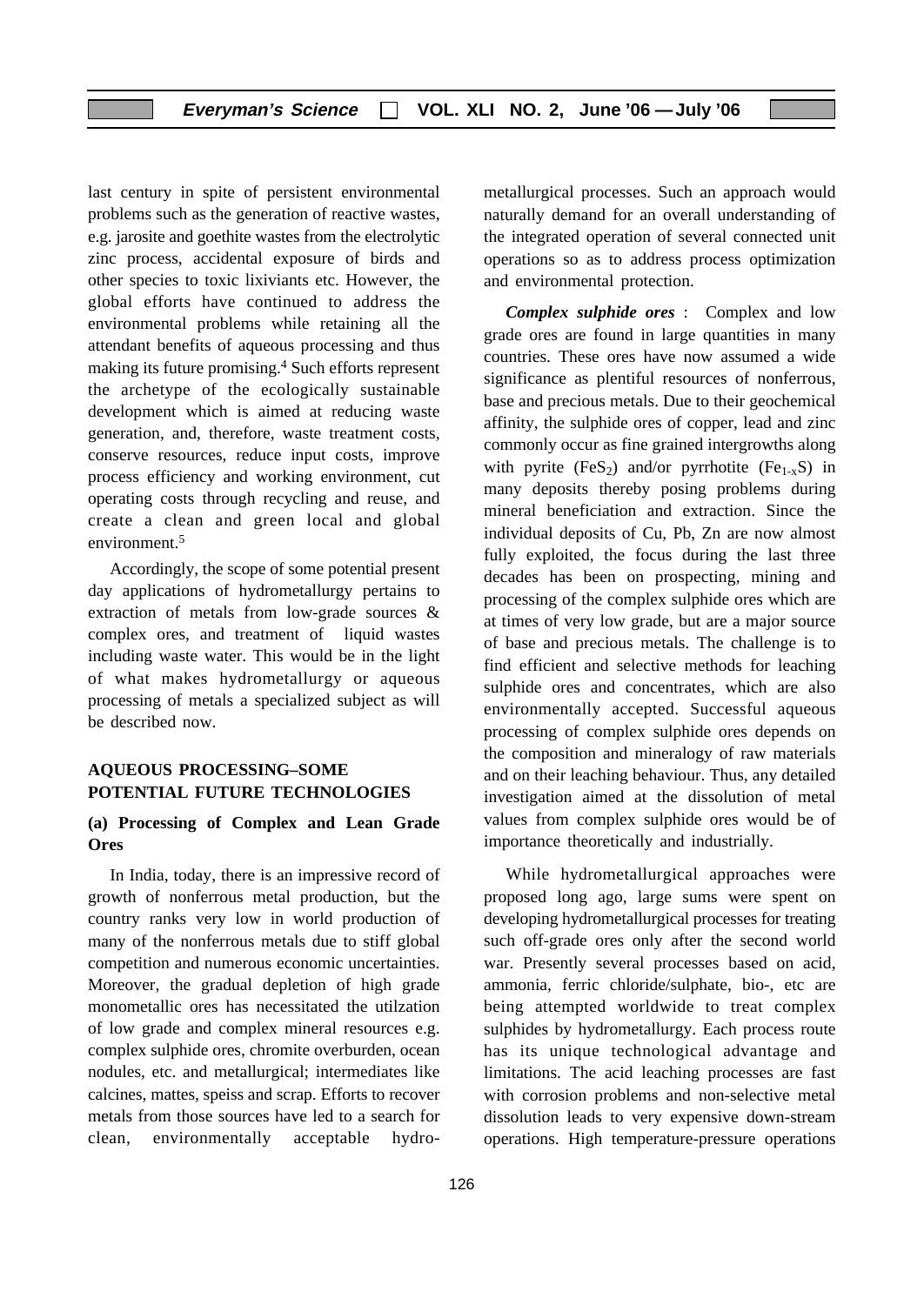have the typical engineering limitations for operation and scaling up. The bioprocesses are too slow and yet to be established for the bacteriametal tolerance limits.

There is good scope for ammonia leaching operation in India to treat lean grade oxide/sulphide ores. There are many complex sulphide deoposits scattered in the states of India viz. Gujarat, Rajasthan, Uttar Pradesh, Sikkim, Tamil Nadu, Orissa etc. This Laboratory has worked extensively over that last two decades in assoication with Engineers India Ltd. & Gujarat Minerals Development Corporation Ltd. and made a significant contribution towards the development of a process based on ammonia pressure leach, SX and EW for treating sulphide mineral of a single deposit, Ambaji (Ambamata), Gujarat origin and estimated at eight million tonnes. Also, a modern hydrometallurgical test plant having a capacity to process 1 ton of ore/concentrate per day had been set up at the laboratory in collaboration with German Agency for Technical Co-operation (GTZ) for untilization of complex sulphides.<sup>6</sup> Several publications were brought out be the laboratory describing the laching mechanism and kinetics of the process. These are on the lines of giving a general focus of current research areas for optimization of ammonia leaching of sulphide minerals pertaining to : understanding the mechanisms by which selected suplhide minerals are dissolved ; studying the process mineralogy of sulphide ores and concentrates ; studying the chemistry of sulphur species in the leaching of sulphide minerals ; and investigating the influence of electrochemical interactions, surface area changes in solid leach residues during leaching etc for inproving the oxidation of sulphides in selected mineral leaching systems.7

*Processing of Nickel laterites / Chromite overburden :* Nickel can be found in the soil in two different types of mineralisation : sulphidic and lateritic. The laterities can further be divided into two types, oxides/lemonites (containing lower magnesia and nickel) & silicates (containing higher mangesia and nickel). The cobalt contents are typically fairly high in lemonites ranging, however, within limits. Similarly in the sulphidic ores the nickel as well as copper and cobalt contents vary a lot. So far, nickel production from the sulphidic ores had predominated, but in the future, the oxidic ores will play an ever-increasing role.

Traditionally, there are are two types of nickel processing techniques. Pyrometallurgy forms the first type and mainly used in the treatment of sulphidic concentrate & high nickel containing laterites. Second type comprises hydrometallurgical treatment and found applicable to low nickelcontaining laterites and in the refining of matte or concentrate. However, the new commercial plants installed as of now are all based on hydrometallurgy only with somewhat different/modified process concepts of pressure leaching & chloride leaching routes applicable for teatment of both sulphides and laterities ; whereas bioleacing, and atmospheric leaching recommended for sulphides and laterites respectively.

In India, millions of tonnes of chromite overburden (COB) stockpiled at Sukinda valley of Orissa poses an environmental problem. Containing about 0.7% nickel and approximately 0.1% cobalt, it is also a valuable source of nickel. A consortium of several national Institutions and Laboratories with Regional Research Laboratory (RRL), Bhubaneswar as the nodal agency has developed a process for recovering high pure nickel (99.9%) with cobalt as a byproduct from this COB. The major steps involved are : comminution, ammoniacal leaching, counter current decantation, ammonia stripping, preparation of basic nickel carbonate, dissolutions, solvent extraction and electrowinning. The process was developed and tested in different stages, viz. laboratory, bench and pilot scale. Then the process had been successfully tested in the nickel technology proving plant (Nickel TPP) of capacity 10t/day COB. This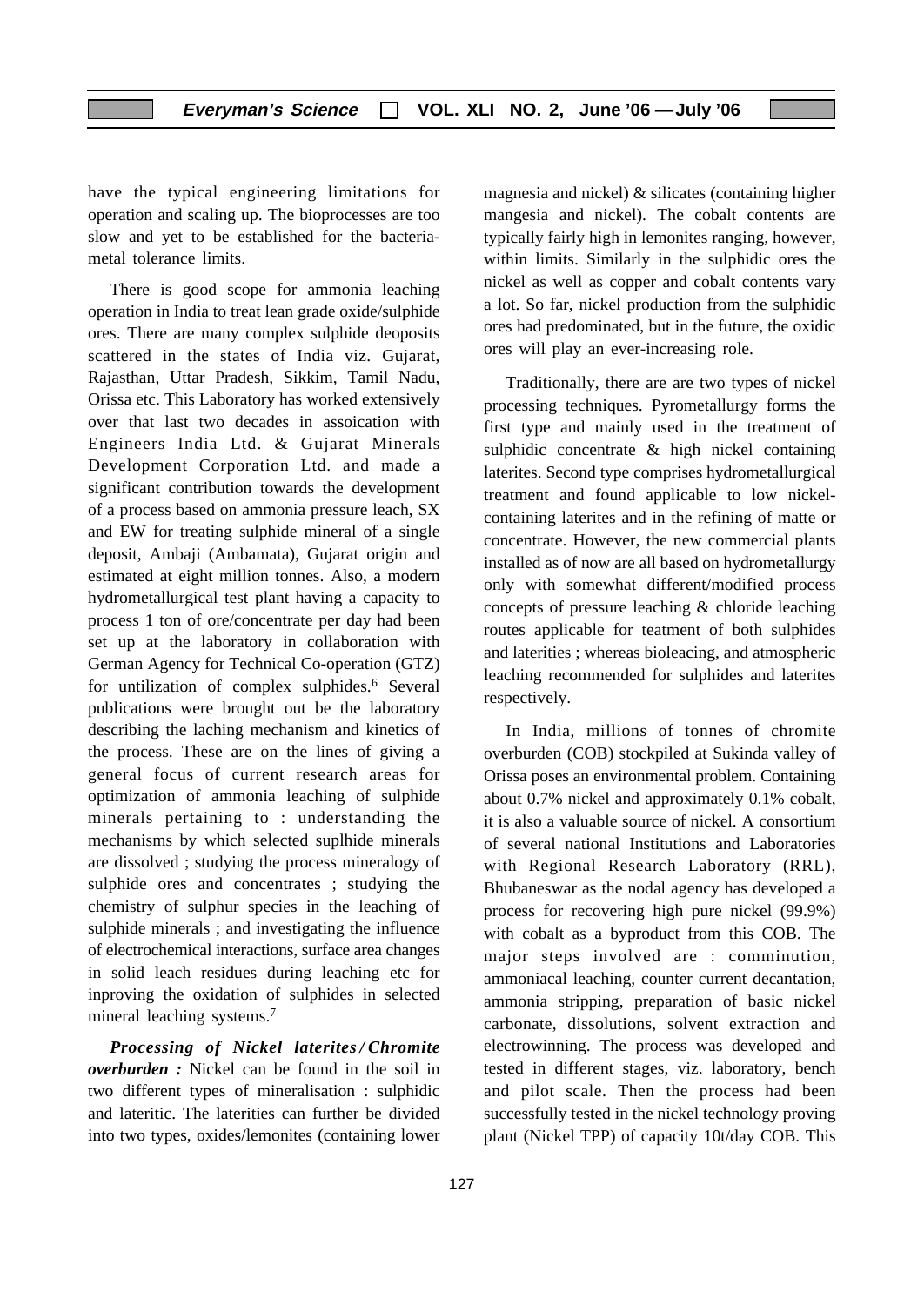Nickel TPP established jointly by the Council..... of Scientific & Industrial Research, Govt. of India, and Hindustan Zinc Limited (HZL), Udaipur, had been set up at RRL, Bhubaneswar, with German assistance. Techno-economic flasability report based on data generated from Nickel TPP may well prove the way for .... establishment of a commerical plant near Sukind having a capacity around 20,000 t/annum of nickel and costing approximately Rs. 2000 crore. The environmental impact would be a societal benefit in addressing the disposal & polution problems associated with COB.5,8

*Processing of Ocean-Floor Nodules :* Trillions of tons of nodules are scattered across the ocean floor. Their principal constituents are manganese, nickel, iron, copper, cobalt, and silicious oceanfloor silt ; collectively termed as managanese nodules, can also be called nickel nodules since they are a potential source of nickel. The nodule reserves are constantly a renewed source unlike land reserves. These ocean manganese nodules present a unique resource of valuable nonferrous metals requiring typical extractive methods to suit their intricate physicochemical characteristics. In general there are two major phases of mineralogical importance, namely manganese dioxide and iron oxides. The valuable minor constitutents such as Cu, Co and Ni are disseminated within their two major phases either by adsorption mechanism or latice substitution. Therefore, any extraction process for nodules should be able to unlock the oxide phases to liberate the valuable minor metals. For this, hydrometallurgical processes are broadly divided into two routes, either mineral acid or aqueous ammonia leaching. The parameters controlling both the processes are : mineralogy ; pulp density and size fraction of the nodules ; lixiviant concentration with/without presence of reducing agent. pH ; time, temperature, pressure ; type of reaction vessel, agitation etc.2,3

RRL, Bhubaneswar, and Bhabha Atomic Research Centre, Mumbai have developed a significant aqueous processing route. The

demonstration plant of capacity to treat 500 kg of nodule/day, recently set up at HZL. Udaipur, by RRL-Bhubaneswar in association with Engineers India Ltd., has been sucessfully operated to test the process to extract copper, nickely, cobalt and managanese metals.<sup>9</sup> The unit operations of the process route include the ammonia leaching (with  $SO<sub>2</sub>$  reduction), demanganisation, ammonia removal and recovery, copper SX-EW, bulk sulphide preciptiation. High recovery of copper (90%), nickel  $& cobalt (80%)$  makes this hydrometallurgical process highly competitive. The notable feature are the absence of any pyrometallurgical step and with a flexibility to produce metals and compounds if so preferred, e.g. cobalt and nickel as sulphides. These efforts are in line with projected futureg global developments in the field with an eye on commercialization.

There have also been some laboratory scale studies on bioleaching of ocean nodules. Some unresolved challenges are related to aerobic heterotopic reator leaching. Microbially produced ligands/acidulants need to be operated in a tworeactor system in which the first reactor would be used for growth of the desired microbes under optimal growth conditions, preferably in continuous mode. The spent culture medium from this reactor can be bled into the second reactor, containing the ore to be leached. India has a great stake in the commerical utilization of this ocean resource and biotechnology likely to hold a great promise in this context.3

#### **(b) Biological Treatment for Environmental Protection/Compliance**

*Waste water treatment :* The requirement of water in mineral benefication and hydrometallurgical industries is very large and source of water supply is often a criterion for selecting the site of a large metal extraction plant. It is said that water requirement to produce a tonne of zince is 70-80 cu.m, and its consumption for steel production is about 100-200 cu.m/tonne. Due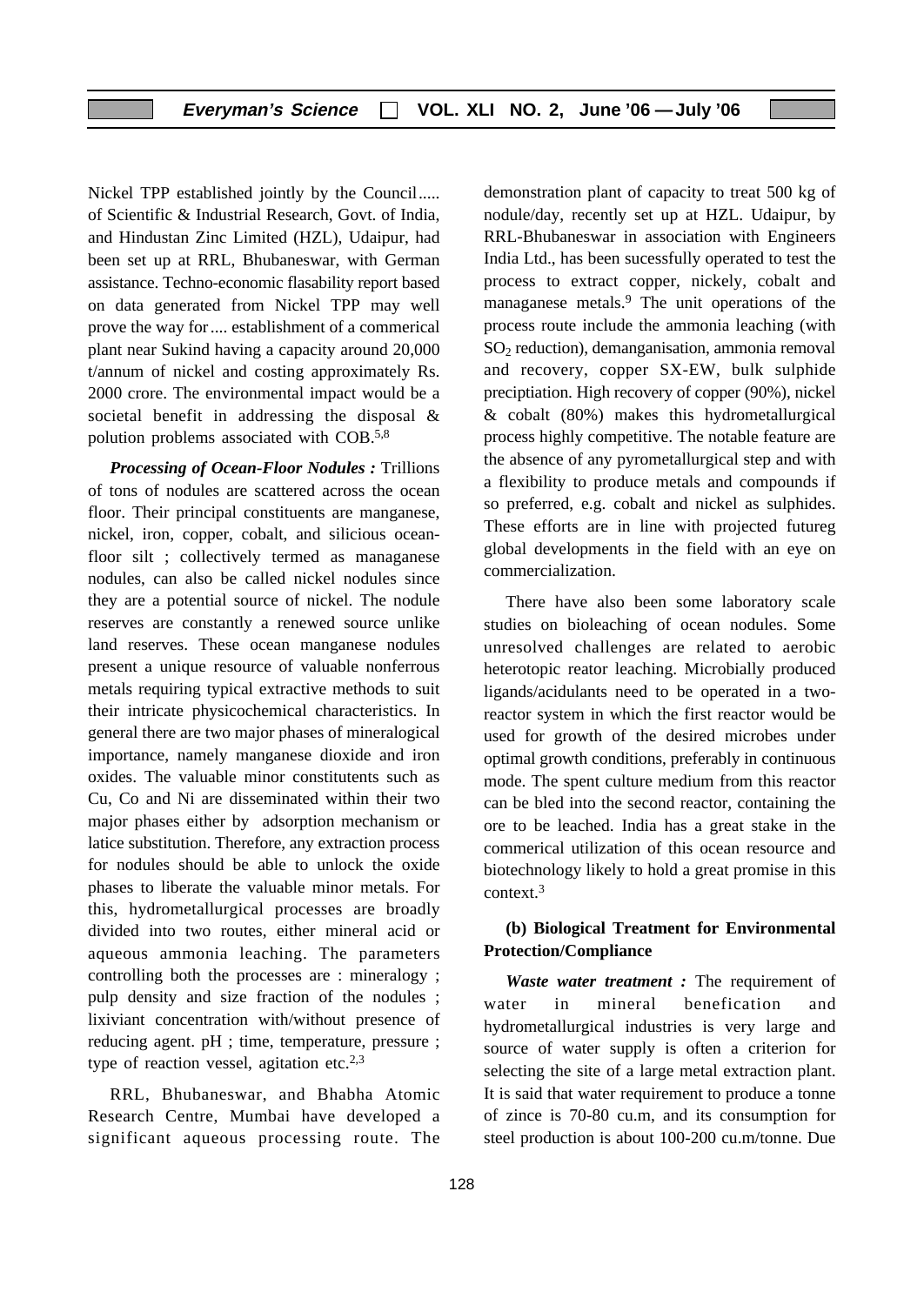to limited resources of water available at the site, it is imperative to treat and recycle the wastewater most effectively. Moreover, the chemical and metallurgical industries contribute greatly towards pollution of rivers and other water bodies by discharging acids, bases and other chemicals along with heavy metals. When heavy toxic metals of appropriate concentration are also present, some chemical, physical or biological methods are to be used. The water discharged from some mines containing valuable metals such as copper and uranium can be recovered economically using liquid ion exchange processes. Certain bacteria are reported to be effective to breakdown the toxic effluents thereby contributing to a dual benefit of providing quality water as a precious resource in arid zones, and decontamination of plentiful water sources of tropics.

*Biochemical process of acid mine dranage treatment :* Acid mine drainage (AMD) also called acid rock drainage (ARD) produced by the atmospheric weathering of waste rocks in sulphide mining areas is a serious environmental problem as it contains high concentration of dissolved iron (ferrous and ferric) and toxic metals like copper and zinc. This is one of the causes of the destruction of forests and vegetation today. Recent estimates have indicated that acid generating waste mine sites totalled over 12,000 ha tailings and 350 million ton waste rock in Canada, approximately 20,000 km of streams and rivers have been impacted by acidic drainage in the U.S., and similar situations prevailed in Australia and Sweden. Out of several treatment methods available for mitigating the problem of AMD, the biochemical treatment appears to be the future aqueous process to tackle the problem of how to reduce the volume of AMD and recover some of the valuable metals from therein.10 The use of biological processes for removing trace metals from effluents and other solutions despite being slow taking several days, effectively promotes bacterially mediated reduction of sulphate to precipitate metal sulphides. The

reaction mechanism of sulphate reducing bacteria (SRB) process is expressed as :

$$
H^+ + SO_4^{2-} + CH_2O \rightarrow H_2S + HCO_3^- + O_2
$$
  
\n
$$
H_2S + M^{2+} \rightarrow MS + 2H^+
$$
  
\n
$$
H^+ + HCO_3^- \rightarrow H_2O + CO_2
$$

where M represents metal ions like Cu, Zn, Cd, Fe, Ni and Pb, and CH2O the organic compounds used as untrient for the bacteria. The hydrogen sulphide thus produced by SRB and used to proecipitate metals present in AMD, is known as Biogenic process. It produces compact precipitate of metal sulphides which can be processed for metal extraction. Such a biochemical treatment 'reactive barriers' have been installed in mining sites in Canada for treating AMDs.

Another interesting example is said to be the biological treatement of AMDs and other mine effluents in Wetlands using naturally growing plants like *Sphagnum* moss or *Typha* cattails, the latter being generally more tolerant of acid mine waters. These plants and organic substrate provide sites for bacterial attachment and colony development. The plants also release oxygen into the sediments via their roots. In addition, in the lower anaerobic zone, SRBs occur, which produce metal sulphides by the reaction earlier described.

In India, all the industrial initiatives made so far, as regards the application of aqueous processing of mineral and metals, mark only a beginning and lot of gray area to be covered. A mission-oriented, dedicated and time-bound national policy is the need of the hour for adaptation of hydrometallurgy for environmental compliance. Immediate commercial applications would include the biodegradation of toxins such as cyanide during oxidation of refractory gold ores, ion exchange processes for rare earth separations, treatment of nuclear fuels, and monitoring of water quality, use of wetlands and ecological engineering for renovation of contaminated and disturbed landscapes etc.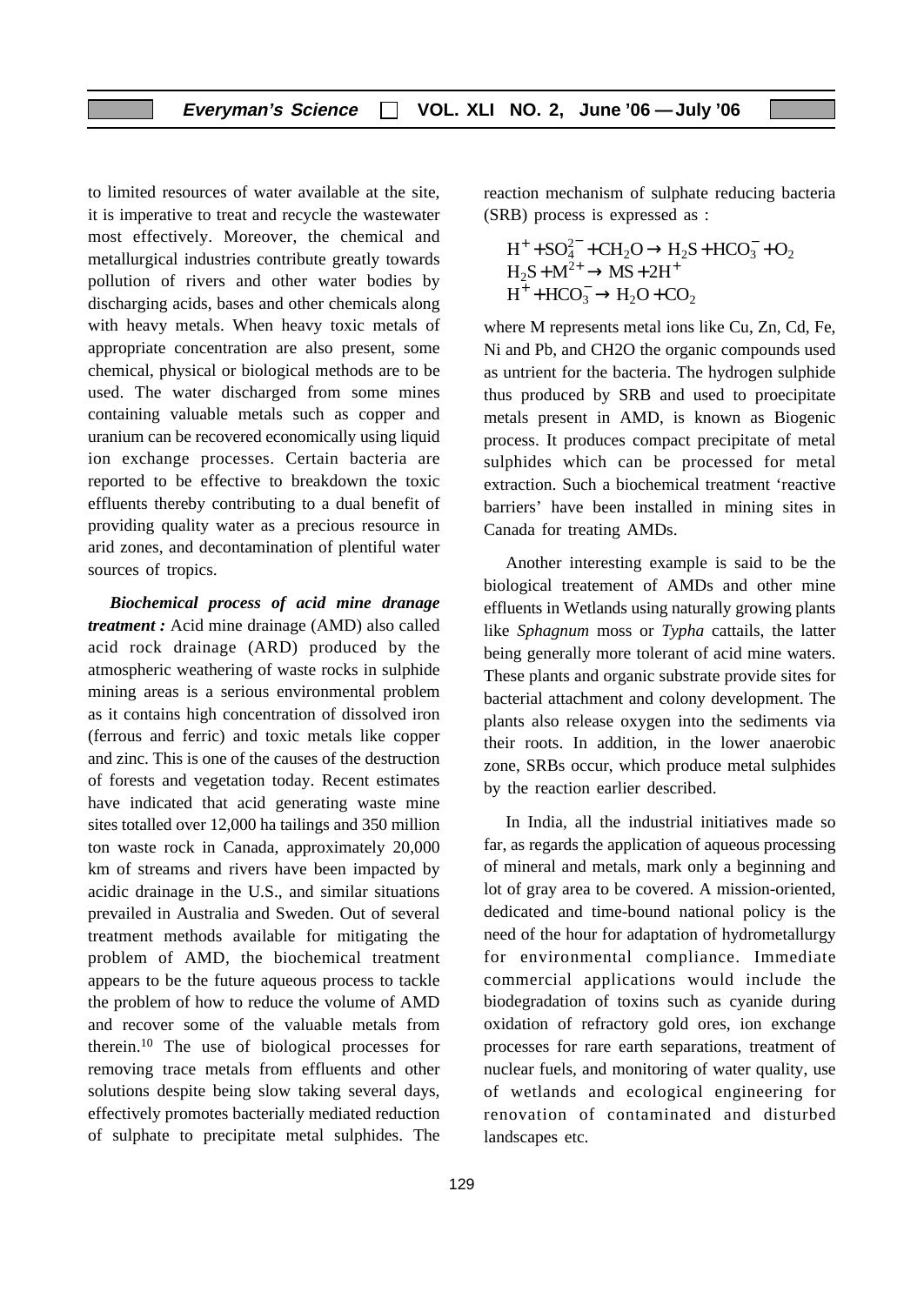#### **CONCLUDING REMARKS**

The chronological developments that took place over a long period clearly show that hydrometallurgy has matured into a highly specialized field for extracton of nonferrous metals, viz. treatment of sulphide ores of nickel zinc and gold. Some promising technologies of aqueous processing are identified as : processing of complex and lean grade ores like complex sulphides, chromite overburden/nickel laterites and oceanfloor manganese nodules ; biomineral technology ; and use of biochemical processes for environmental compliance, especially for treatment of acid mine drainage. A concerted effort needs to be made with a great emphasis on sustainability and recovery aspects so that future applications enjoy much scope for diversification.

#### **ACKNOWLEDGEMENT**

The author is thankful to Dr. R. P. Das, Director, RRL, Bhubaneswar for his kind permission to publish the article. The author is also indebted to Prof. H. S. Ray, Former Director, RRL, Bhubaneswar, for his keen interest and encouragement for this study.

#### **REFERENCE**

- 1. Fathi Habashi, A textbook of Hydrometallurgy, Metallurgie Extractive Quebec, Enr., Canada. ISBN 2-980-3247-0- 1. 1993.
- 2. H. S. Ray, R. Sridhar and K. P. Abraham, Extraction of Nonferrous Metals, Affliated

East-West Press Pvt. Ltd., ã (reprint 1987), New Delhi ISBN 81-85095-63-9 1985.

- 3. K. A. Natarajan, Microbes, Minerals and Environment, ã Geological Survey of India, Bangalore, 1998.
- 4. Fiona M. Doyle, Hydrometallurgy J. 79(1- 2), 2005, pp. 1-14. Hydrometallurgy J. Vol. 79, Issues-2, pp. 1-14, 2004.
- 5. H.S. Ray, Environment planning and implementation technologies for the nonferrous industries in India. Minerals Processing & Engineering, Edt. Vibhuti N. Misra, Ganapati D. Yadav and K. Sarveswara Rao, Indian Institute of Chemical Engineers, Kolkata, pp. 191-197 2003.
- 6. R. P. Das, *Hydro-metallurgy* J., **38,** pp. 215- 217, 1995.
- 7. K. Sarveswara Rao, *Min, Proc, Ext. Met. Rev.,* **20,** 409-445, 2000.
- 8. Nickel Extraction technology from chromite overburden, *in* Technology Profile, ã RRL, Bhubaneswar, Edt. K. M. Swamy, K. Sarveswara Rao and Vidhuti N Misra, pp. 1-2 2001.
- 9. Annual Report 2004-05, RRL-Bhubaneswar, Regional Research Laboratory, Bhubaneswar-751013.
- 10. S. R. Rao, acid mine drainge, *in* Minerals Processing and Engineering, Edt. Vibhuti N. Misra, Ganapati D. Yadav and K. Sarveswara Rao, Indian Institute of Chemical Engineers, Kolkata, pp. 191-197, 2003.

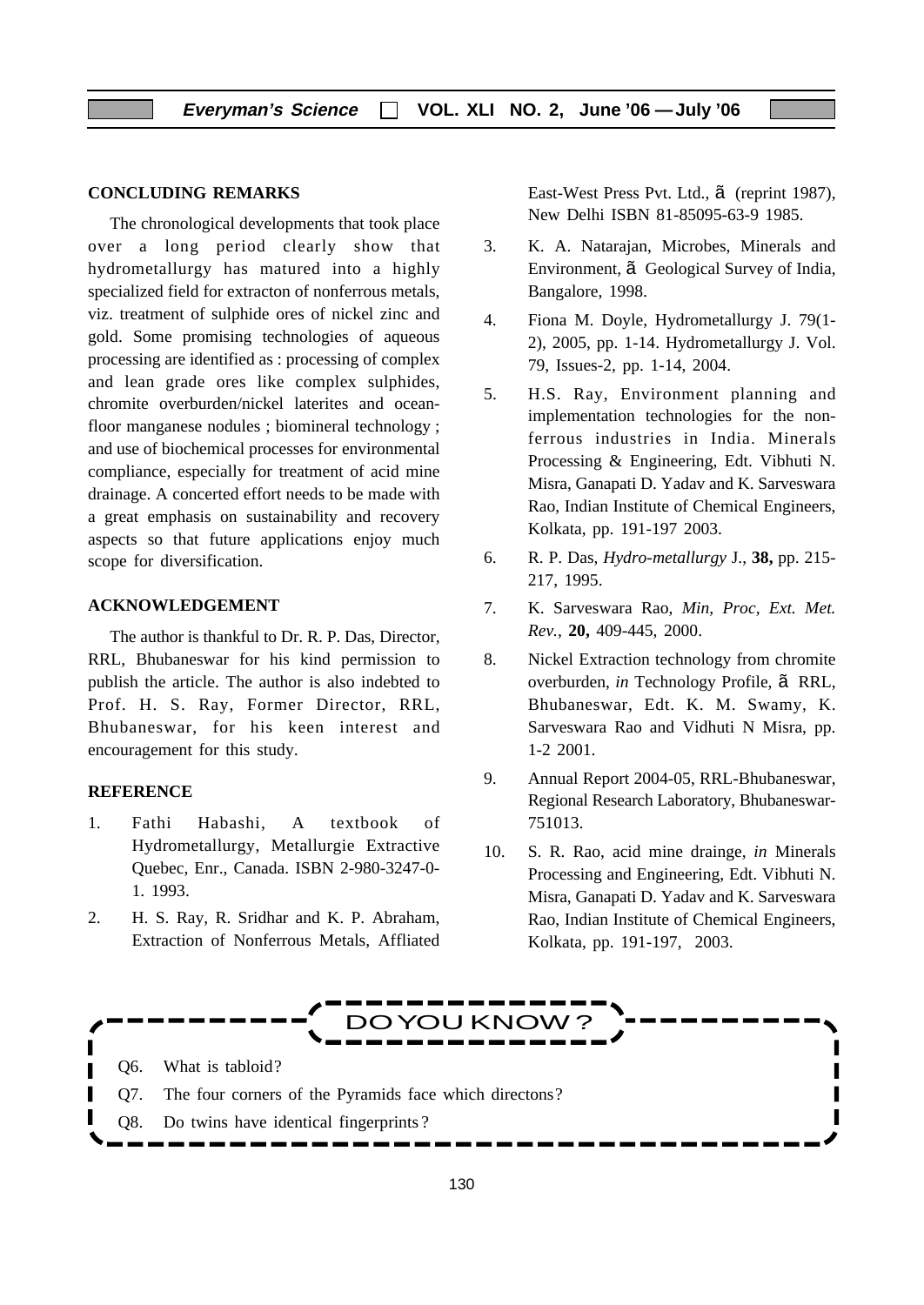# **SOMETHING TO THINK ABOUT**

# **DISCOVERY OF A NEW MONKEY**

#### $H.S. R$ ay\*

C ountless species of animals disappeared<br>from the face of earth in the past as a result of natural cataclysms. Some more disappeared in the last two centuries because of senseless slaughter by man. While species continue to disappear very few new and unknown species are discovered, such a discovery being always an exciting event. During the last century or so there may be less than 10 new species that the western world became aware of. The natives living in remote regions or jungles, of course may have been aware of their existence. There are, for example, reports of existence of a huge cattle called, Kouprey, in the jungles of South East Asia and there is a clear picture as evidence. If it still exists, then interbreeding with existing cattle may in the opinion of some Western experts, revolutionise beef production. The Bonobo earlier considered to be pigmy Chimpanzee, is now known as a distinctive animal all together.

As regards the monkeys, many believed that they had seen them all-grey bodies, black bodies, short noses or bulbous noses, tail-short, long or even resembling that of lion. Some fail to note that lemurs of Madagaskar, which jump around like monkeys are not monkeys at all but have descended from dogs. Apes, which have no tails must not be confused with monkeys which are distinguished by their tails.

There is now excitement amongst mokey lovers because of the news of new species discovered recently in Tanzania (Science, 20 May 2005, p 1103, 1161)

Two groups of this new species have been almost simultaneously spotted in the locations by researchers led by Zoologists. The first group was working in Ndunu Forest Reserve to locate and study a grey pink-faced monkey called Sanje Mangaby but instead the group suddenly spotted a brown black faced Mangaby sporting an upright crest on the forehead that made the animal look 'punky'.

At the same time, another group, in the Southern highlands 350 km. away was actually looking for an animal–an unusual monkey–the local hunters often talkd about. This proved to be the species found 350 km. away. After interchanging notes, the two groups called the new species 'Lohocebus Kipungi'.

This large nosey monkey had been described earlier. Of a 30–40 m ancestry, this monkey does not have the loud 'whoop gobble' call of other tree dwelling monkeys but only a soft 'honk burk'. It exihibits a curious behaviour when confronted. Just before fleeing, the male does a fantastic head shaking as if it wants to admonish the onlooker.

Researchers believe that there may be three groups with minor variations and one may have close relatuion to baboons. Unfortunately, these monkeys restricted to just about 120 sq. km. area total and perhaps a total population of only 500 in each forest is an endangered species.

<sup>\*</sup> Emeritus Professor, Central Glass and Ceramic Research Institute, Kolkata-700 032.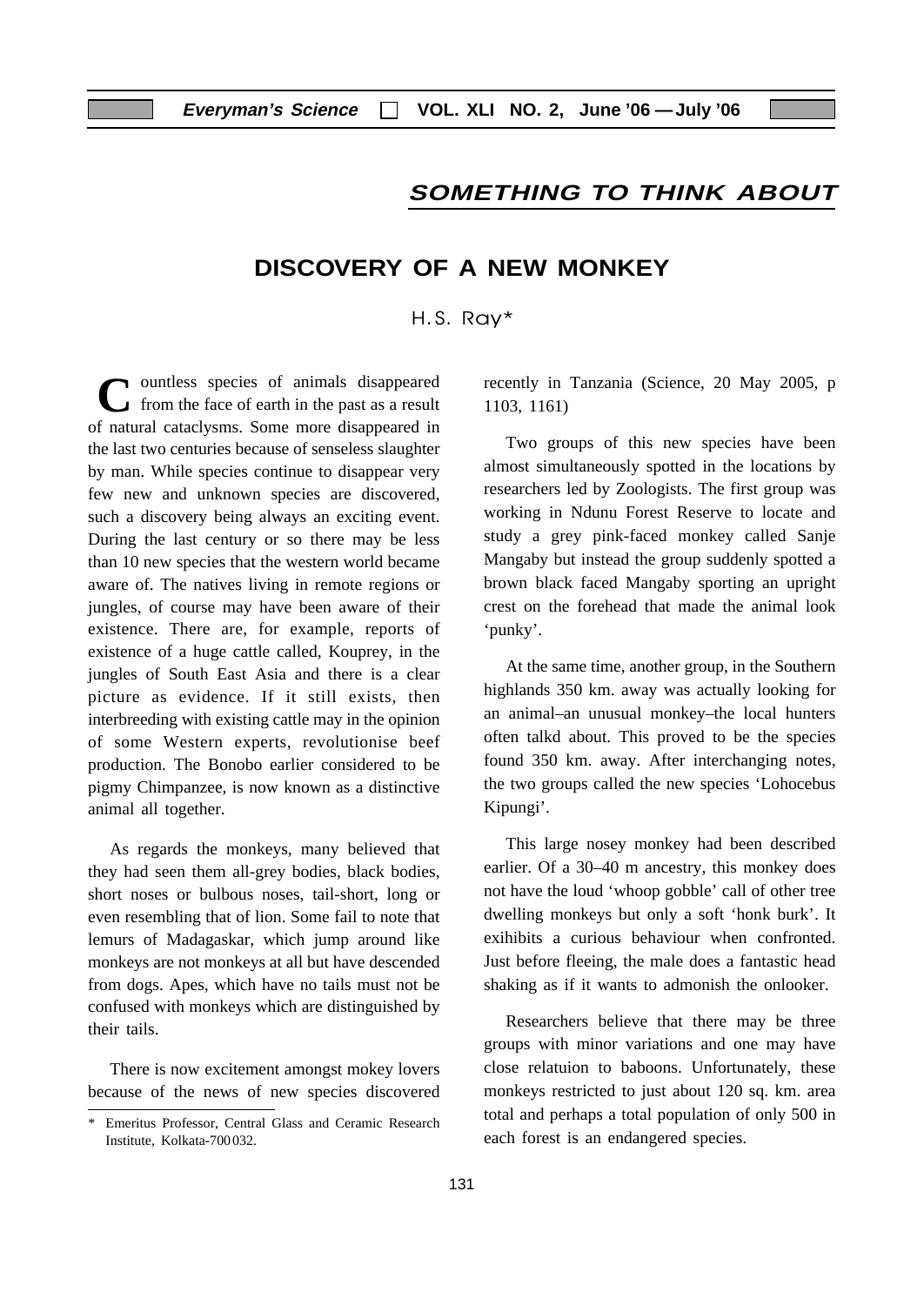# **SHORT COMMUNICATION**

# **THE SAHARAN ANT AND THE LIZARD — "MADE FOR EACH OTHER"**

#### D. Balasubramanian\*

**L** ife is full of surprises. This point is driven home us every time we see nature shows on television or read geography and natural history magazines. There is practically no place on earth where there is not some form of life or the other in the frigid Arctic and Antarctic circles where it gets as low as—59°C, in the hot springs of water that well up from the ground, in the pressure cooker-like superheated steam chambers found near the Galapagos Deep in the Pacific Ocean and in the Gobi Desert, Thar, Patagonia and Sahara where the daytime temperature climbs upto  $+ 57^{\circ}$ . The key word or the mantra for survival of all these life forms is adaptation. Not as much a word as a behavioural trait that has been wired into the genes of the organism, so that the capacity to cope with environmental stress is inherited. That way, not just the organism but the species as a whole can survive. How this trait is established is what Charles Darles Darwin termed as the "survival of the fittest".

Most life forms on earth cannot tolerate temperatures of 50°C or above. If unprotected beyond a minute or two, the organism tends to dehydrate. Its tissues get scalded and the result is paralysis and eventual death. How then do animals and plants survive and even thrive in the Sahara? Consider the desert lizrd called *Acanthodactylus*, which tolerates such high temperatures. One of its ancestors turned out to be a "freak", which was able to handle the high temperatures much better than its brothers and sisters. This could have been due to many reasons. The freak lizard could, for example, have had calloused skin and feet that were not sensitive to the heat. Or it may have had and an alteration in its genes that produces a thicker skin. It probably looked ugly and was the object of scorn and pity—but then while its siblings were fainting away in the fierce desert heat, this so-called freak was able to cope better. Now, if this freak were to pass on this "thick skin gene" to its children, they in turn could cope with the desert heat better than their cousins !

What is the result several generations later ? The freak kids of *Acanthodactylus* are thriving while the "normal" cousins have simply withered away and died off. What was "freak" has now become normal since it has survived, and what was "normal" is now extinct!

The Acanthodactylus is endowed with another ability which is helpful and, in fact, vital. It chooses to burrow close enough to the hills or colonies of the Saharan silver ant called *C. bombycina*. Now, these are the only ones amongst the ants and insects that can handle the midday Saharan Sun. Thus, when these little creatures are foraging for food in the sand, the lizard emerges from its burrow and feasts on them. Considering the fact that no-one other than the silver ants are out in the Sun, the lizard feeds exclusively on them—and on nothing else !

One may well ask—what of the silver ant itself ? What about its adaptation—should it not adapt itself to the fiery world, cope with it and

<sup>\*</sup> L. V. Prasad Eye Institute, LV Prasad Marg, Banjara Hills, Hyderabad 500034, e-mail : dbala@lubly:itph.net. Article published earlier in The Hindu, Reproduced with permission.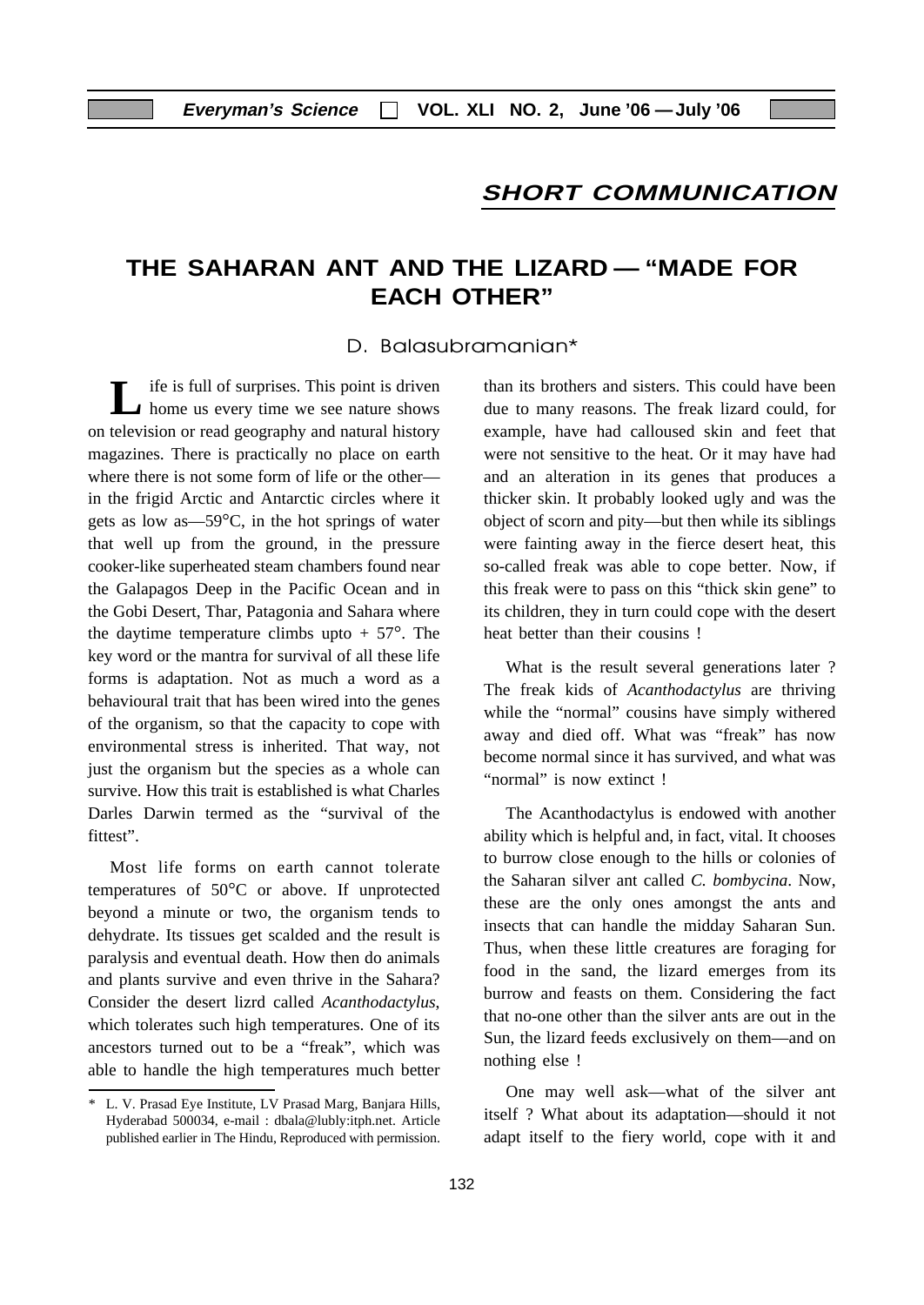survive ? Its only purpose in life cannot be just to be eaten up by the thorny-fingered spiny-toed lizard (acantho–thorn or spine, dactyl—toe or finger).

The answer to this question comes from the fascinating work Drs R and S Wehner of the University of Zurich, Switzerland and A C Marsh of the University of Namibia at Windhoek. They have found that while other desert ants such as the one called C. bicolor forage all through the day, the silver ant bombycina does so in a dramatic and explosive fashion. Much of the day they stay holed-up in their colonies since the odd ones that go out eaten up by the thorny-toed lizard that feeds on them exclusively. Instead, they wait for the temperature to rise to the scalding range of 47° to 54° and send a sentry ant or two out to look for any exhausted or dead lizard that might be lying out in the sun. The sentry looks around and upon finding one such lizard, quickly returns and reports to its mates that the time is ripe for the hunt. Not as much say it as spray it—it secretes a salivary liquid which stimulates its nest-mates. Indeed, as the researchers found, the silver ant is the only species among the ants that uses such a scent or pheromonal signal.

Now comes the dramatic outsurge within a matter of 10 minutes, and usually around 1.00 pm. as many as 150 ants come out of the nest every minute, seize the opportunity and make clean work of the lizard. Time is of the essence here, since the silver ant runs the risk of getting fried to death if it stays out too long at those temperatures. Even in those ten minutes, it has to cool off often enough by pausing under the stalks of dry leaves and shrubs. Much of the day the ant is the prey but during this short burst of ten minutes at midday, the prey turns predator.

All that the ant can do is to exploit the small thermal window of seven degrees between 47 to 54°C. Any lower and the ants would be eaten up and any higher and the ants would be heated to death. *C. bombycina* is forced, as the authors say, to exploit this thermal window where the lower limit is set by predatory pressure and the upper by heat stress. Curfew is a way of life with them—the curfew lifts for ten minutes per day. Break the curfew and certain death awaits ! Interestingly enough, the word curfew itself is rather apropos here in an inverse way—it comes from the early English term "cuerre-feu" meaning put out the fire so the enemy would not know you are there.

The Wehner–Marsh study has interesting morals in other ways too. It is only too often that critics flay scientists and exhort them to do applied research or question the use of basic research. Does it matter whether the silver ant eats the lizard or the other way around ? Is this of any consequence–why should we spend precious money and time doing such "pure" research ?

Think about it for a moment. The human body and brain would go haywire at a temperature of 43—44°C . What is the secret in the proteins and enzymes of this lowly ant that we can learn from, so that we can treat and cope with heat strokes? Second, can we use these ant enzymes for clinical, commercial or synthetic purposes ? Interestingly, one such enzyme was isolated a few years ago from a bacterium that grows at high temperatures called Taq polymerase. This enzyme has revolutionized biotechnology since it helps in synthesizing genes in large amounts, starting from miniscule amounts. Thirdly, what is the trick that the ants use in storing food reserves and energy within? It appears that they get to hunt but one a day and have to share the game between hundreds of nest-mates. Can we learn from them how to save, conserve and reserve our own food? After all, it is not the first lesson that these industrious creatures have taught us humans over the years.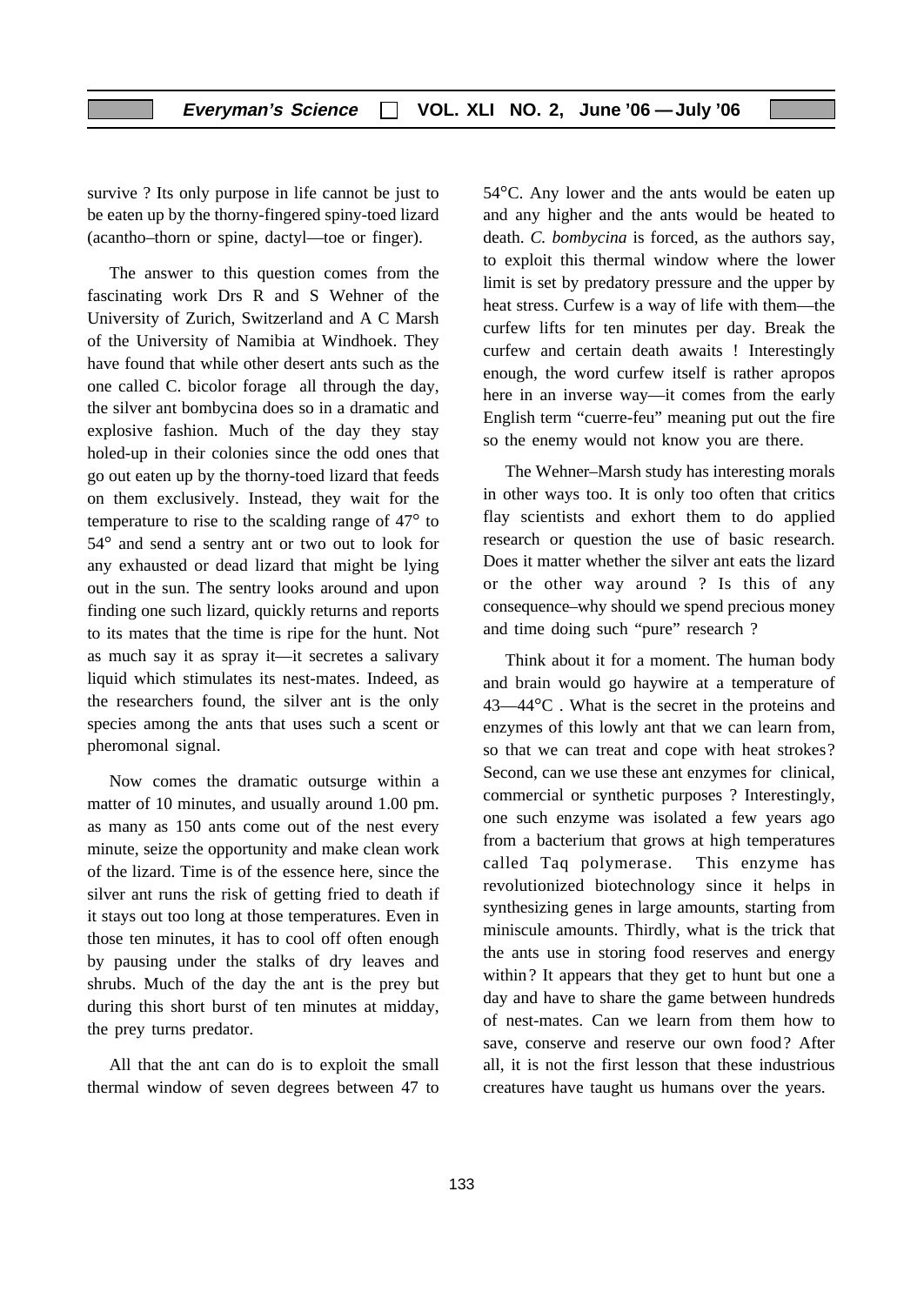# **KNOW THY INSTITUTIONS**



#### **DELHI INSTITUTE OF PHARMACEUTICAL SCIENCES AND RESEARCH (DIPSAR)**

The Delhi Institute of Pharmaceutical Sciences and Research (DIPSAR) has been one of the pioneer institutes in India in area of Pharmacetical Sciences since 1964. Department of Pharmacy of Kashmeri Gate Polytechnic was moved to the present attracting campus spread over 10 acres, in South Delhi in 1979 as College of Pharmacy (COP), the name was changed to DIPSAR at the end of 2003.

DIPSAR is affiliated to University of Delhi ; duly approved by All India Council for Technical Education (AICTE) and Pharmacy Council of India (PCI) and is funded by Government of National Capital Territory of Delhi. Faculty members are selected through Union Public Service Commission (UPSC), Govt. of India.

#### **Objectives**

● To undertake, promote and coordinate systematic and scientific work in all aspects of pharmaceutical sciences. ● To cooperate and collaborate with other national, foreign and international organizations in the field of health care and pharmacy. ● To establish and maintain a research and reference library in pursuance of the objectives of the pharmacy profession and equip the same with books, reviews, magazines and other relevant publications ; and ● To do all other activities considered necessary for the attainment of the objectives for which the institute has been established.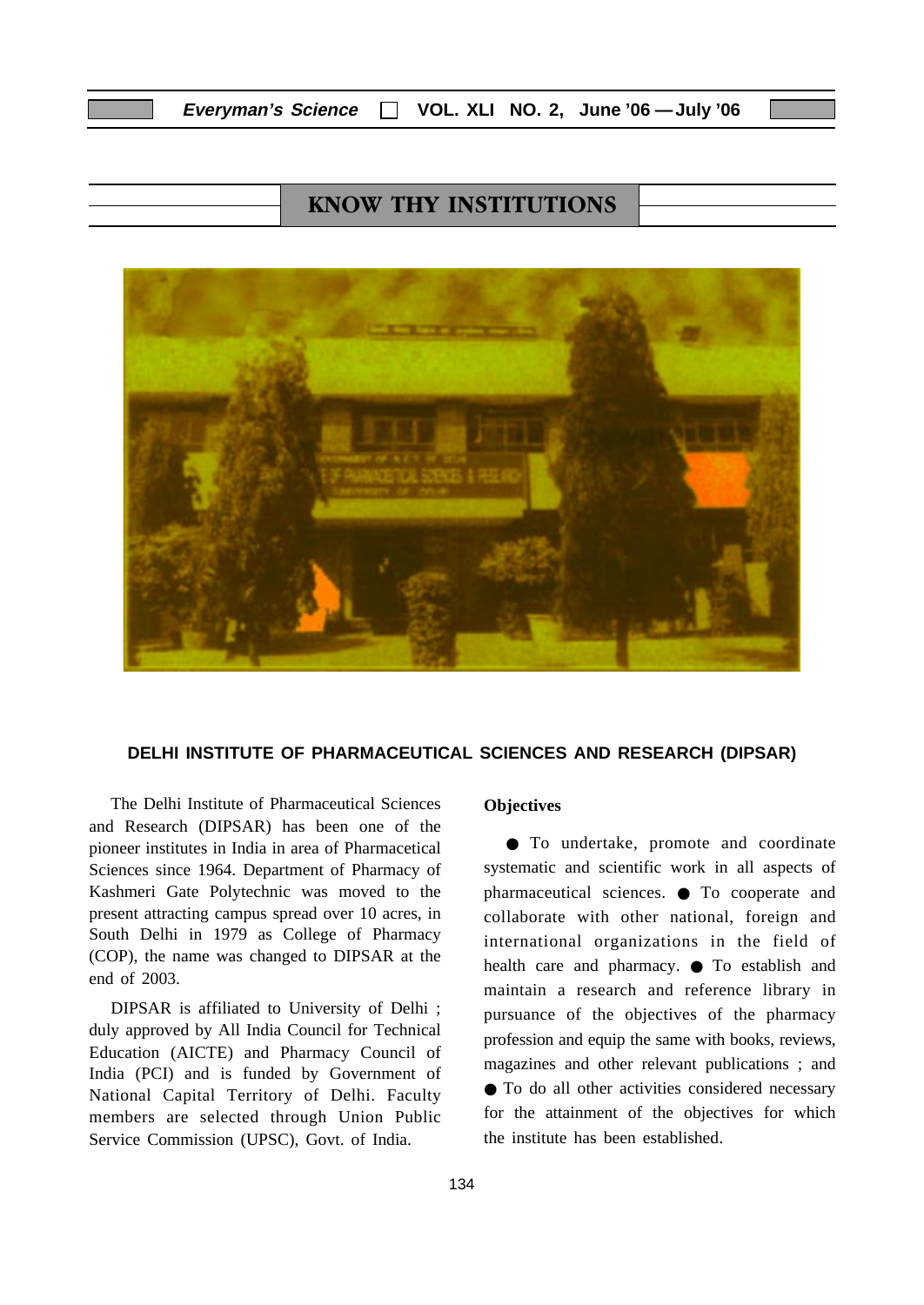This Institute has been identified by AICTE as a Quality Improvement Program (QIP) Cell for continuing pharmacy education to teachers of various colleges. It has conducted 14 short-term courses for the teachers of pharmacy colleges in India through QIP during 1999-2005 on various topics given below—

- Screening and Developments of Drugs (1999)
- Screening and Developments of New Drugs (2000)
- Recent Advances in Drug Delivery System (2000)
- Trends in Novel Drug Delivery System (2001)
- Analytical Techniques (2001)
- Recent Advances in Analytical Techniques (2002)
- Advances in Pharmacology (2002)
- Advances in Herbal Drug Technology (2003)
- Recent Advances in Pharmaceutical Sciences (2003)
- Recent Advances in Pharmacology (2003)
- Recent Advances in Pharmaceutical Sciences (2004)
- Recent Advances in Pharmacology (2004)
- Recent Advances in Pharmaceutical Sciences (2005)
- Frontiers in Pharmaceutical Sciences (2006)

It has been the host institution for National Doctoral Fellowship Scheme (NDF) and Early Faculty Induction Programme (EFIP) for career advancements in various disciplines of Pharmacy in research and academic areas.

DIPSAR is experiencing a fast academic growth excellence and commitment to challenges of the 21st century and in its highly competitive environment, the institute is capitalizing on its strengths in areas such as academic innovation, comprehensive training and flexible educational delivery systems. DIPSAR has a total strength of approximately 520 students including Diplomas, Bachelors, Masters and PhDs in various disciplines of pharmacy i.e. Hospital Pharmacy, Pharmaceutics, Pharmacology and Quality Assurance. Till date, it has produced more than 2200 D. Pharm, more than 1100 B. Pharm, more than 325 M. Pharm and dozens of PhD's.

Almost 100 percent of the students are placed in different multinational and national pharmaceutical companies of repute.

The campus encompasses the institute building with a well-established library, an animal facility (registered by committee for the purpose of control and supervision of experimentation on animals vide registration no. 215/ CPCSEA for breeding and animal experimentation), a herbal garden, Medicine, Antidote and Poison Information Center (MAPIC), a rain water harvesting center, an auditorium (capacity 450 persons), a seminar hall, a utility block consisting of food court, shops, gymnasium, indoor games, etc., two hostels, a sports complex, a guest house and 37 residential quarters for the staff. A rabbit and guinea pig run has been created recently.

Some of the present laboratory facilities are :

● Ocular Pharmacology Laboratory, ● Antifertility Laboratory, ● Genome Research laboratory, ● Indian system of medicine (ISM) Laboratory, ● Radiommunoassay (RIA) laboratory,

- Modern Information Technology center,
- Central Instrumentation Laboratory.

#### **Research Activities**

Institute has been engaged in the research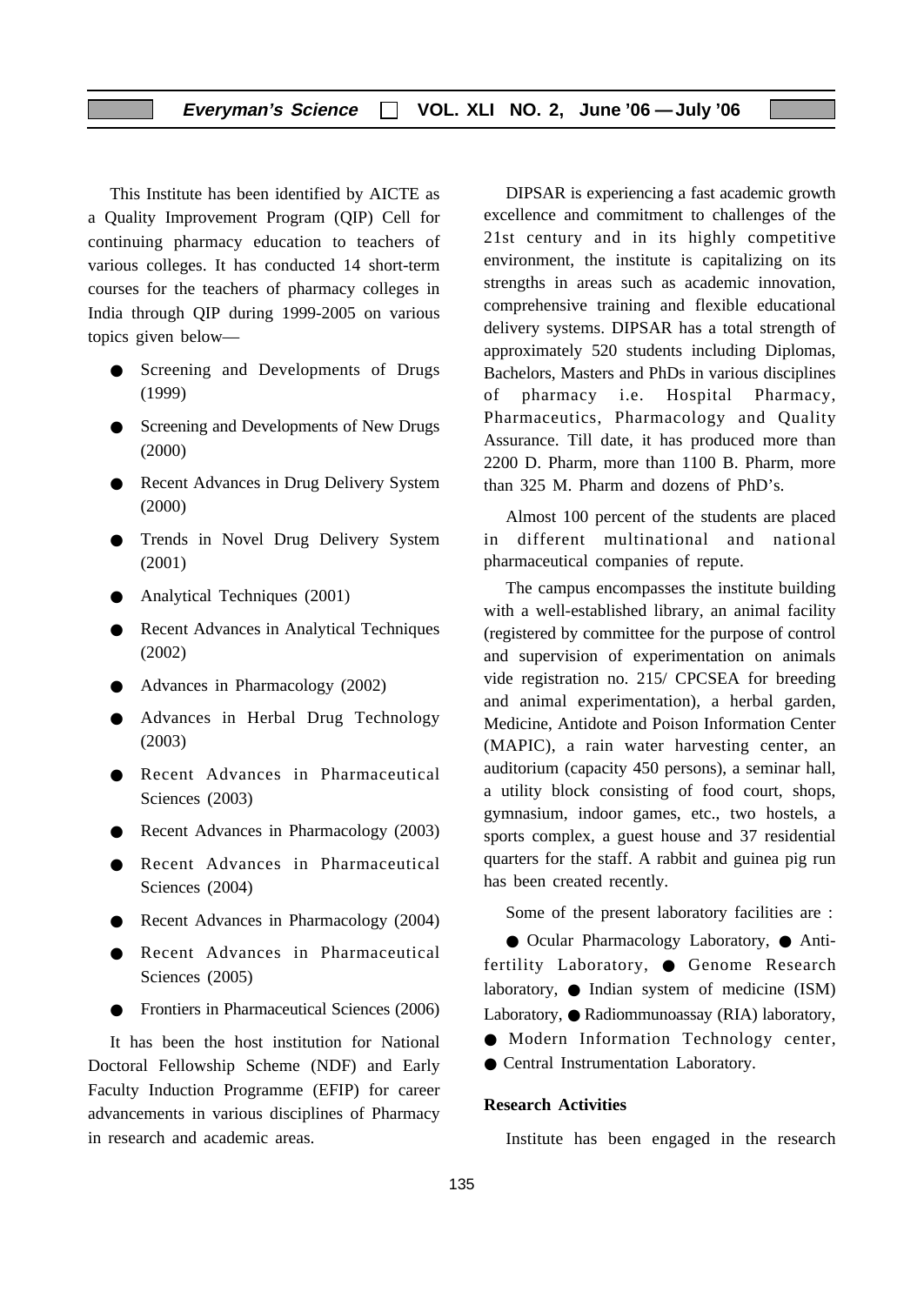#### **Everyman's Science VOL. XLI NO. 2, June '06 —July '06**

activities of national thrust e.g. screening and development of antifertility, hepatoprotective, antidiabetic, anti-inflammatory drugs. The development of novel drug delivery systems and drugs for ocular diseases are also a field of interest. Several faculty members have been sanctioned research projects from various funding agencies :

- Post—Coital Antifertility Agents, biotechnological investigation for *in-vitro* production of pharmaceuticals in cultures of medicinal plants, standardization of selected indigenous herbal drugs and development and evaluation of matrix tablet for cardiovascular drugs are funded by UGC.
- Screening of medicinal plants for the management of Glaucoma, studies on the impact of environmental pollution on the eye are funded by DST.

*For further information, Please contact :* Director, Delhi Institute of Pharmaceutical Sciences and Research (DIPSAR), M. B. Road, Pushp Vihar, Sector-03, New Delhi-110017, INDIA.

Web-site:http://www.dipsar.in

E-mail: pharmaquality@hotmail.com

Phone No. +91-11-29554649, 29553771.

Fax. No. +91-11-29554503

# ANSWERS TO "DO YOU KNOW?

- A1. In Peru, South America.
- A2. It rises because it is lighter. As it goes higher, the drop in atmospheric pressure makes it expand which makes it more likely to burst.
- A3. About 100 million.
- A4. Leonardo da Vinci.
- A5. Galeleo.
- A6. A Newspaper half the regular size and content is often juicy and entertaining.
- A7. N. S. E. and W.
- A8. No.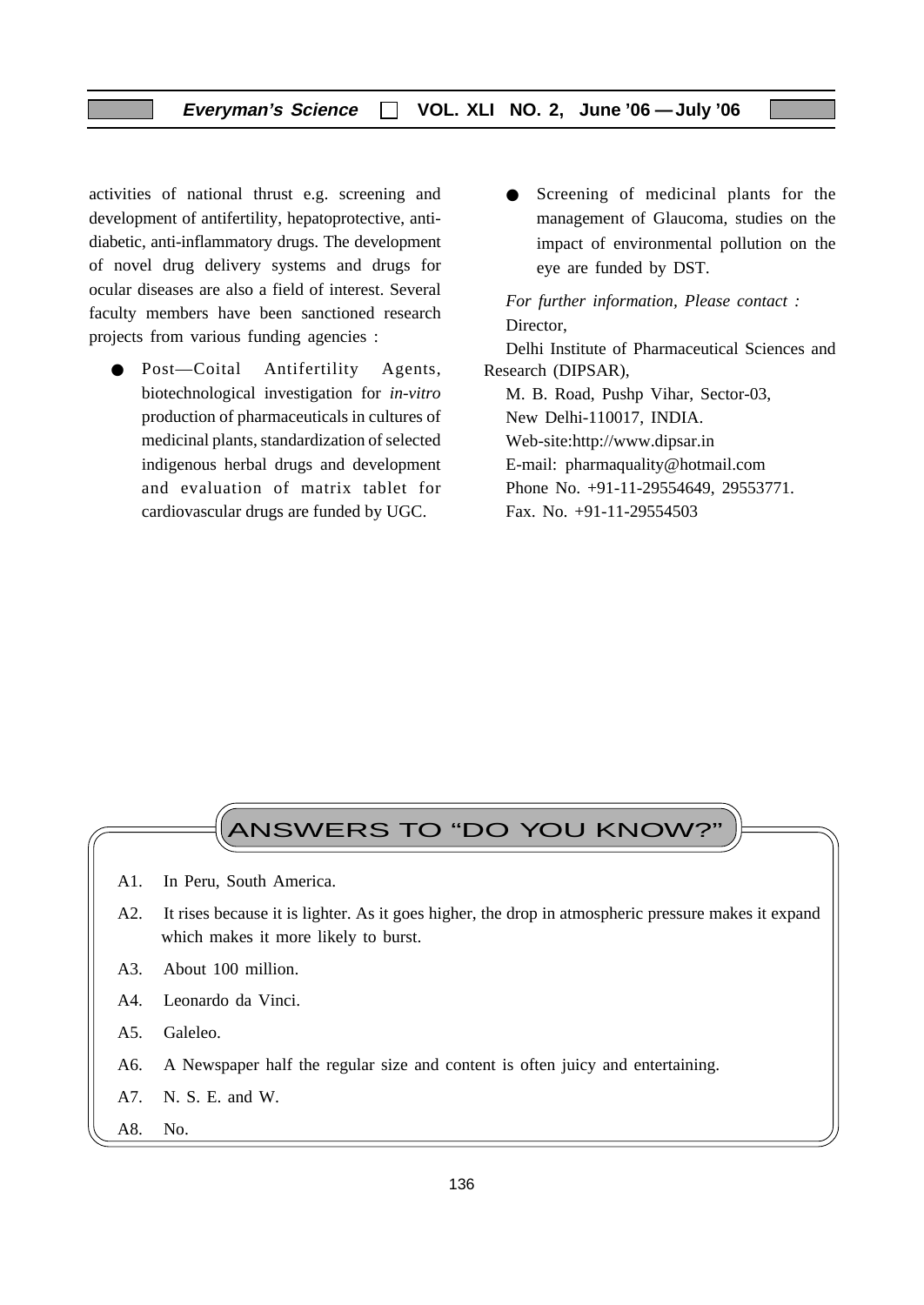# **Conferences /Meetings / Symposia / Seminars**

| Date                     | <b>Topic</b>                                                                                                                                                                                                             | Contact                                                                                                                                                                           |
|--------------------------|--------------------------------------------------------------------------------------------------------------------------------------------------------------------------------------------------------------------------|-----------------------------------------------------------------------------------------------------------------------------------------------------------------------------------|
| 20-25 August,<br>2006    | 8th International Congress of Plant<br><b>Molecular Biology, Adelaide:</b><br>Australia.                                                                                                                                 | <b>ISPMB Congress Secretariat</b><br>Sally Jay Conferences, PO<br>2331, Kent Town, South<br>Australia-5071, Australia.<br>Email: ispmb@sallyjayconferences.com.au                 |
| 19-20 September,<br>2006 | 15th APSI Scientists Meet 2006<br>and National Conference on<br><b>Vistas in Microbiology and</b><br>Plant Sciences, Haridwar                                                                                            | Dr. S. K. Gupta<br>New Secretary, APSI<br>675/6(770) South Civil Lines<br>Muzaffarnagar-251 001, U.P.                                                                             |
| 6-8 October,<br>2006     | 76th Annual Session of<br>The Indian Academy of Sciences,<br>Mumbai                                                                                                                                                      | Prof. P.K. Seth<br>The National Academy of Sciences<br>5, Lajpatrai Road, Allahabad-211002<br>Email: nasi@sancharnet.in/<br>allahabadnasi@gmail.com                               |
| 27-29 October,<br>2006   | National Symposium on Medicinal &<br><b>Aromatic Plants for the</b><br>Benefit of Rural Poor, Kolkata                                                                                                                    | Ms. Angana Datta<br>Institute of Advanced Studies,<br>RKVM, Kolkata-700058<br>Email: rvm@cal2.vsnl.net.in                                                                         |
| 1-3 November,<br>2006    | National Symposium on<br>Instrumentation,<br>Gwalior                                                                                                                                                                     | Prof. G. Mohan Rao<br>General Secretary, Instrument Society of<br>India, Dept of Instrumentation India<br>Institute of Science, Bangalore-560012<br>Email: isoi@isu.iisc.ernet.in |
| 13-15 November<br>2006   | 7th Asia-Pacific Conference of<br><b>Medical Virology,</b><br>New Delhi                                                                                                                                                  | Dr. Shobha Broor<br>Department of Microbiology<br>All India Institute of Medical<br>Sciences, New Delhi-110029<br>Email: shobha.broor@gmail.com                                   |
| 20-22 November<br>2006   | 8th Annual Meeting of the Indian<br>Society of Radiation Biology (ISRB)<br>& 5th Lowrad (Low Radiation)<br>International Conference on Low Dose<br><b>Radiation Effects on Human Health</b><br>and Environment, Varanasi | Prof. Y.B. Tripathi<br>Dept. of Medicinal Chemistry<br><b>Institute of Medical Sciences</b><br>Banaras Hindu University, Varanasi<br>Email: yaminiok@yahoo.com                    |
| 26-29 November,<br>2006  | XXI Carbohydrate Conference,<br>Delhi                                                                                                                                                                                    | Dr. A. K. Prasad<br>Dept. of Chemistry, University of Delhi<br>Delhi-110007<br>Email: ashokenzyme@yahoo.com                                                                       |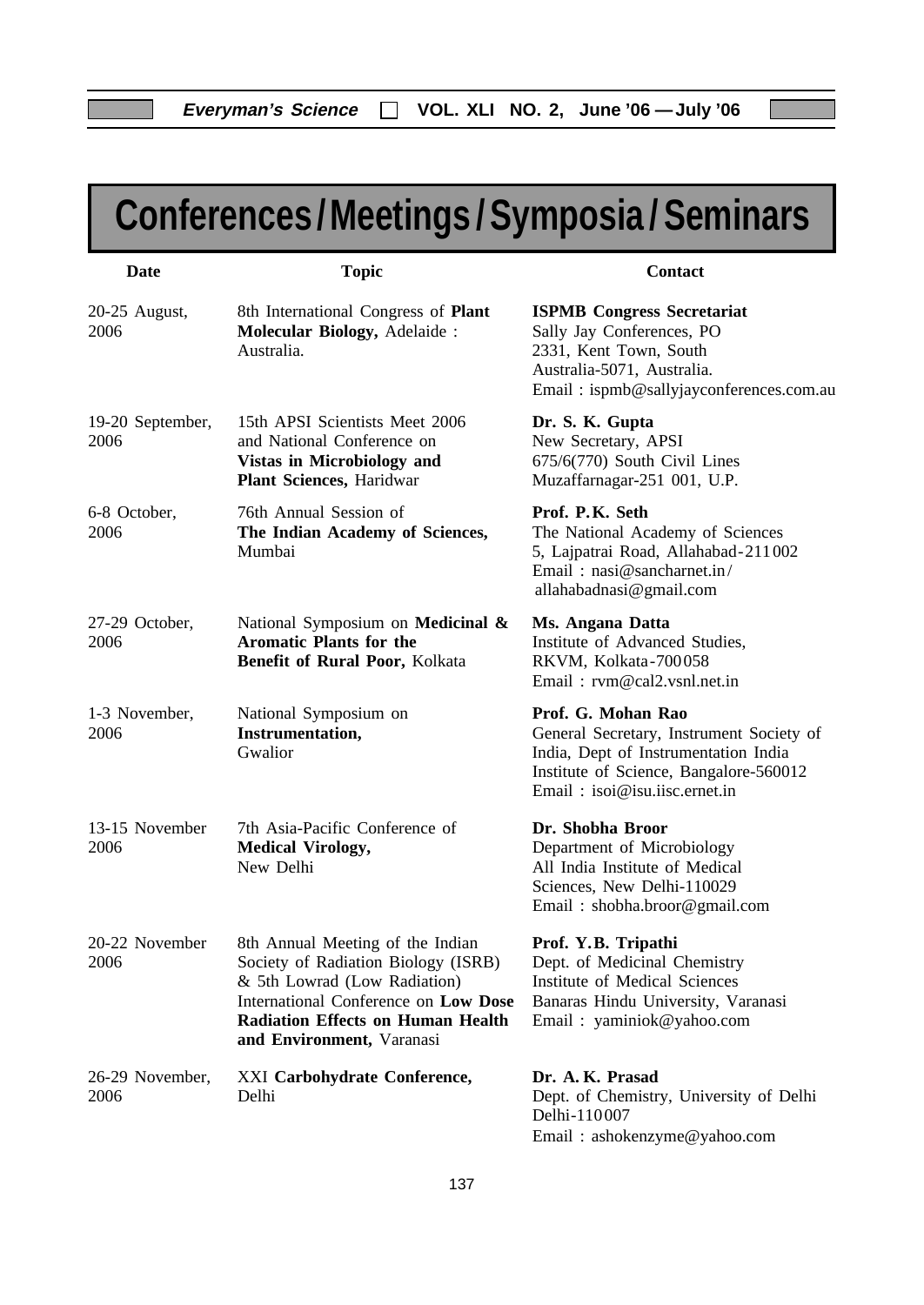| <b>Date</b>             | <b>Topic</b>                                                                                                                                                                                            | Contact                                                                                                                                                       |
|-------------------------|---------------------------------------------------------------------------------------------------------------------------------------------------------------------------------------------------------|---------------------------------------------------------------------------------------------------------------------------------------------------------------|
| 27-30 November,<br>2006 | 4th International Symposium on<br>Bio-control and Biotechnology,<br>Madurai.                                                                                                                            | PG Department of Zoology and Research<br>Centre, Lady Doak Colege, Madurai,<br>Tamilnadu.                                                                     |
| 6-8 December,<br>2006   | First International<br>Conference on Digital<br><b>Information Management,</b><br>Bangalore                                                                                                             | <b>Secretary</b><br>Christ College<br>Hosur Road, Bangalore-29, India<br>Email: princi@christcollege.edu.                                                     |
| 8-11 December,<br>2006  | 75th Annual Meeting of the<br>Society of Biological Chemists (I),<br>Delhi                                                                                                                              | Prof Rajendra Prasad<br>School of Life Sciences Jawaharlal Nehru<br>University<br>New Delhi-011<br>Email: rp47@hotomail.com.                                  |
| 18-21 December,<br>2006 | <b>Global Sustainable 2nd</b><br><b>Biotech Congress,</b><br>Nagpur                                                                                                                                     | Prof. S. U. Meshram<br>Rajib Gandhi Biotechnology Centre<br>LIT Premises, RTM Nagpur University<br>Nagpur-440033<br>Email: rgvbe_sum123@rediffmail.com        |
| 29-30 January,<br>2007  | International symposium on Study of<br><b>Rainfall Rate and Radio Wave</b><br>Propagation at Ka Band with Special<br><b>Attention to Vertical Profile of</b><br>Rainfall Rate and Attenuation,<br>Salem | Rajasri Sen Jaiswal<br>Sona College of Technology, TPT Road,<br>Sona Nagar, Salem-636005 Tamilnadu,<br>Email: senoritta_in@yahoo.co.in                        |
| 20-23 March, 2007       | International Symposium on<br><b>Medicinal &amp; Nutraceutical</b><br>Plants, Macon.                                                                                                                    | Dr. Anand K. Yadav, Agricultural Research<br>Fort Valley State University<br>GA 31030-4313, USA<br>Email: yadava@fvsu.edu                                     |
| 29-4 April, 2007        | 1st Medicinal and Aromatic<br>Plants Conference on Culinary<br>Herbs, Antalya, Turkey                                                                                                                   | Prof. Ibrahim Bakir<br>Department of Horticulture<br>Faculty of Agriculture,<br>Akdeniz University, 07058<br>Antalya, Turket<br>Email: ibakir@akdeniz.edu.tr/ |

kturgut@akdeniz.edu.tr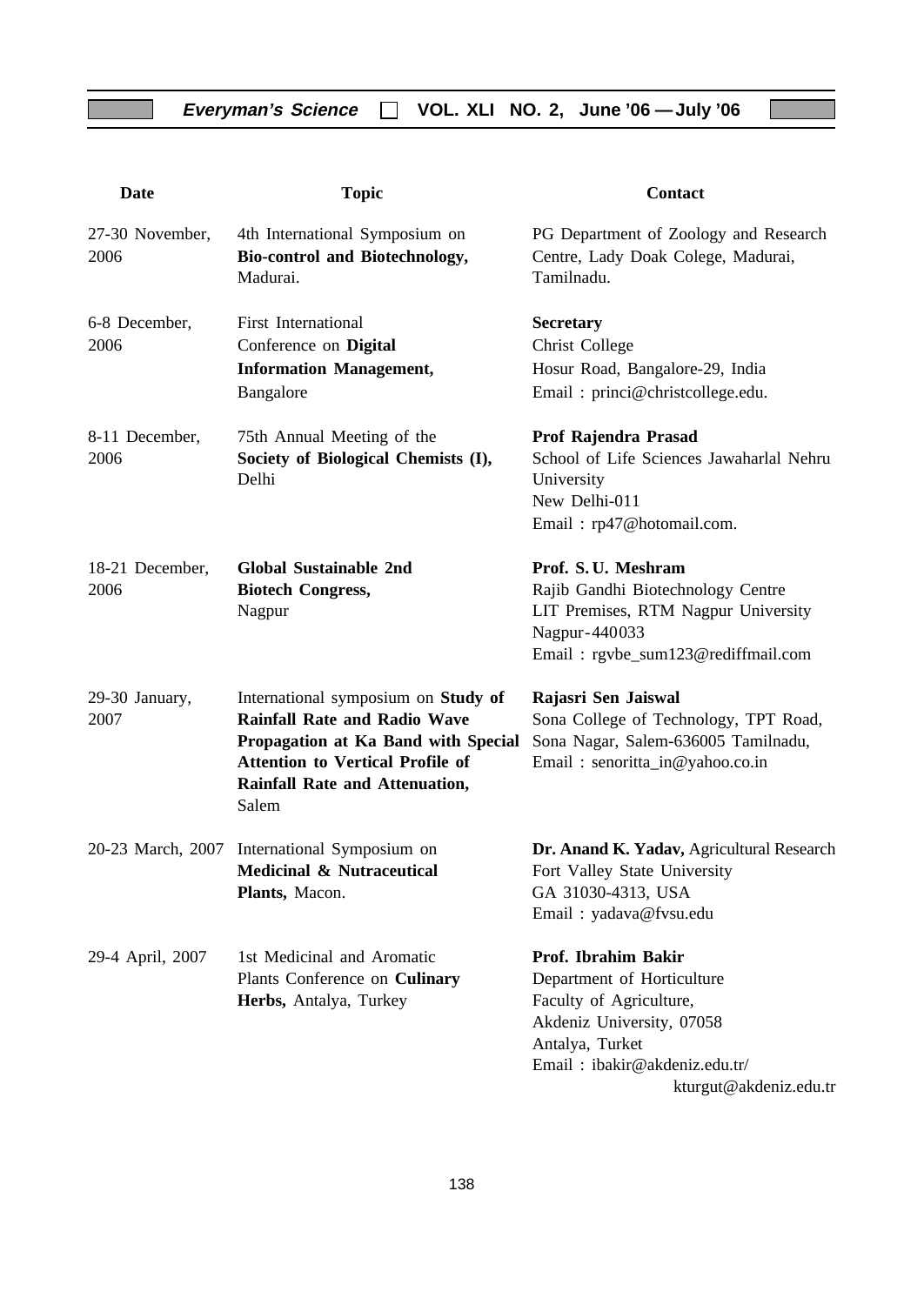# **BOOK REVIEWS**

**INTRODUCTION TO MELTS, MOLTEN SALTS, SLAGS AND GLASSES** *H.S. Ray,* Published by Allied Publishers, A-104, Mayapuri, Phase II, New Delhi-110 064 ISBN No. 81-7764- 875-6.

Prof. HS Ray, as he has himself mentioned at the beginning of the Book, has gone back to his roots when writing this Book.

Prof. SN Flengas introduced HS Ray to the subject of molten glasses many decades ago. As far as I know, after completing his Doctoral work in the UK, HS Ray worked for a while in the glass industry there before returning to IIT Kanpur/IIT Kharagpur. The insight into glasses that HS Ray has developed over the years is clearly evident in this book. As usual with all books of Prof HS Ray, it contains a lot of useful information and is written in simple language. As a result, it makes a difficult subject easily comprehensible to readers not directly connected with the subject. I fall into the latter category–my earlier association with fused salts/molten slags was when almost 40 years ago, I began my Doctoral work in Imperial College and had the privilege of rubbing shoulders with Prof. B. Steele, Prof. C. B. Alcock and Prof Denys Richardson who worked in this area intensively and had a large number of Doctoral students working on various problems. I see that Prof. H S Ray has referred to their work extensively when preparing this book.

Although this book, like the book on 'Energy in Minerals and Metallurgical Industries' is also brought out by Allied Publishers at almost the same time, somehow, to me, this book does not appear to be as slickly produced as the former. The diagrams lack clarity in many places, may be because the subject itself is more complicated. Again, the style of introducing Chapters with quotations and ending the Chapters with some worked out examples has been followed in this book is indeed commendable.

The book will be used as reference by students, researchers and others working in the field of fussed salt, metallic glasses and slages at high temperature.

HS Ray needs to be complimented on a wonderful effort.

#### **Amit Chatterjee**

**ENERGY IN MINERALS AND METALLURGICAL INDUSTRIES—***H.S. Ray, B. P. Singh, Sarama Bhattacharjee, and Vibhuti N. Misra,* Published by Allied Publishers, A-104, Mayapuri, Phase II, New Delhi–110 064, ISBN – 81-7764-874-8.

When a teacher who has the basic merit, the necessary background and then years of experience both in teaching as well as in other fields (like research), in the twilight of his professional career decides to put together all his thoughts / experiences / aspirations in the form of a book, the outcome can only be exceptional.

This is exactly what has happened to Prof. H.S. Ray, who along with his co-authors (BP Singh, Sarama Bhattacharjee and Vibhuti N Misra) has published (through Allied Publishers) a most informative, reader-friendly and wonderfully laid out book entitled "Energy in Minerals and Metallurgical Industries". This book not only contains information in this field available in different sources concisely and precisely in a 500 odd page book, but has also worked out examples, a glossary of terms used in the field, and even conversion tables that are required when collating information on energy. What more can a reader wants ? It is indeed a 'gift' from Prof. HS Ray to the metallurgical fraternity at large. All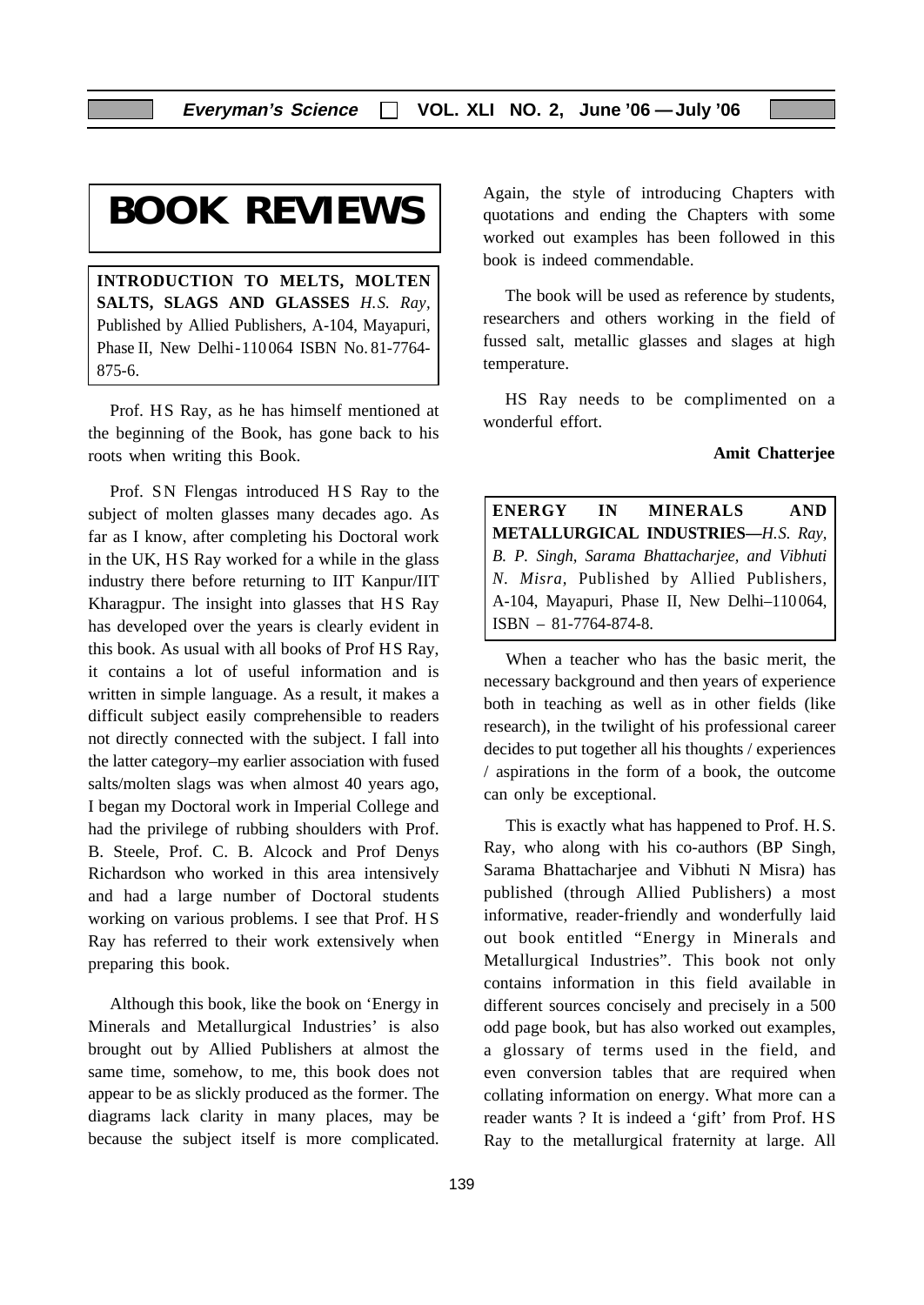students of metallurgy will certainly use this book in the years to come and those who do not have it as a text book / reference book when they were engaged in studying Metallurgical Engineering will regret the fact that such a book was not available earlier.

I particularly liked the style in which the book is presented—quotations from various sources at the beginning of each Chapter add a touch of 'romance' to what is a relatively 'dry' subject. If there is one criticism that I can make about this book, it would be that consistency, for example, even in the units in which energy consumption is presented for various situations / furnaces / industries, is lacking.

Just to highlight how much I enjoyed reading the book and how involved I was to go through its contents carefully, I would like to add that the quotation 'Gold for the mistress, ....' at the beginning of Chapter 7 is from Rudyard Kipling (not anoymous as claimed on page 377 of the book).

Like many others, I will keep the book with me and refer to it in the days ahead.

#### **Amit Chatterjee**

Adviser to the Manging Director The Tata Iron and Steel Company Jamshedpur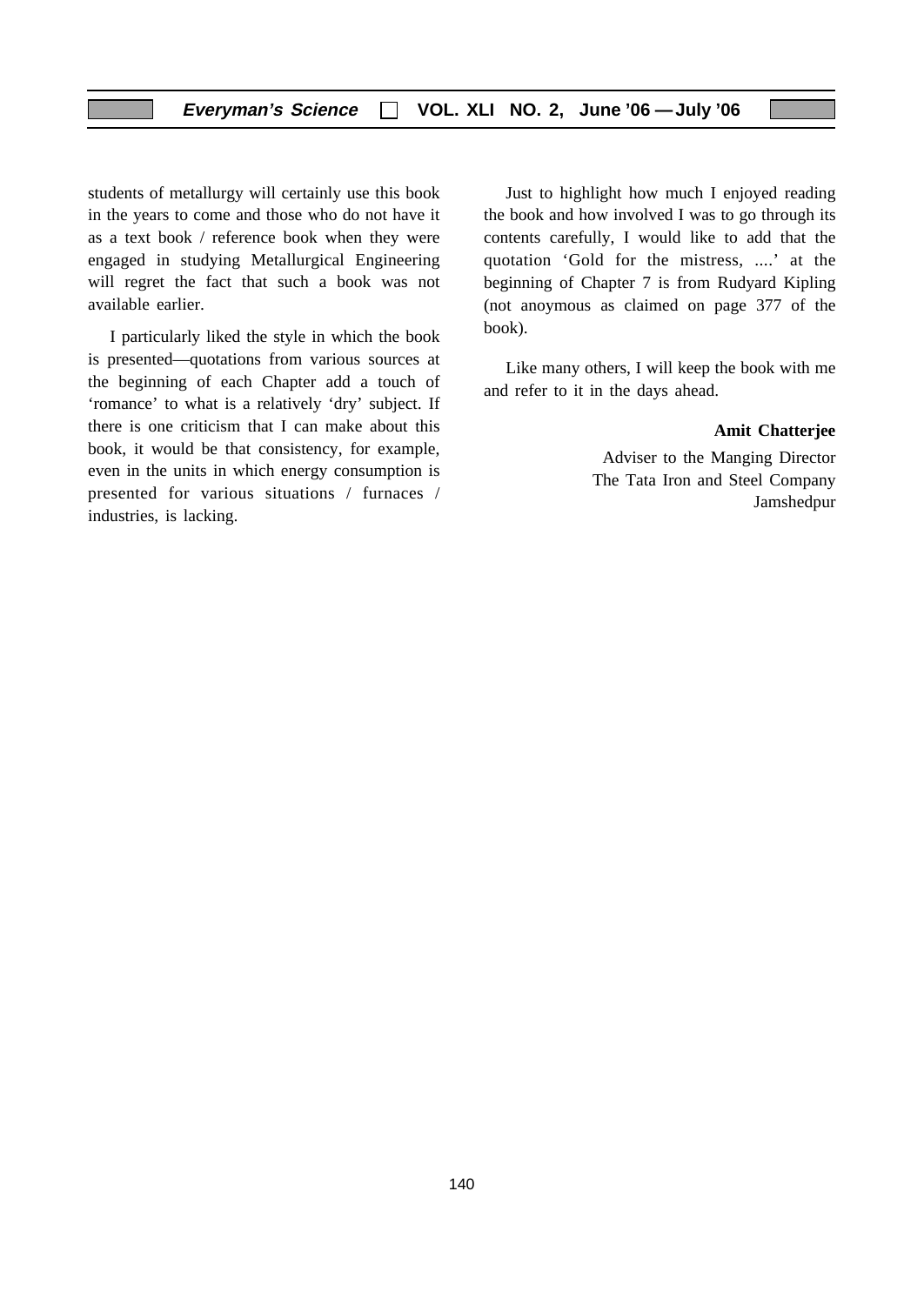# **S & T ACROSS THE WORLD**

#### **HYDROGEN FUEL GETS A BOOST**

The Government of India has unveiled an ambitious plan to put one million hydrogen fuelled cars on Indian roads and generate 1000 MW power from hydrogen by 2020 through public-private initiatives.

The plan for hydrogen fuelled cars which is aptly named Green Initiative for Future Transport (GIFT), aims to develop and demonstrate a hydrogen powered engine and fuel cell-based vehicles ranging from small cars and taxis to buses and vans.

The effort to generate electricity from hydrogen is called the Green Initiative for Power (GIP) and envisages the development and demostration of a hydrogen fuelled engine and turbine as well as fuel cell-based decentralized power generating systems.

The need to shift from a hydrocarbon energy economy to a hydrogen economy is recognised the world over, and this plan will put India in the forefront of the global hydrogen energy economy, thus providing sustainable energy security for the future.

*(VATIS Update, Jan-Feb 2006)*

#### **GENETIC CHANGES AFFECTING PROTEINS**

Scientists in Oregon University, USA, have been able to reach back 450 million years in time to reconstruct the evolution of two hormone molecules and their "receptors", the protein molecules that allow the body's cells to respond to the hormones.

The researchers have been able to trace back the stepwise genetic changes that allowed a single ancestor molecule to produce two different modern receptors, one for the hormone aldosterone, which

regulates kidney and brain functions, and the other for the hormone cortisol, which regulates the body's response to stress.

To reconstruct the changes, the team first examined the receptors of several ancient vertebrate species, including lampreys and hagfish. Then applying standard statistical methods, they showed that the two receptors found in most present day vertebrates originated from a gene duplication that occurred about 450 million years back. Eventually they inferred the gene sequence of the ancient receptor, synthesised it in the laboratory and characterised its functions.

According to officials of the National Science Foundation which partly supported the research, the findings bear out the utility of computational approaches to study the structure of ancient molecules, and provide a window as to how evolution works.

*(US National Science Foundation, Apr 9, 2006)*

#### **NOVEL DRUG-DELIVERY CATHETER**

Christos Panotopoulos, a Greek neurosurgeon, has developed an innovative catheter, which can deliver drugs locally and can evacuate pathological fluids from the body.

The catheter is made out of a particular type of polymer which allows for a unique level of control over the diffusion of drugs into the tissue. It also avoids the problem of blockage found in many other systems, and it optimises the irrigation and aspiration of the tissues as the treatment proceeds.

The initial targets for treatment through this catheter are certain types of brain haematomas and some types of recurrent malignant tumours of the brain which do not respond to or cannot tolerate existing treatment. It is hoped that localised chemotherapy using the new catheter would eliminate the side effects associated with existing treatments.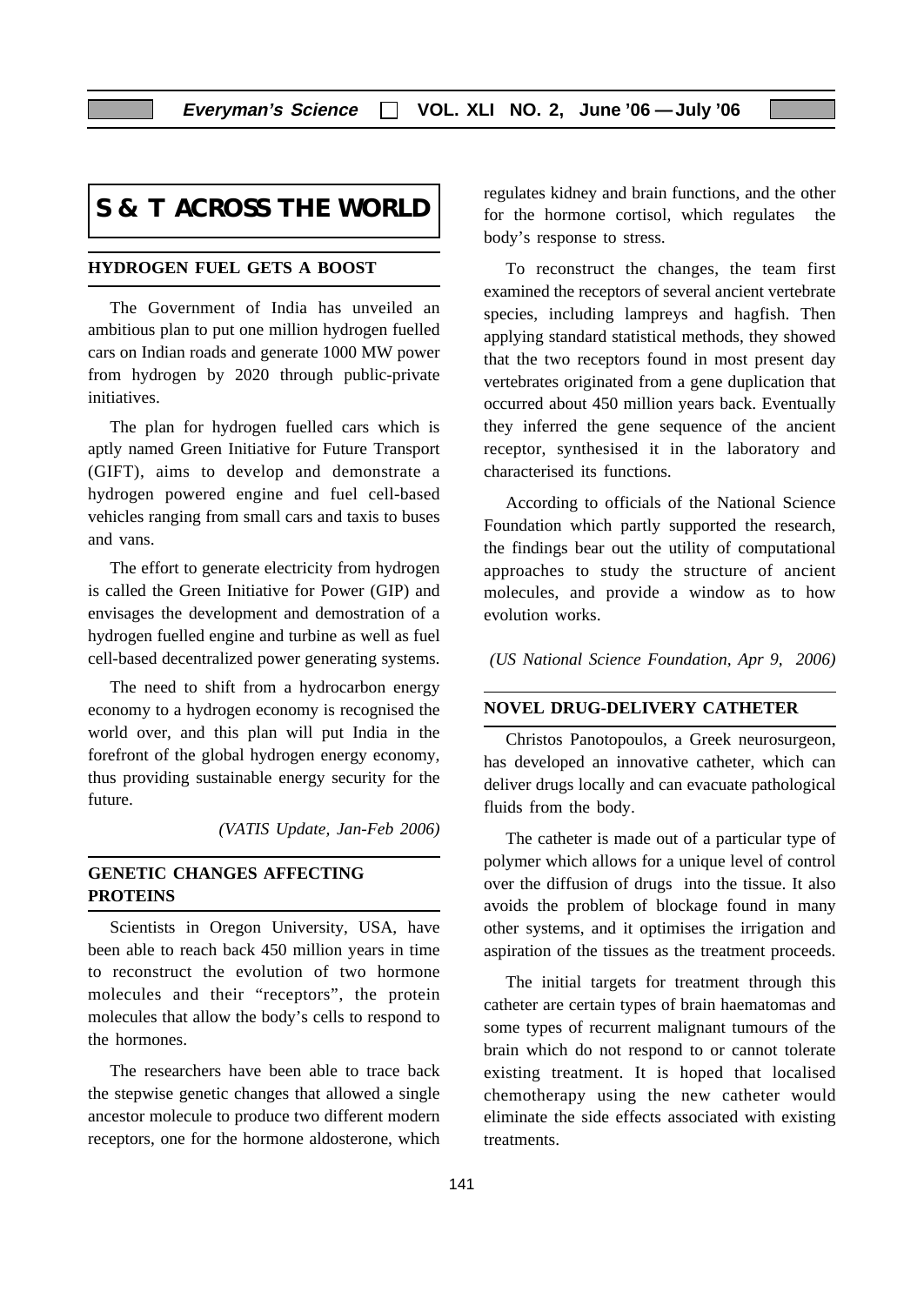#### **Everyman's Science VOL. XLI NO. 2, June '06 —July '06**

Dr. Panotopoulos has now secured the assistance of the Innovation Relay Centre Network to commercialise his innovation.

*(IRC Network, Apr 2006)*

#### **TOMATO EXTRACT FOR LOWERING BLOOD PRESSURE**

A dietary supplement derived from tomatoes which is sold under the brand name of Lyc-O-Mato has been found to help in lowering blood pressure.

Researchers in Israel found that a daily dose of tomato extract helped lower blood pressure in men

and women with mild hypertension. On an average, their systolic pressure–the top number pressure reading–dropped 10 points, and the diastolic pressure or bottom number reading also fell significantly.

The tomato extract contains lycopene, an antioxidant which along with vitamins C and E helps neutralise oxygen free radicals that are a natural byproduct of metabolism. These free radicals are believed to contribute to a range of chronic diseases including high blood pressure and heart disease.

*(Health News, Jan 15, 2006)*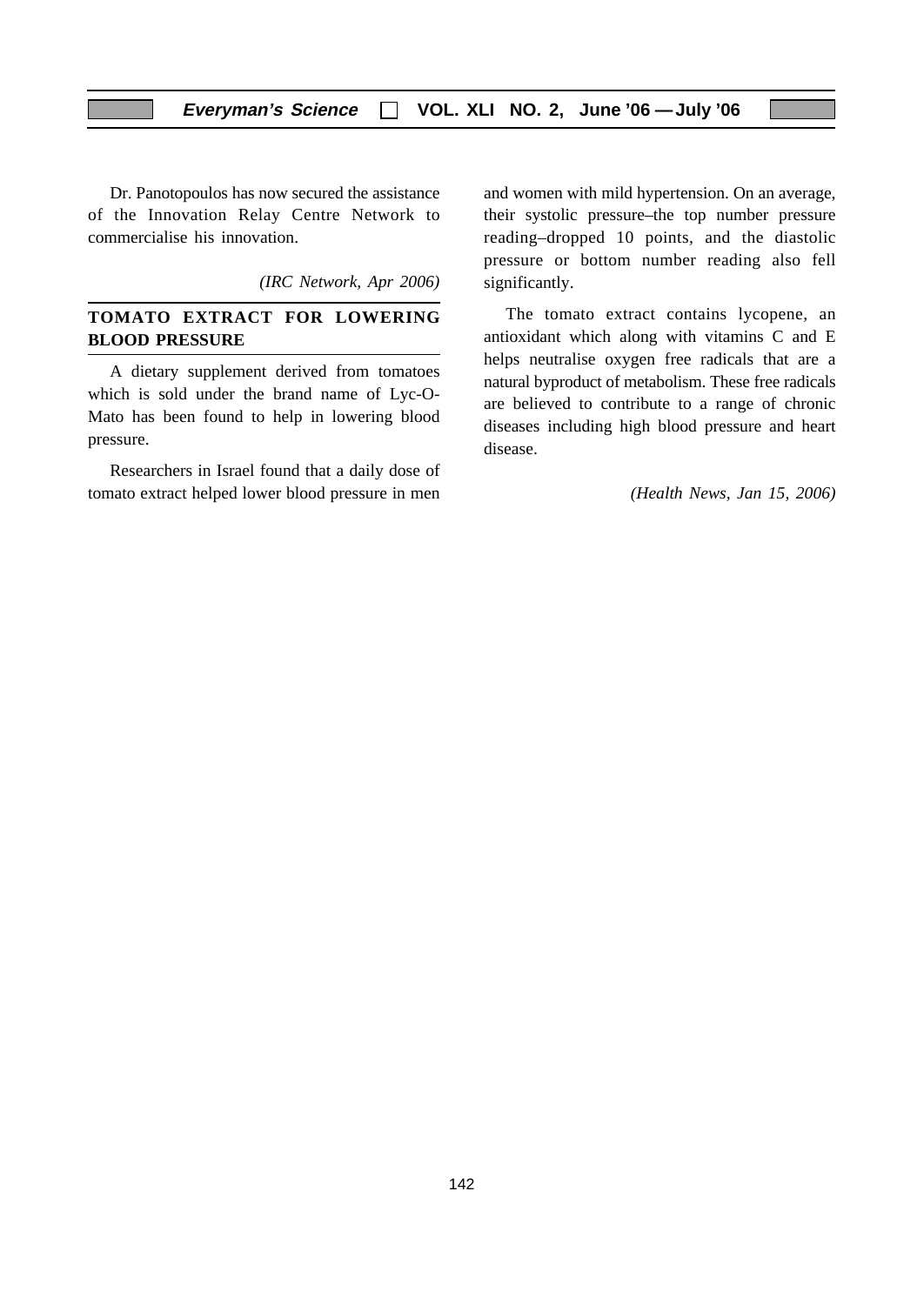# **FORM IV**

**Everyman's Science VOL. XLI NO. 2, June '06 —July '06**

#### **Rule 8**

- 
- 
- 3. Printer's Name Shri Partha Hazra Nationality Indian
- 4. Publisher's Name Prof. S.P. Mukherjee, Nationality Indian
- 5. Editor in Chief's Name Prof. S.P. Mukherjee Nationality Indian Address IAPOR,
- who own the newspaper and 14, Dr. Biresh Guha Street, partners of Shareholders holding Kolkata-700 017 more than one percent of the total capital

1. Place of Publication The Indian Science Congress Association 14, Dr. Biresh Guha Street, Kolkata-700 017

2. Periodicity of Publication Bi-monthly (Published every two months)

Address M/S Seva Mudran, 43, Kailash Bose Street, Kolkata-700 006

Address The Indian Science Congress Association 14, Dr. Biresh Guha Street, Kolkata-700 017

> AD-27, Salt Lake City, Kolkata-700 064

6. Name and Address of individuals The Indian Science Congress Association

I, S.P. Mukherjee, hereby declare that the particulars given above are true to the best of my knowledge and belief.

Date : S.P. Mukherjee Everyman's Science

15th May, 2006 Publisher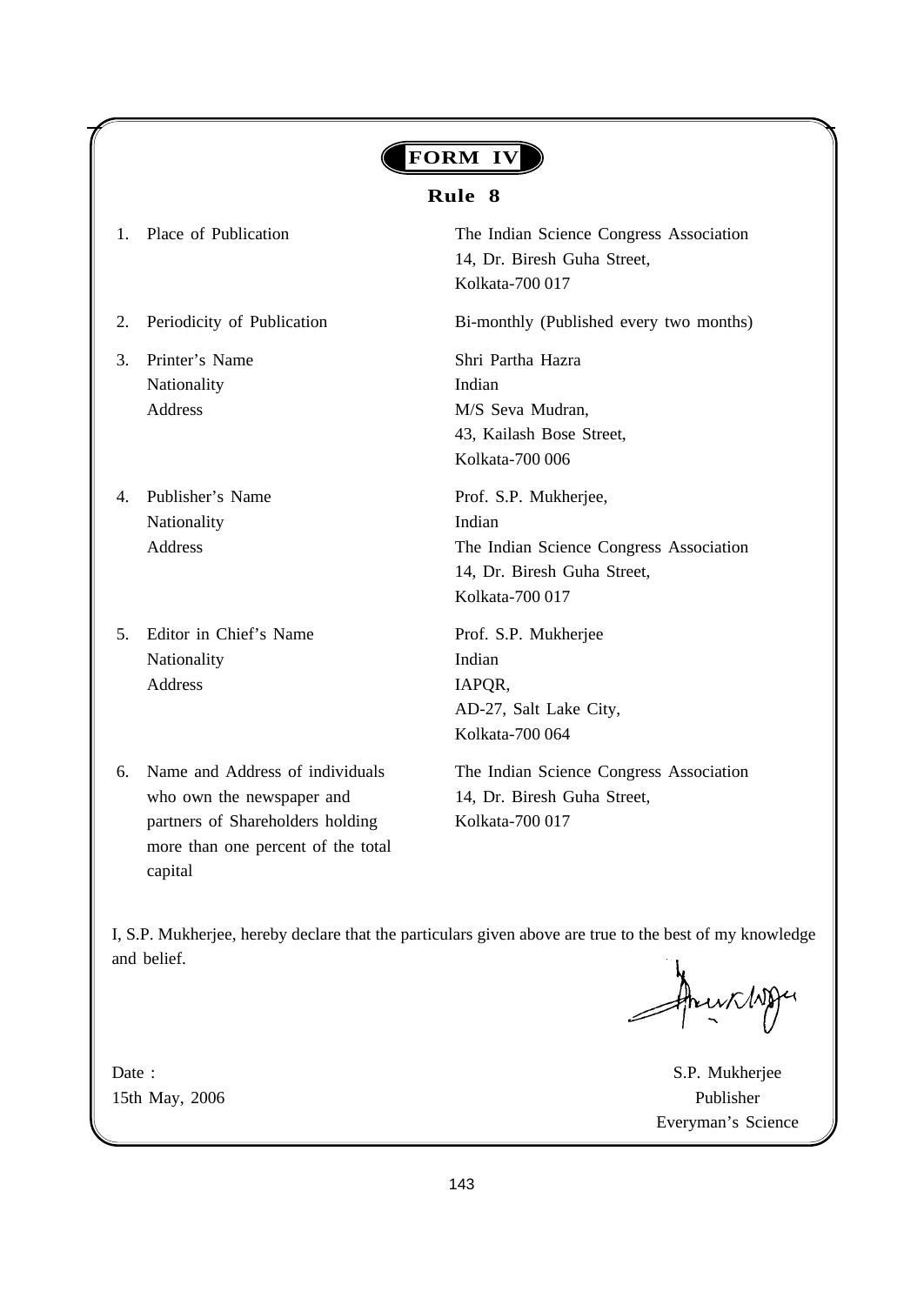## MEMBERS OF ISCA COUNCIL FOR 2006-2007

**General President** Prof. Harsh Gupta, Hyderabad **Immediate Past General President** Dr. I.V. Subba Rao, Secunderabad **General President-Elect** Prof. R. Ramamurthi, Tirupati **General Secretary (Headquarters)** Prof. Avijit Banerji, Kolkata **General Secretary (Outstation)** Prof. S.P. Singh, Kurukshetra **Treasurer** Prof. A.B. Banerjee, Kolkata **Elected Members of the Executive Committee** Prof. P.N. Srivastava, Gurgaon Dr. Ashok K. Saxena, Kanpur Dr. M. Sudarshan Reddy, Hyderabad Prof. B. Satyanarayana, Hyderabad Prof. Uma Kant, Jaipur Dr. Geetha Bali, Bangalore Prof. Ranjit K. Verma, Bodh Gaya Prof. Nirupama Agrawal, Lucknow Prof. K.C. Pandey, Lucknow Prof. Col. Dr. Ranajit Sen, Kolkata **Representative of the Department of Science & Technology, Government of India** Prof. V.S. Ramamurthy, New Delhi **Local Secretaries** Prof. Ajit Verma, Noida Dr. R. P. Singh, Noida **Past General Presidents /Secretaries/Treasurer** Prof. (Mrs.) Asima Chatterjee, Kolkata Prof. M. S. Swaminathan, Chennai Dr. H. N. Sethna, Mumbai Prof. A.K. Sharma, Kolkata Prof. M.G.K. Menon, New Delhi Prof. R.P. Bambah, Chandigarh Prof. (Mrs.) Archana Sharma, Kolkata Prof. C.N.R. Rao, Bangalore Dr. A.P. Mitra, New Delhi Prof. Yash Pal, Noida Prof. D.K. Sinha, Kolkata Dr. Vasant Gowariker, Pune Dr. S.Z. Qasim, New Delhi Dr. S.C. Pakrashi, Kolkata Prof. U.R. Rao, Bangalore Prof. S. K. Joshi, New Delhi

Dr. P. Rama Rao, Hyderabad Dr. (Mrs.) Manju Sharma, New Delhi Dr. R. A. Mashelkar, New Delhi Dr. R. S. Paroda, Tashkent, Uzbekistan Prof. S.S. Katiyar, Kanpur Dr. K. Kasturirangan, Bangalore Prof. Asis Datta, New Delhi Prof. N.K. Ganguly, New Delhi Prof. M. K. Singal, Delhi Dr. (Miss) S.P. Arya, New Delhi Prof. H.P. Tiwari, Allahabad Prof. S.P. Mukherjee, Kolkata Dr. (Mrs.) Yogini Pathak, Vadodara Prof. B.P. Chatterjee, Kolkata Dr. S.B. Mahato, Kolkata

#### **Sectional Presidents**

Dr. M. S. Sachdev, New Delhi Prof. U.C. Goswami, Guwahati Prof. Kisore K. Basa, Bhopal Prof. Anil K. Singh, Mumbai Prof. M.P. Singh, Lucknow Mr. Sujit Kumar Mitra, Kolkata Prof. P.C. Pandey, Kharagpur Prof. M. Surendra Prasad Babu, Visakhapatnam Dr. Rakesh Chandra Agrawal, Raipur Prof. J.C. Misra, Kharagpur Dr. Amal Roy Chowdhury, Kolkata Dr. Rakha Hari Das, Delhi Dr. R.N. Singh, Dehra Dun Prof. S.M. Reddy, Warangal

#### **Elected Members of the Council**

Dr. (Mrs.) Vijay Laxmi Saxena, Kanpur Mr. Gauravendra Swarup, Kanpur Prof. V.K. Verma, New Delhi Dr. Dhyanendra Kumar, Arrah. Prof. Santosh Kumar, Bhopal Prof. P.V. Arunachalam, Tirupati. Dr. K. Jeevan Rao, Hyderabad

#### **Representatives/Co-opted Members**

Mr. Nilangshu Bhusan Basu, Kolkata Dr. H.S. Maiti, Kolkata Prof. S.P. Mukherjee, Kolkata Prof. Col. Dr. Ranajit Sen, Kolkata Prof. Anupam Varma, New Delhi

**Editor-in-Chief of Everyman's Science** Prof. S.P. Mukherjee, Kolkata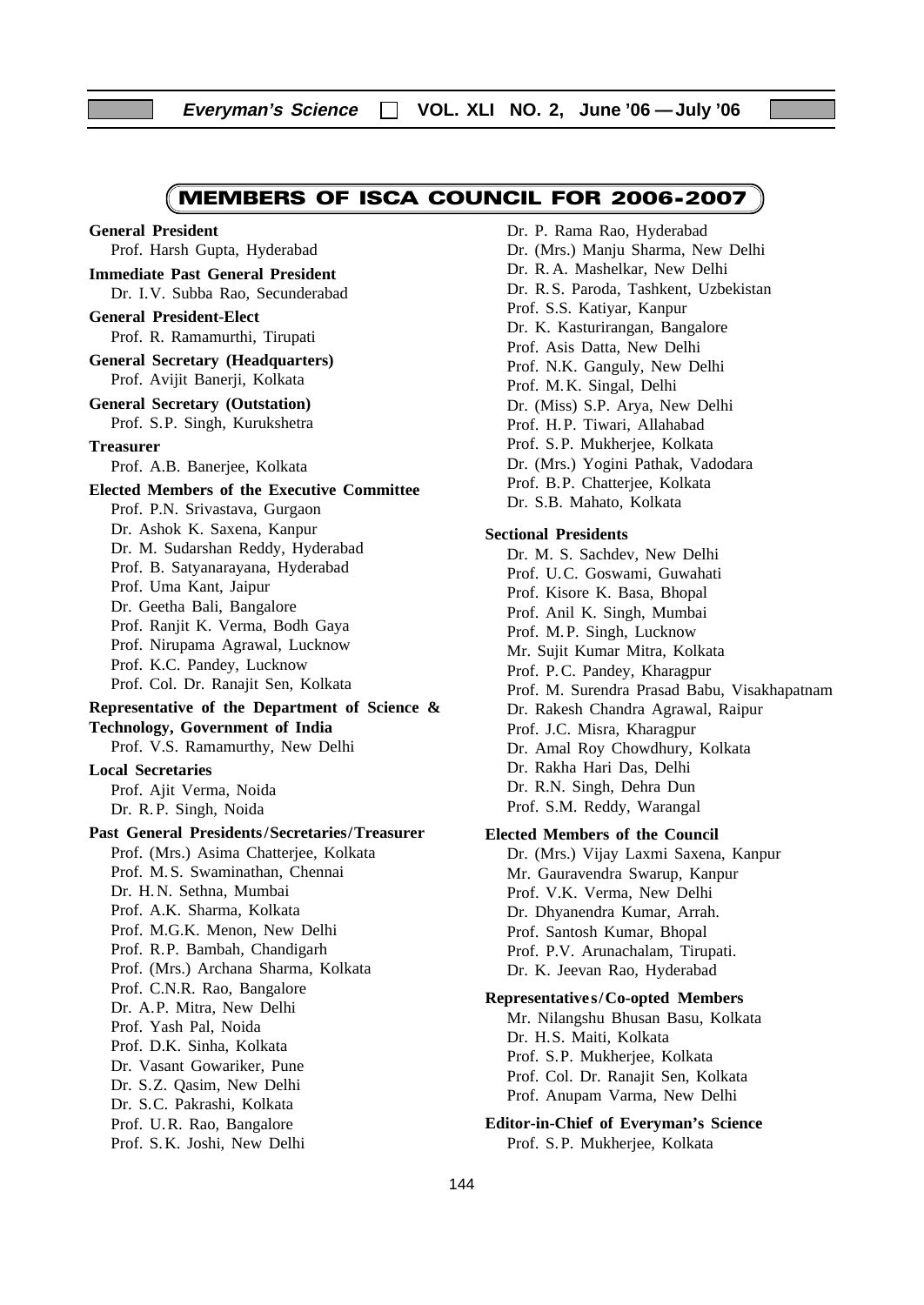

भारतीय विज्ञान कांग्रेस संस्था

 $14$ , उ० विरेश गुह स्ट्रीट, कोलकाता  $700017$ , भारत

**THE INDIAN SCIENCE CONGRESS ASSOCIATION**

14, Dr. Biresh Guha Street, Kolkata-700 017, INDIA

Telegram : SCICONG : CALCUTTA Fax : 91-33-2240-2551 Telephone : 2247-4530, 2281-5323 E-mail : iscacal@vsnl.net Website : http://sciencecongress.org iscacal\_2004@yahoo.com http://sciencecongress.nic.in

#### **Terms of Membership and Privileges of Members :**

Membership of the Association is open to persons with *Graduate or equivalent academic qualification* and interested in the advancement of science in India.

1. **Member :** A person willing to be enrolled as new Member has to pay an annualsubscription of Rs. 200/ **along with an admission fee of Rs. 50/-**\* (for foreign U.S. \$70) only. The annual subscription of a Member shall become due on the 1st April of each year. Anyone who fails to pay the subscription on or before the *15th July* in any year shall lose the right of voting and / or holding any office of the Association for that year. A Member failing to pay the annual subscription by the end of March of the following year shall cease to be a Member.

Members may contribute papers for presentation at the Science Congress. They will receive, free of cost, reprint of the Proceedings to Session of any one section of their interest and also the bi-monthly journal of the Association "Everyman's Science".

- 2. **Sessional Member :** Sessional members are those who join the Association for the Session only. They may contribute papers for presentation at the Science Congress and receive, free of cost, reprint of the Proceedings of the session of any one section of their interest. A Sessional Member has to pay a subscription of Rs. 250/- (for foreign U.S. \$60) only.
- 3. **Student Member :** A person studying at the undergraduate / post graduate level may be enrolled as a Student Member, provided his / her application is duly certified by the Principal / Head of the Institution / Department. He / She may contribute papers for presentation at the Science Congress, provided such papers are communicated through members of the Association. The subscription for student Membership is Rs. 100/- (for foreign U.S. \$50 only).
- 4. **Life Member :** A Member may compound all future annual subscriptions by paying a single sum of Rs. 2000/- (for foreign U.S. \$ 500) only. Any person who has been continuously a member for 10 years or more, shall be allowed a reduction in the compounding fee of Rs. 50/- for every year of such membership, provided that the compounding fee shall not be less than Rs. 1,200/- (for foreign U.S. \$ 12.50 and U.S \$ 300 respectively). A Life Member shall have all the privileges of a member during his/her lifetime.

\**Admission fee of Rs. 50/- is needed only for becoming a new annual member and not for sessional member / life member / Institutional member / student member / donor.*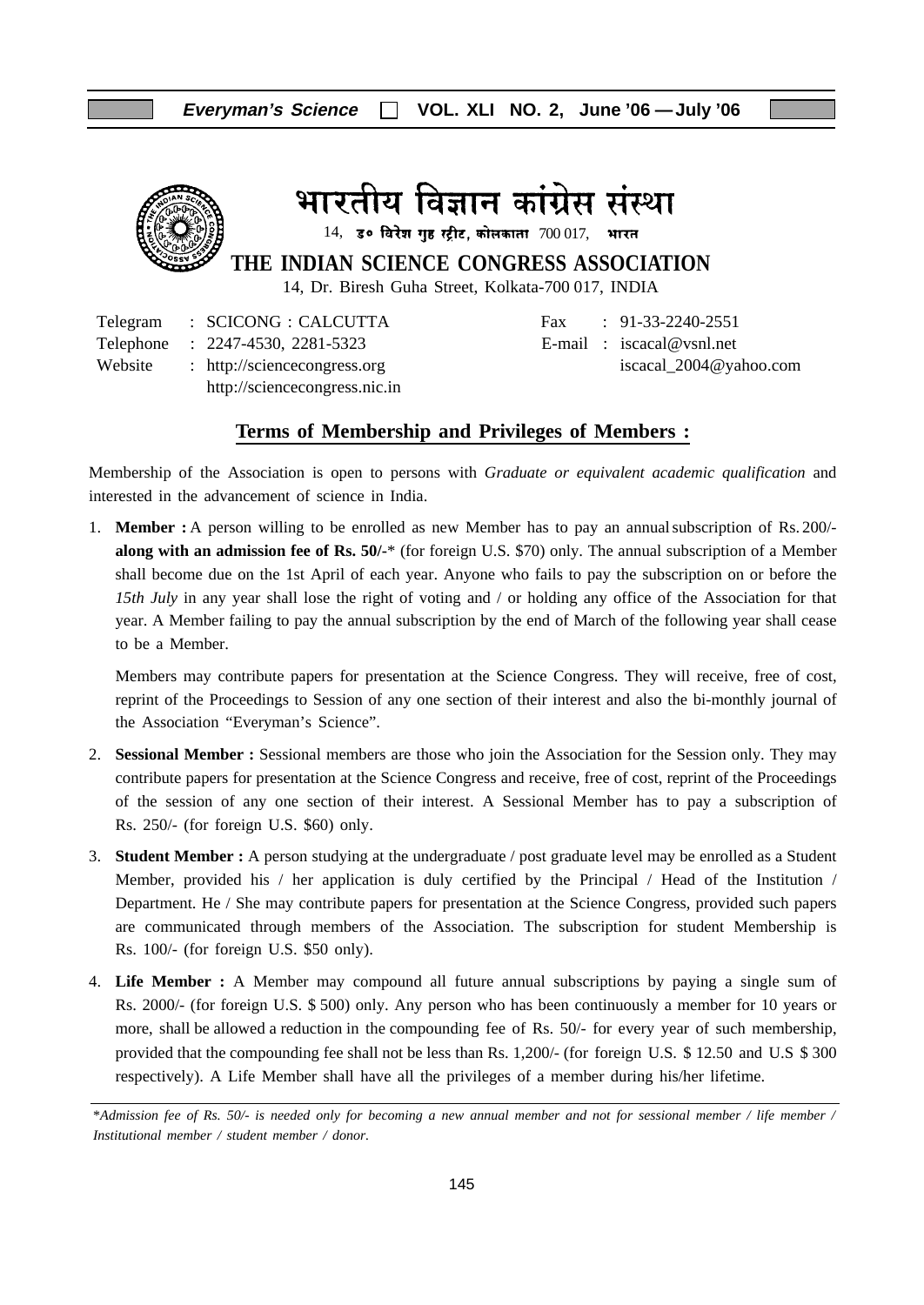- 5. **Institutional Member :** An Institution paying a subscription of Rs. 5,000/- (for foreign U.S. \$ 2,500) only, can become an Institutional Member of the Association. It shall be eligible to nominate one person as its representative to attend Annual Session of the Science Congress. An Institutional Member shall be eligible to receive, free of cost, a copy of the complete set of Proceedings of the Annual Science Congress Session as also a copy of the Association's journal "Everyman's Science".
- 6. **Donor :** Any person paying a lump sum of Rs. 10,000/- (for foreign U.S. \$5000) only, can become a Donor of the Assocaiation. An *INDIVIDUAL DONOR* shall have all the rights and privileges of a member during his/her lifetime. An Institution paying a lump of Rs. 50,000/- (for foreign U.S. \$25,000) only, can become *INSTITUTIONAL DONOR* of the Association, which shall have the right to nominate one person as its representative to attend Annual Session of the Science Congress. An Institutional / Individual Donor shall be eligible to receive, free of cost, a copy of the complete set of Proceedings of the Annual Science Congress as also the Association's journal "Everyman's Science".
- A) **Presentation of Papers :** A copy of complete paper accompanied by an abstract in triplicate not exceeding one hundred words and not containing any diagram or formula, must reach the Sectional President General Secretary (Hqrs) Latest by *September 15*, each year.
- B) Members of all categories are entitled to railway Concession of return ticket by the same route with such conditions as may be laid down by the Railway Board for travel to attend the Science Congress Session provided that their travelling expenses are not borne, even partly, by the Government (Central or State), Statutory Authority or an University or a City Corporation.
- C) Members of all categories are entitled to reading facilities between 10.00 a.m. to 5.30 p.m. on all weekdays (except Saturdays & Sundays) in the library of the Association.
- D) Members of all categories may use Guest House facilities, Lecture Hall hiring at the rates fixed by the Association from time to time.
- Note : All Money Orders, Bank Drafts etc. should be drawn in favour of "*Treasurer, The Indian Science Congress Association*". Members are requested to mention their Card No. while making any correspondence to ISCA office.

<sup>\* (</sup>A Foreign Member means one who is normally resident outside India.)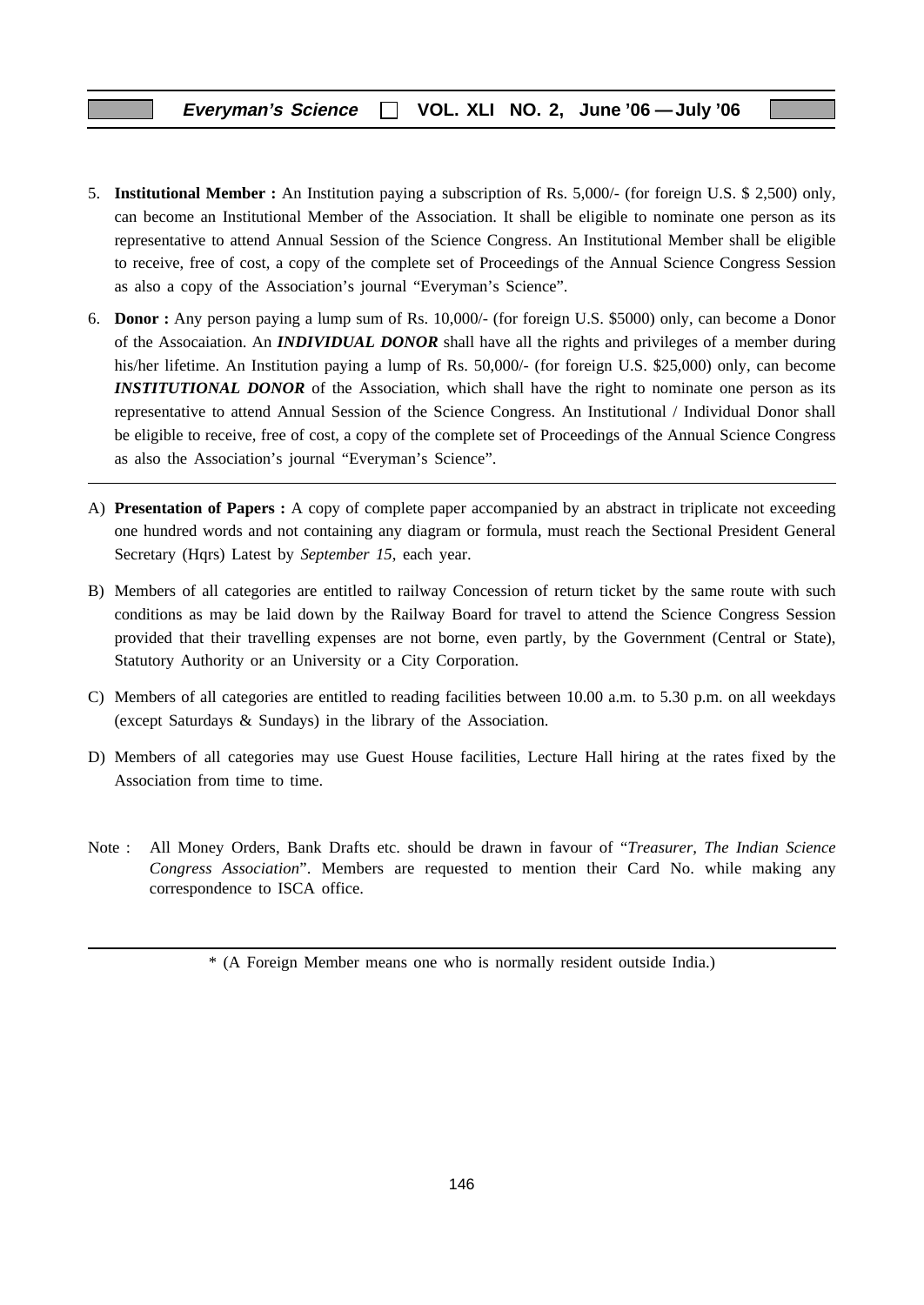#### **Everyman's Science VOL. XLI NO. 2, June '06 —July '06**

# भारतीय विज्ञान कांग्रेस संस्था

14, 30 विरेश गृह स्ट्रीट, कोलकाता  $700017$ , भारत

**THE INDIAN SCIENCE CONGRESS ASSOCIATION**

14, Dr. Biresh Guha Street, Kolkata-700 017, INDIA

Telegram : SCICONG : CALCUTTA Fax : 91-33-2240-2551

http://sciencecongress.nic.in

Telephone : 2247-4530, 2281-5323 E-mail : iscacal@vsnl.net Website : http://sciencecongress.org iscacal\_2004@yahoo.com

#### APPLICATION FORM FOR MEMBERSHIP

To

The General Secretary The Indian Science Congress Association 14, Dr. Biresh Guha Street, Kolkata-700 017

Stamp Size Photograph

#### Dear Sir,

I like to be enrolled as a Member / Life Member / Donor / Sessional Member / Student Member / of The Indian Science Congress Association.

I am sending herewith an amount of Rs. ............... in payment of my subscription by Bank Draft / Money Order / Cash for Membership / Life Membership Subscription / from the year 1st April 200 ...... to 31st March 200 ......

I am interested in the following section (Please tick any one).

#### **SECTIONS**

- 1. Agriculture and Forestry Sciences
- 2. Animal, Veterinary and Fishery Sciences
- 3. Anthropological and Behavioural Sciences (including Archaeology and Psychology & Educational Sciences)
- 4. Chemical Sciences
- 5. Earth System Sciences
- 6. Engineering Sciences
- 7. Environmental Sciences
- 8. Information and Communication Science & Technology (including Computer Sciences)
- 9. Materials Science.
- 10. Mathematical Sciences (including Statistics)
- 11. Medical Sciences (including Physiology)
- 12. New Biology (including Bio-Chemistry, Biophysics & Molecular Biology and Biotechnology)
- 13. Physical Sciences
- 14. Plant Sciences

(Please type or fillup in Block Letters)

Name (in block letters) : SURNAME FIRST NAME MIDDLE NAME Academic Qualifications : (Evidence to be submitted) Designation :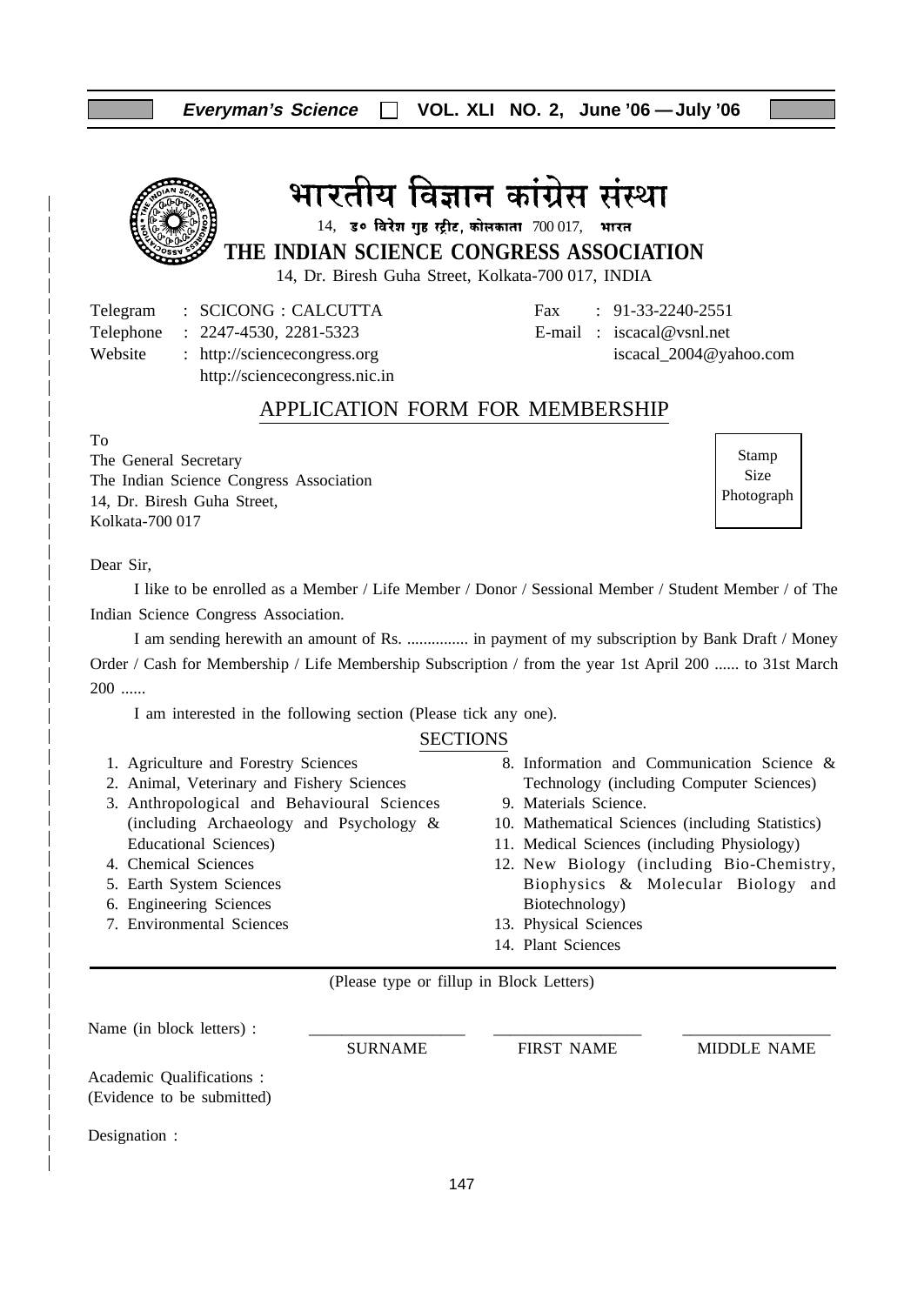Address for Communication : (including State, City/Town and Pin code)

Phone No. & e-mail

Permanent Address :

Yours faithfully

Date : Signature  $\sum_{n=1}^{\infty}$  Signature

- *As per resolution of Executive Committee in its meeting held on October 10, 2004 application for membership of ISCA in 'Care of' of some other person is generally discouraged. However, if in the application form "care of" address is given then there should be also signature of the person in whose name "care of" is given.*
- *Admission fee of Rs. 50/- is needed only for becoming a new annual member and not for sessional member / life member / Institutional member / student member / donor.*